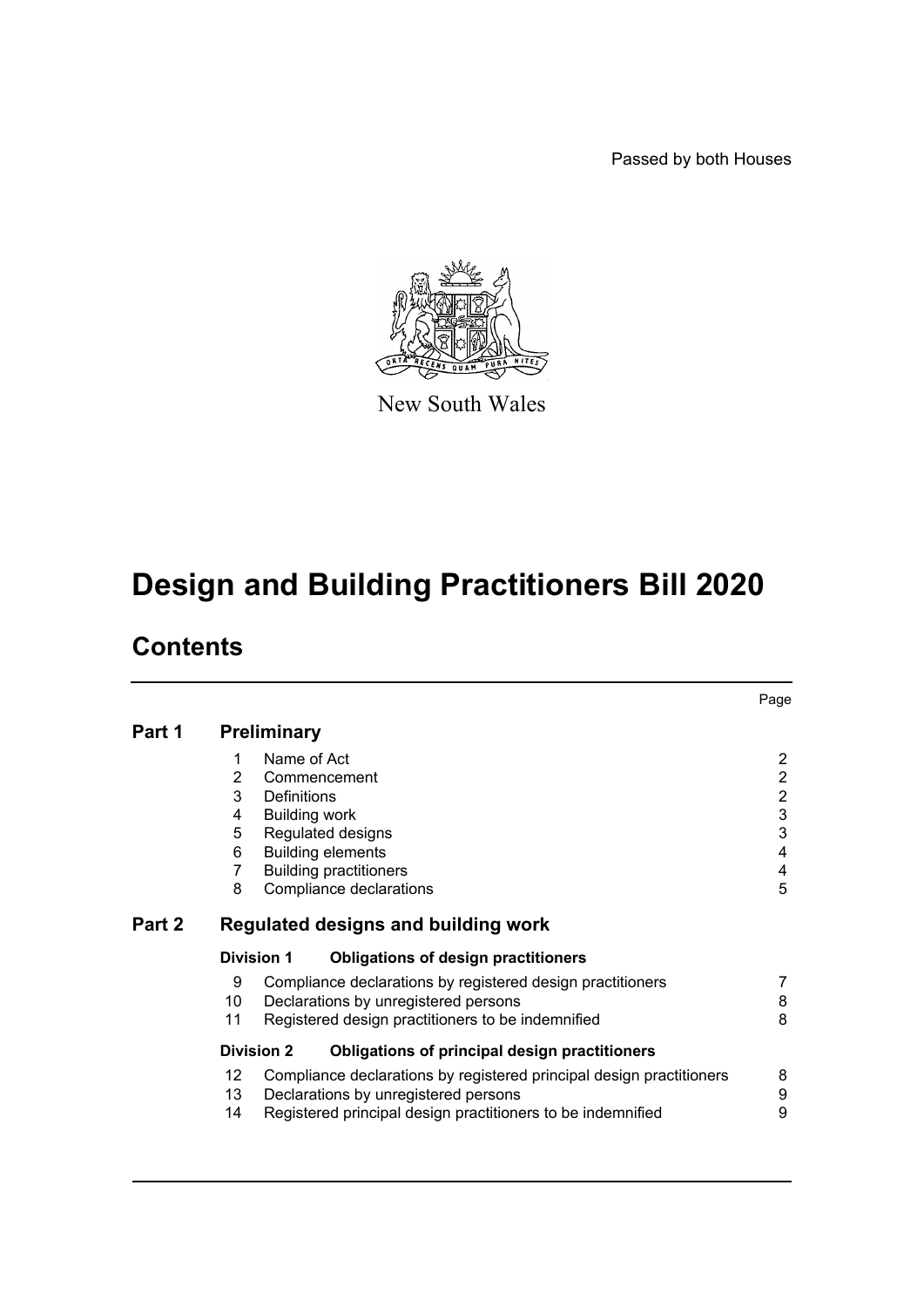| 9<br>15<br>Provision of relevant documents to Secretary<br>16<br>Notice of application for occupation certificate<br>10<br>17<br>Compliance declarations by registered building practitioners<br>10<br>18<br>Building practitioners must ensure compliance with declaration<br>11<br>obligations<br>11<br>19<br>Designs and design compliance declarations to be obtained<br>20<br>Variations after building work commences<br>12<br>21<br>Requirements for building elements and performance solutions<br>13<br>13<br>22<br>Obligations relating to Building Code of Australia<br>13<br>23<br>Declarations by unregistered persons<br>13<br>24<br>Registered building practitioners to be indemnified<br><b>Division 4</b><br><b>Miscellaneous</b><br>14<br>25<br>Compliance with Building Code of Australia<br>26<br>Requirements for compliance declarations before issue of building<br>15<br>certificates<br>15<br>27<br>Principal certifier must consider compliance declarations<br>28<br>Provision of compliance declarations, and other obligations, of<br>15<br>registered body corporates<br>Improper influence with respect to provision of declarations<br>16<br>29<br>Regulations relating to insurance requirements<br>30<br>16<br>Part 3<br><b>Engineering work and specialist work</b><br><b>Division 1</b><br>Professional engineering work<br>17<br>31<br>Professional engineering work<br>32<br>Professional engineering work only carried out by professional<br>17<br>engineers<br>18<br>33<br>Registered professional engineers to be indemnified<br><b>Division 2</b><br><b>Specialist work</b><br>18<br>34<br>Specialist work<br>18<br>35<br>Specialist work only carried out by registered specialist practitioner<br>Part 4<br>Duty of care<br>Definitions<br>19<br>36<br>37<br>20<br>Extension of duty of care<br>38<br>Economic loss-owners corporations and associations<br>20<br>39<br>Duty must not be delegated<br>20<br>40<br>No contracting out of Part<br>20<br>41<br>Relationship with other duties of care and law<br>20<br>Part 5<br><b>Registration of practitioners</b><br><b>Division 1</b><br><b>Applications for registration</b><br>42<br>Classes of registration<br>22<br>43<br>Application for registration<br>22<br>44<br>Secretary may obtain information from third parties<br>22 |  | <b>Division 3</b> |  | <b>Obligations of building practitioners</b> |    |  |  |  |
|-------------------------------------------------------------------------------------------------------------------------------------------------------------------------------------------------------------------------------------------------------------------------------------------------------------------------------------------------------------------------------------------------------------------------------------------------------------------------------------------------------------------------------------------------------------------------------------------------------------------------------------------------------------------------------------------------------------------------------------------------------------------------------------------------------------------------------------------------------------------------------------------------------------------------------------------------------------------------------------------------------------------------------------------------------------------------------------------------------------------------------------------------------------------------------------------------------------------------------------------------------------------------------------------------------------------------------------------------------------------------------------------------------------------------------------------------------------------------------------------------------------------------------------------------------------------------------------------------------------------------------------------------------------------------------------------------------------------------------------------------------------------------------------------------------------------------------------------------------------------------------------------------------------------------------------------------------------------------------------------------------------------------------------------------------------------------------------------------------------------------------------------------------------------------------------------------------------------------------------------------------------------------------------------------------------------------------------|--|-------------------|--|----------------------------------------------|----|--|--|--|
|                                                                                                                                                                                                                                                                                                                                                                                                                                                                                                                                                                                                                                                                                                                                                                                                                                                                                                                                                                                                                                                                                                                                                                                                                                                                                                                                                                                                                                                                                                                                                                                                                                                                                                                                                                                                                                                                                                                                                                                                                                                                                                                                                                                                                                                                                                                                     |  |                   |  |                                              |    |  |  |  |
|                                                                                                                                                                                                                                                                                                                                                                                                                                                                                                                                                                                                                                                                                                                                                                                                                                                                                                                                                                                                                                                                                                                                                                                                                                                                                                                                                                                                                                                                                                                                                                                                                                                                                                                                                                                                                                                                                                                                                                                                                                                                                                                                                                                                                                                                                                                                     |  |                   |  |                                              |    |  |  |  |
|                                                                                                                                                                                                                                                                                                                                                                                                                                                                                                                                                                                                                                                                                                                                                                                                                                                                                                                                                                                                                                                                                                                                                                                                                                                                                                                                                                                                                                                                                                                                                                                                                                                                                                                                                                                                                                                                                                                                                                                                                                                                                                                                                                                                                                                                                                                                     |  |                   |  |                                              |    |  |  |  |
|                                                                                                                                                                                                                                                                                                                                                                                                                                                                                                                                                                                                                                                                                                                                                                                                                                                                                                                                                                                                                                                                                                                                                                                                                                                                                                                                                                                                                                                                                                                                                                                                                                                                                                                                                                                                                                                                                                                                                                                                                                                                                                                                                                                                                                                                                                                                     |  |                   |  |                                              |    |  |  |  |
|                                                                                                                                                                                                                                                                                                                                                                                                                                                                                                                                                                                                                                                                                                                                                                                                                                                                                                                                                                                                                                                                                                                                                                                                                                                                                                                                                                                                                                                                                                                                                                                                                                                                                                                                                                                                                                                                                                                                                                                                                                                                                                                                                                                                                                                                                                                                     |  |                   |  |                                              |    |  |  |  |
|                                                                                                                                                                                                                                                                                                                                                                                                                                                                                                                                                                                                                                                                                                                                                                                                                                                                                                                                                                                                                                                                                                                                                                                                                                                                                                                                                                                                                                                                                                                                                                                                                                                                                                                                                                                                                                                                                                                                                                                                                                                                                                                                                                                                                                                                                                                                     |  |                   |  |                                              |    |  |  |  |
|                                                                                                                                                                                                                                                                                                                                                                                                                                                                                                                                                                                                                                                                                                                                                                                                                                                                                                                                                                                                                                                                                                                                                                                                                                                                                                                                                                                                                                                                                                                                                                                                                                                                                                                                                                                                                                                                                                                                                                                                                                                                                                                                                                                                                                                                                                                                     |  |                   |  |                                              |    |  |  |  |
|                                                                                                                                                                                                                                                                                                                                                                                                                                                                                                                                                                                                                                                                                                                                                                                                                                                                                                                                                                                                                                                                                                                                                                                                                                                                                                                                                                                                                                                                                                                                                                                                                                                                                                                                                                                                                                                                                                                                                                                                                                                                                                                                                                                                                                                                                                                                     |  |                   |  |                                              |    |  |  |  |
|                                                                                                                                                                                                                                                                                                                                                                                                                                                                                                                                                                                                                                                                                                                                                                                                                                                                                                                                                                                                                                                                                                                                                                                                                                                                                                                                                                                                                                                                                                                                                                                                                                                                                                                                                                                                                                                                                                                                                                                                                                                                                                                                                                                                                                                                                                                                     |  |                   |  |                                              |    |  |  |  |
|                                                                                                                                                                                                                                                                                                                                                                                                                                                                                                                                                                                                                                                                                                                                                                                                                                                                                                                                                                                                                                                                                                                                                                                                                                                                                                                                                                                                                                                                                                                                                                                                                                                                                                                                                                                                                                                                                                                                                                                                                                                                                                                                                                                                                                                                                                                                     |  |                   |  |                                              |    |  |  |  |
|                                                                                                                                                                                                                                                                                                                                                                                                                                                                                                                                                                                                                                                                                                                                                                                                                                                                                                                                                                                                                                                                                                                                                                                                                                                                                                                                                                                                                                                                                                                                                                                                                                                                                                                                                                                                                                                                                                                                                                                                                                                                                                                                                                                                                                                                                                                                     |  |                   |  |                                              |    |  |  |  |
|                                                                                                                                                                                                                                                                                                                                                                                                                                                                                                                                                                                                                                                                                                                                                                                                                                                                                                                                                                                                                                                                                                                                                                                                                                                                                                                                                                                                                                                                                                                                                                                                                                                                                                                                                                                                                                                                                                                                                                                                                                                                                                                                                                                                                                                                                                                                     |  |                   |  |                                              |    |  |  |  |
|                                                                                                                                                                                                                                                                                                                                                                                                                                                                                                                                                                                                                                                                                                                                                                                                                                                                                                                                                                                                                                                                                                                                                                                                                                                                                                                                                                                                                                                                                                                                                                                                                                                                                                                                                                                                                                                                                                                                                                                                                                                                                                                                                                                                                                                                                                                                     |  |                   |  |                                              |    |  |  |  |
|                                                                                                                                                                                                                                                                                                                                                                                                                                                                                                                                                                                                                                                                                                                                                                                                                                                                                                                                                                                                                                                                                                                                                                                                                                                                                                                                                                                                                                                                                                                                                                                                                                                                                                                                                                                                                                                                                                                                                                                                                                                                                                                                                                                                                                                                                                                                     |  |                   |  |                                              |    |  |  |  |
|                                                                                                                                                                                                                                                                                                                                                                                                                                                                                                                                                                                                                                                                                                                                                                                                                                                                                                                                                                                                                                                                                                                                                                                                                                                                                                                                                                                                                                                                                                                                                                                                                                                                                                                                                                                                                                                                                                                                                                                                                                                                                                                                                                                                                                                                                                                                     |  |                   |  |                                              |    |  |  |  |
|                                                                                                                                                                                                                                                                                                                                                                                                                                                                                                                                                                                                                                                                                                                                                                                                                                                                                                                                                                                                                                                                                                                                                                                                                                                                                                                                                                                                                                                                                                                                                                                                                                                                                                                                                                                                                                                                                                                                                                                                                                                                                                                                                                                                                                                                                                                                     |  |                   |  |                                              |    |  |  |  |
|                                                                                                                                                                                                                                                                                                                                                                                                                                                                                                                                                                                                                                                                                                                                                                                                                                                                                                                                                                                                                                                                                                                                                                                                                                                                                                                                                                                                                                                                                                                                                                                                                                                                                                                                                                                                                                                                                                                                                                                                                                                                                                                                                                                                                                                                                                                                     |  |                   |  |                                              |    |  |  |  |
|                                                                                                                                                                                                                                                                                                                                                                                                                                                                                                                                                                                                                                                                                                                                                                                                                                                                                                                                                                                                                                                                                                                                                                                                                                                                                                                                                                                                                                                                                                                                                                                                                                                                                                                                                                                                                                                                                                                                                                                                                                                                                                                                                                                                                                                                                                                                     |  |                   |  |                                              |    |  |  |  |
|                                                                                                                                                                                                                                                                                                                                                                                                                                                                                                                                                                                                                                                                                                                                                                                                                                                                                                                                                                                                                                                                                                                                                                                                                                                                                                                                                                                                                                                                                                                                                                                                                                                                                                                                                                                                                                                                                                                                                                                                                                                                                                                                                                                                                                                                                                                                     |  |                   |  |                                              |    |  |  |  |
|                                                                                                                                                                                                                                                                                                                                                                                                                                                                                                                                                                                                                                                                                                                                                                                                                                                                                                                                                                                                                                                                                                                                                                                                                                                                                                                                                                                                                                                                                                                                                                                                                                                                                                                                                                                                                                                                                                                                                                                                                                                                                                                                                                                                                                                                                                                                     |  |                   |  |                                              |    |  |  |  |
|                                                                                                                                                                                                                                                                                                                                                                                                                                                                                                                                                                                                                                                                                                                                                                                                                                                                                                                                                                                                                                                                                                                                                                                                                                                                                                                                                                                                                                                                                                                                                                                                                                                                                                                                                                                                                                                                                                                                                                                                                                                                                                                                                                                                                                                                                                                                     |  |                   |  |                                              |    |  |  |  |
|                                                                                                                                                                                                                                                                                                                                                                                                                                                                                                                                                                                                                                                                                                                                                                                                                                                                                                                                                                                                                                                                                                                                                                                                                                                                                                                                                                                                                                                                                                                                                                                                                                                                                                                                                                                                                                                                                                                                                                                                                                                                                                                                                                                                                                                                                                                                     |  |                   |  |                                              |    |  |  |  |
|                                                                                                                                                                                                                                                                                                                                                                                                                                                                                                                                                                                                                                                                                                                                                                                                                                                                                                                                                                                                                                                                                                                                                                                                                                                                                                                                                                                                                                                                                                                                                                                                                                                                                                                                                                                                                                                                                                                                                                                                                                                                                                                                                                                                                                                                                                                                     |  |                   |  |                                              |    |  |  |  |
|                                                                                                                                                                                                                                                                                                                                                                                                                                                                                                                                                                                                                                                                                                                                                                                                                                                                                                                                                                                                                                                                                                                                                                                                                                                                                                                                                                                                                                                                                                                                                                                                                                                                                                                                                                                                                                                                                                                                                                                                                                                                                                                                                                                                                                                                                                                                     |  |                   |  |                                              |    |  |  |  |
|                                                                                                                                                                                                                                                                                                                                                                                                                                                                                                                                                                                                                                                                                                                                                                                                                                                                                                                                                                                                                                                                                                                                                                                                                                                                                                                                                                                                                                                                                                                                                                                                                                                                                                                                                                                                                                                                                                                                                                                                                                                                                                                                                                                                                                                                                                                                     |  |                   |  |                                              |    |  |  |  |
|                                                                                                                                                                                                                                                                                                                                                                                                                                                                                                                                                                                                                                                                                                                                                                                                                                                                                                                                                                                                                                                                                                                                                                                                                                                                                                                                                                                                                                                                                                                                                                                                                                                                                                                                                                                                                                                                                                                                                                                                                                                                                                                                                                                                                                                                                                                                     |  |                   |  |                                              |    |  |  |  |
|                                                                                                                                                                                                                                                                                                                                                                                                                                                                                                                                                                                                                                                                                                                                                                                                                                                                                                                                                                                                                                                                                                                                                                                                                                                                                                                                                                                                                                                                                                                                                                                                                                                                                                                                                                                                                                                                                                                                                                                                                                                                                                                                                                                                                                                                                                                                     |  |                   |  |                                              |    |  |  |  |
|                                                                                                                                                                                                                                                                                                                                                                                                                                                                                                                                                                                                                                                                                                                                                                                                                                                                                                                                                                                                                                                                                                                                                                                                                                                                                                                                                                                                                                                                                                                                                                                                                                                                                                                                                                                                                                                                                                                                                                                                                                                                                                                                                                                                                                                                                                                                     |  |                   |  |                                              |    |  |  |  |
|                                                                                                                                                                                                                                                                                                                                                                                                                                                                                                                                                                                                                                                                                                                                                                                                                                                                                                                                                                                                                                                                                                                                                                                                                                                                                                                                                                                                                                                                                                                                                                                                                                                                                                                                                                                                                                                                                                                                                                                                                                                                                                                                                                                                                                                                                                                                     |  |                   |  |                                              |    |  |  |  |
|                                                                                                                                                                                                                                                                                                                                                                                                                                                                                                                                                                                                                                                                                                                                                                                                                                                                                                                                                                                                                                                                                                                                                                                                                                                                                                                                                                                                                                                                                                                                                                                                                                                                                                                                                                                                                                                                                                                                                                                                                                                                                                                                                                                                                                                                                                                                     |  |                   |  |                                              |    |  |  |  |
|                                                                                                                                                                                                                                                                                                                                                                                                                                                                                                                                                                                                                                                                                                                                                                                                                                                                                                                                                                                                                                                                                                                                                                                                                                                                                                                                                                                                                                                                                                                                                                                                                                                                                                                                                                                                                                                                                                                                                                                                                                                                                                                                                                                                                                                                                                                                     |  |                   |  |                                              |    |  |  |  |
|                                                                                                                                                                                                                                                                                                                                                                                                                                                                                                                                                                                                                                                                                                                                                                                                                                                                                                                                                                                                                                                                                                                                                                                                                                                                                                                                                                                                                                                                                                                                                                                                                                                                                                                                                                                                                                                                                                                                                                                                                                                                                                                                                                                                                                                                                                                                     |  |                   |  |                                              |    |  |  |  |
|                                                                                                                                                                                                                                                                                                                                                                                                                                                                                                                                                                                                                                                                                                                                                                                                                                                                                                                                                                                                                                                                                                                                                                                                                                                                                                                                                                                                                                                                                                                                                                                                                                                                                                                                                                                                                                                                                                                                                                                                                                                                                                                                                                                                                                                                                                                                     |  | 45                |  | Determination of applications                | 23 |  |  |  |

Page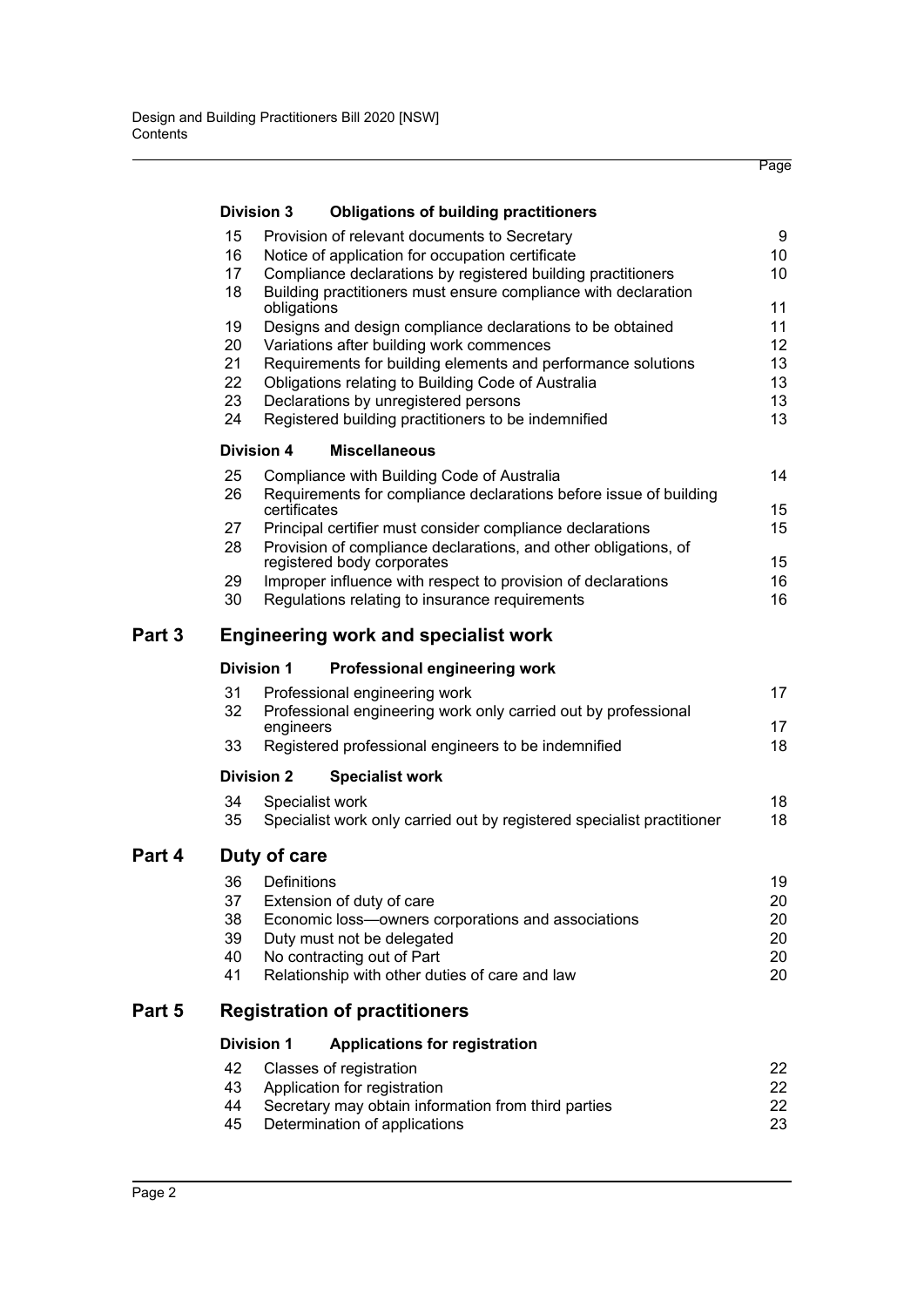| 46 |                                                               | Grounds for opinion that a person is not a suitable person to carry | 23       |  |
|----|---------------------------------------------------------------|---------------------------------------------------------------------|----------|--|
| 47 | out work<br>Requirements for registration                     |                                                                     |          |  |
| 48 |                                                               | Duration of registration                                            | 23<br>24 |  |
| 49 |                                                               | Conditions of registration                                          | 24       |  |
| 50 |                                                               | Particular conditions                                               | 24       |  |
| 51 | Condition requiring provision of information to the Secretary |                                                                     |          |  |
|    | Division 2                                                    | Variation, suspension or cancellation of registration               |          |  |
| 52 |                                                               | Variation, suspension or cancellation of registration generally     | 25       |  |
| 53 |                                                               | Suspension or cancellation may be subject to conditions             | 25       |  |
|    | Division 3                                                    | <b>Recognition as registered practitioner</b>                       |          |  |
| 54 |                                                               | Recognition procedure                                               | 25       |  |
| 55 |                                                               | Recognition of professional bodies for engineers                    | 26       |  |
|    | <b>Division 4</b>                                             | <b>Registration offences</b>                                        |          |  |
| 56 |                                                               | Offence of contravening condition                                   | 26       |  |
| 57 |                                                               | Offence of lending certificate registration                         | 27       |  |
| 58 |                                                               | False representations relating to practitioners                     | 27       |  |
| 59 |                                                               | Return of cancelled, suspended or varied registration               | 27       |  |
| 60 |                                                               | Registered practitioner to notify Secretary of certain events       | 27       |  |
|    | <b>Division 5</b>                                             | General                                                             |          |  |
| 61 |                                                               | Registration not transferable                                       | 28       |  |
| 62 |                                                               | Voluntary surrender or suspension of registration                   | 28       |  |
| 63 |                                                               | Review by Civil and Administrative Tribunal                         | 28       |  |
|    |                                                               | Disciplinary action against practitioners                           |          |  |
| 64 |                                                               | Grounds for taking disciplinary action                              | 30       |  |
| 65 |                                                               | Notice to show cause                                                | 30       |  |
| 66 |                                                               | Disciplinary action that may be taken by Secretary                  | 31       |  |
| 67 |                                                               | Directors must report certain conduct                               | 31       |  |
| 68 |                                                               | Review by Civil and Administrative Tribunal                         | 32       |  |
| 69 |                                                               | Enforcement of monetary penalties and payment of costs              | 32       |  |
| 70 |                                                               | Liability for offences not affected                                 | 32       |  |
|    | Investigations                                                |                                                                     |          |  |
|    | <b>Division 1</b>                                             | <b>Preliminary</b>                                                  |          |  |
| 71 | Definitions                                                   |                                                                     | 33       |  |
| 72 |                                                               | Purposes for which functions under Part may be exercised            | 33       |  |
|    | <b>Division 2</b>                                             | <b>Authorised officers</b>                                          |          |  |
| 73 | Appointment of authorised officers                            |                                                                     |          |  |
| 74 | 33<br>Scope of authority<br>33                                |                                                                     |          |  |
| 75 | Identification                                                |                                                                     | 34       |  |
|    | <b>Division 3</b>                                             | Information gathering powers                                        |          |  |
| 76 |                                                               | Exercise in conjunction with other powers                           | 34       |  |
|    |                                                               |                                                                     |          |  |

Page

**Part 6** 

**Part 7**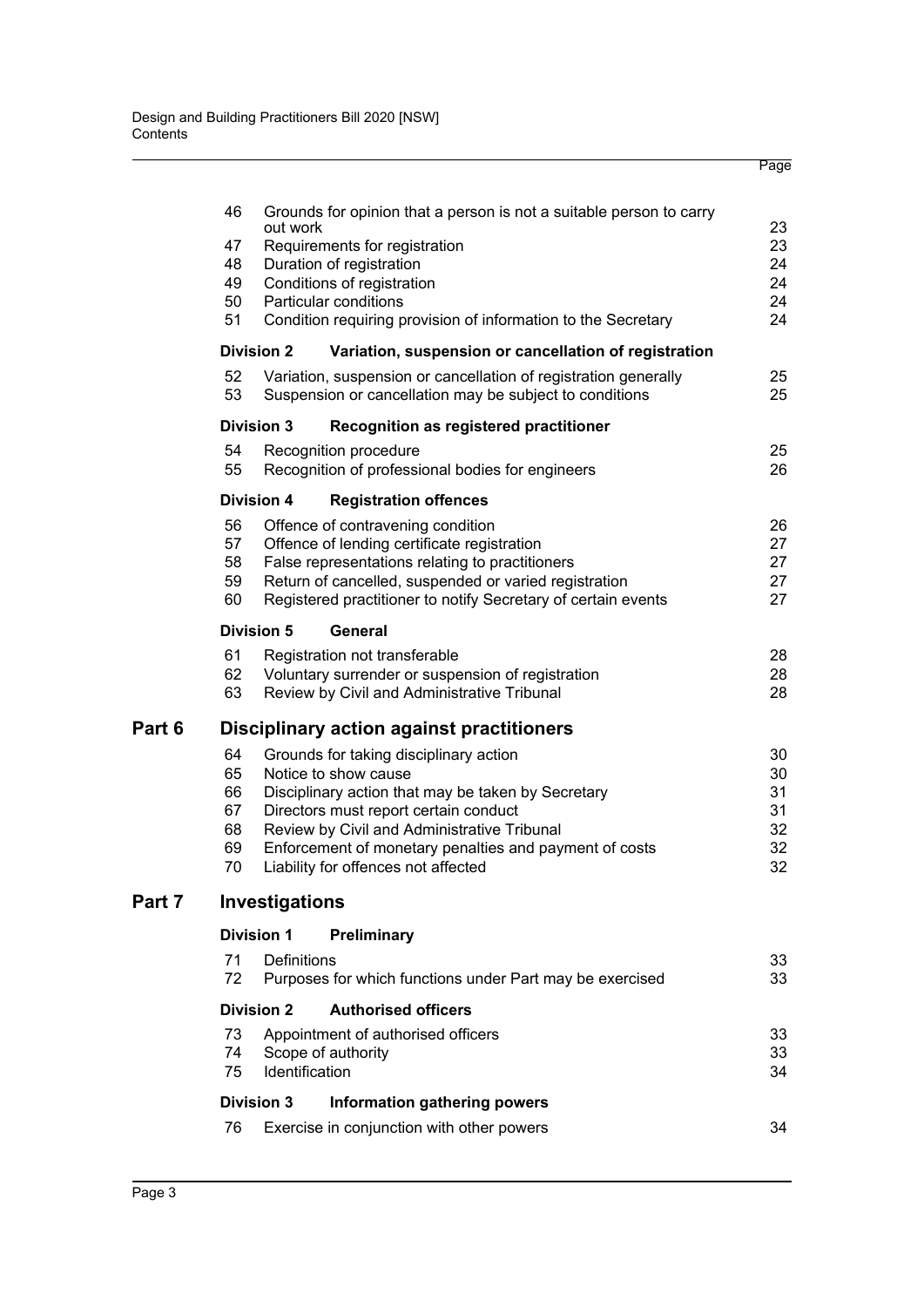|                   |                    |                      |                                                                                                                     | Page     |  |  |  |
|-------------------|--------------------|----------------------|---------------------------------------------------------------------------------------------------------------------|----------|--|--|--|
|                   | 77<br>78           |                      | Powers of authorised officers to require information and records<br>Power of authorised officers to require answers | 34<br>34 |  |  |  |
|                   | 79                 |                      | Recording of evidence                                                                                               | 35       |  |  |  |
|                   |                    | <b>Division 4</b>    | <b>Entry to premises</b>                                                                                            |          |  |  |  |
|                   | 80                 |                      | Powers of authorised officers to enter premises                                                                     | 35       |  |  |  |
|                   | 81<br>82           |                      | Entry into residential premises only with permission or warrant<br>Search warrants                                  | 35<br>35 |  |  |  |
|                   | 83                 |                      | Provision of assistance to authorised officers                                                                      | 36       |  |  |  |
|                   | 84                 |                      | Powers that may be exercised on premises                                                                            | 36       |  |  |  |
|                   |                    | <b>Division 5</b>    | <b>Miscellaneous</b>                                                                                                |          |  |  |  |
|                   | 85                 |                      | Taking possession of records to be used as evidence                                                                 | 37       |  |  |  |
|                   | 86                 |                      | Obstruction of authorised officers                                                                                  | 37       |  |  |  |
|                   | 87                 |                      | Failure to comply with direction                                                                                    | 37       |  |  |  |
| Part 8            | <b>Enforcement</b> |                      |                                                                                                                     |          |  |  |  |
|                   |                    | <b>Division 1</b>    | <b>Remedial actions</b>                                                                                             |          |  |  |  |
|                   | 88                 | Undertakings         |                                                                                                                     | 38       |  |  |  |
|                   | 89                 |                      | Stop work orders                                                                                                    | 38       |  |  |  |
|                   | 90<br>91           |                      | Appeals against stop work orders                                                                                    | 38       |  |  |  |
|                   | 92                 |                      | Applying for orders to restrain or remedy contraventions<br>Complaints, investigations and audits of practitioners  | 39<br>39 |  |  |  |
|                   |                    | <b>Division 2</b>    | <b>Offences</b>                                                                                                     |          |  |  |  |
|                   | 93                 |                      | Proceedings for offences                                                                                            | 39       |  |  |  |
|                   | 94                 |                      | Penalty notices                                                                                                     | 40       |  |  |  |
|                   | 95                 |                      | Offences by bodies corporate                                                                                        | 40       |  |  |  |
|                   | 96                 |                      | Continuing offences                                                                                                 | 41       |  |  |  |
|                   | 97                 |                      | Onus of proof regarding reasonable excuse                                                                           | 41       |  |  |  |
| Part 9            |                    | <b>Miscellaneous</b> |                                                                                                                     |          |  |  |  |
|                   | 98                 |                      | Practitioners registers                                                                                             | 42       |  |  |  |
|                   | 99                 |                      | Warning notices                                                                                                     | 42       |  |  |  |
|                   | 100<br>101         |                      | Service of documents<br>Certificate evidence of certain matters                                                     | 43<br>43 |  |  |  |
|                   | 102 <sub>1</sub>   |                      | Personal liability                                                                                                  | 44       |  |  |  |
|                   | 103                |                      | Disclosure and misuse of information                                                                                | 44       |  |  |  |
|                   | 104                |                      | Exchange of information                                                                                             | 44       |  |  |  |
|                   | 105                |                      | Secretary may require information about insurance policies                                                          | 45       |  |  |  |
|                   | 106                | Delegation           |                                                                                                                     | 45       |  |  |  |
|                   | 107                | Regulations          |                                                                                                                     | 45       |  |  |  |
|                   | 108<br>109         | Review of Act        | Recovery of unpaid fees                                                                                             | 46<br>46 |  |  |  |
| Schedule 1        |                    |                      | Savings, transitional and other provisions                                                                          | 48       |  |  |  |
| <b>Schedule 2</b> |                    |                      | <b>Amendment of Acts</b>                                                                                            | 50       |  |  |  |
|                   |                    |                      |                                                                                                                     |          |  |  |  |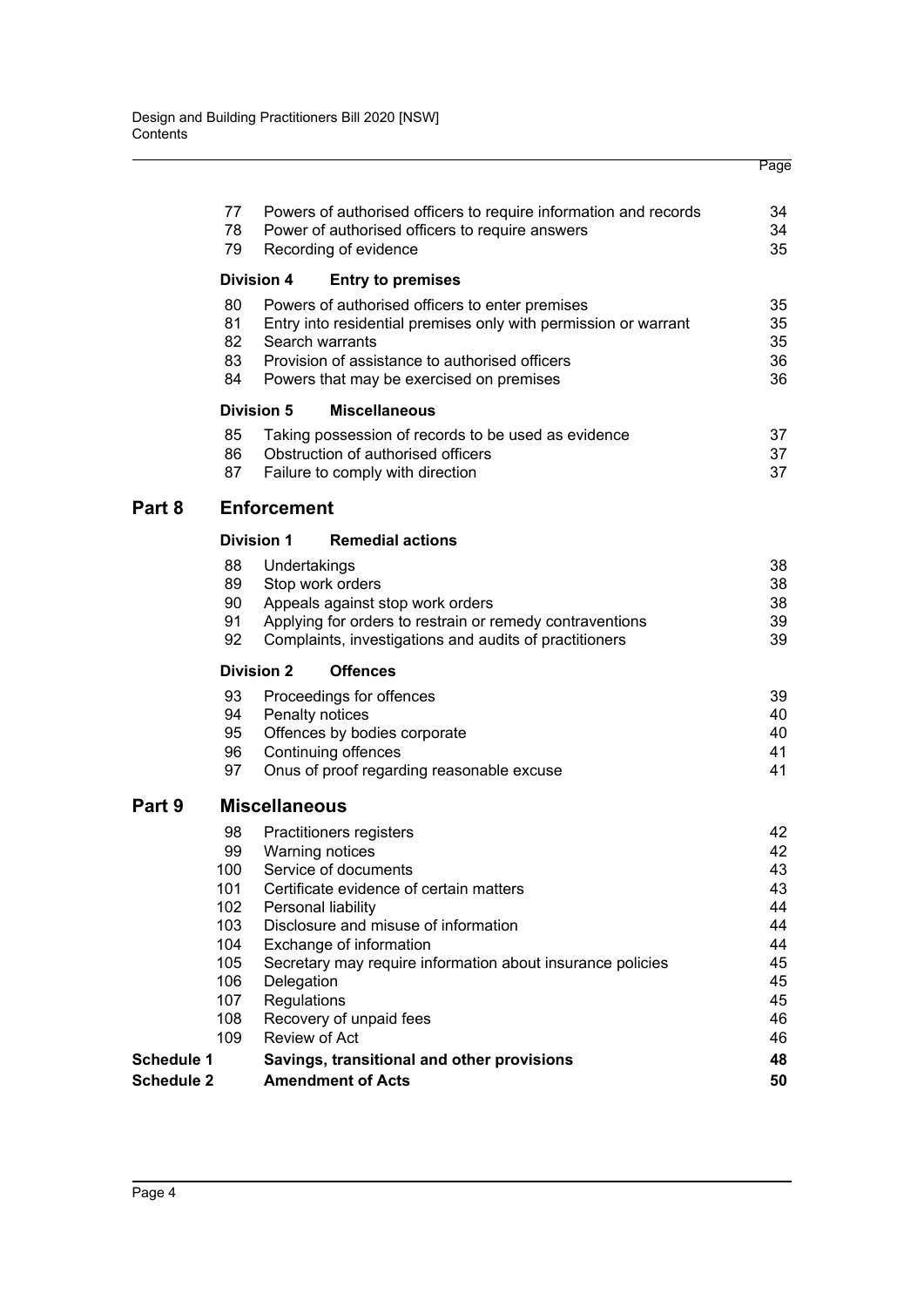*I certify that this public bill, which originated in the Legislative Assembly, has finally passed the Legislative Council and the Legislative Assembly of New South Wales.*

> *Clerk of the Legislative Assembly. Legislative Assembly, Sydney, , 2020*



New South Wales

# **Design and Building Practitioners Bill 2020**

Act No , 2020

An Act with respect to the registration of design practitioners, principal design practitioners, professional engineers, specialist practitioners and other building practitioners, compliance declarations and a duty of care; and for other purposes.

*I have examined this bill and find it to correspond in all respects with the bill as finally passed by both Houses.*

*Assistant Speaker of the Legislative Assembly.*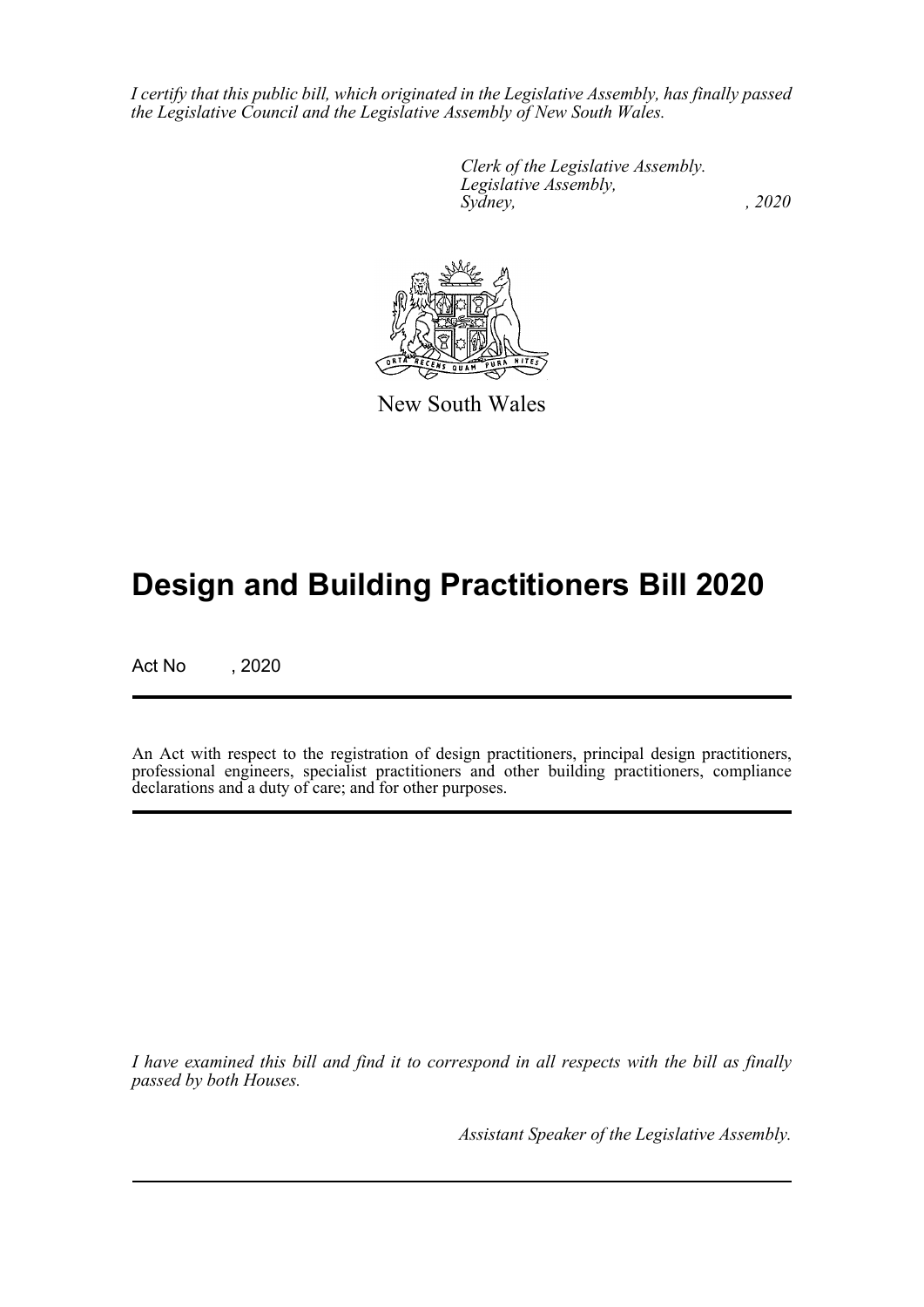**The Legislature of New South Wales enacts—**

# <span id="page-5-1"></span><span id="page-5-0"></span>**Part 1 Preliminary**

#### **1 Name of Act**

This Act is the *Design and Building Practitioners Act 2020*.

#### <span id="page-5-2"></span>**2 Commencement**

- (1) This Act commences on the date of assent to this Act, except as provided by subsections (2) and (3).
- (2) Part 2, Division 1 of Part 3 and Parts 5–9 and clauses 2–4 of Schedule 1 commence on 1 July 2021.
- (3) Division 2 of Part 3 commences on a day or days to be appointed by proclamation.

#### <span id="page-5-3"></span>**3 Definitions**

(1) In this Act—

*Building Code of Australia* has the same meaning as in the *Environmental Planning and Assessment Act 1979*.

*building compliance declaration*—see section 8(3).

*building element*—see section 6.

*building practitioner*—see section 7(1).

*building work*—see section 4.

*class* of building means a building of that class as recognised by the *Building Code of Australia*.

*close associate* has the same meaning as in the *Home Building Act 1989*.

*compliance declaration* means a design compliance declaration, principal compliance declaration or building compliance declaration.

*Department* means the Department of Customer Service.

*design* includes a plan or specification or a report detailing a design.

*design compliance declaration*—see section 8(1).

*design practitioner* means a person who prepares regulated designs.

*function* includes a power, authority or duty, and *exercise* a function includes perform a duty.

*occupation certificate* means an occupation certificate issued under the *Environmental Planning and Assessment Act 1979*.

*performance solution* has the same meaning as in the *Building Code of Australia*.

*practitioner* means a design practitioner, principal design practitioner, professional engineer, specialist practitioner or building practitioner.

*preparing* or *varying* a regulated design or other design means—

- (a) actually preparing or varying the design, or
- (b) coordinating or supervising the preparation or variation of the design.

*principal compliance declaration*—see section 8(2).

*principal contractor*—see section 7(2).

*principal design practitioner* means a person who coordinates the provision of design compliance declarations for the purposes of building work done by a building practitioner.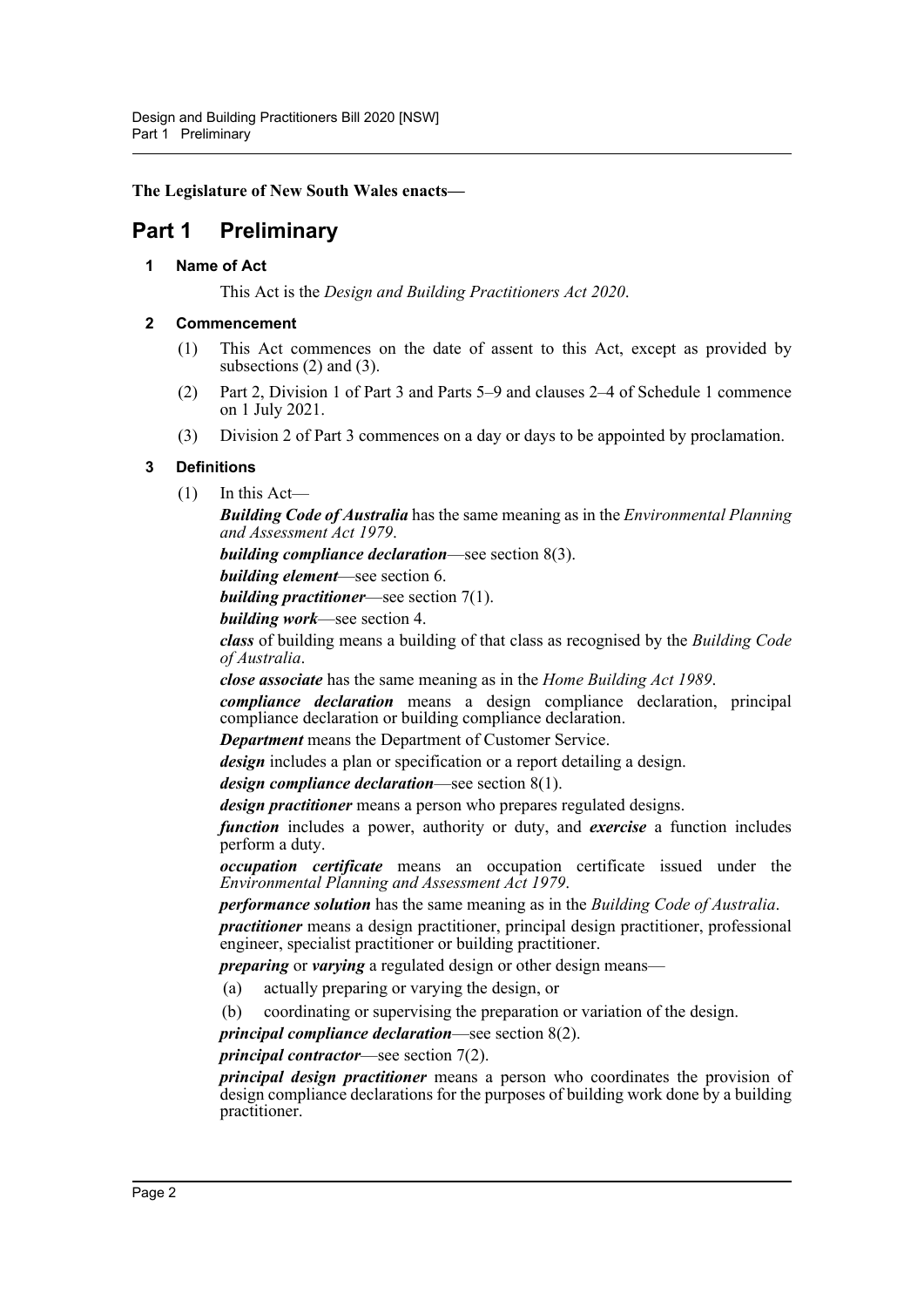*professional engineer* means a person who carries out professional engineering work in a prescribed area of engineering within the meaning of section 32.

*professional engineering work*—see section 31.

*register* as a registered practitioner includes renew or restore registration.

*registered body corporate* means a registered practitioner that is a body corporate.

*registered building practitioner* means a person who is registered as a building practitioner under this Act or recognised as a building practitioner under this Act.

*registered design practitioner* means a person who is registered as a design practitioner under this Act or recognised as a design practitioner under this Act.

*registered practitioner* means a registered design practitioner, registered principal design practitioner, registered professional engineer, registered specialist practitioner or a registered building practitioner.

*registered principal design practitioner* means a person who is registered as a principal design practitioner under this Act or recognised as a principal design practitioner under this Act.

*registered professional engineer* means a person who is registered as a professional engineer under this Act or recognised as a professional engineer under this Act.

*registered specialist practitioner* means a person who is registered as a specialist practitioner under this Act or recognised as a specialist practitioner under this Act.

*registration* means registration as a registered practitioner and includes recognition as a practitioner under this Act.

*regulated design*—see section 5.

*Secretary* means the Secretary of the Department.

*specialist practitioner* means a person who carries out specialist work.

*specialist work*—see section 34.

*stop work order*—see section 89.

*Tribunal* means the Civil and Administrative Tribunal.

**Note.** The *Interpretation Act 1987* contains definitions and other provisions that affect the interpretation and application of this Act.

(2) Notes included in this Act do not form part of this Act.

#### <span id="page-6-0"></span>**4 Building work**

- (1) For the purposes of this Act, *building work* means work involved in, or involved in coordinating or supervising work involved in, one or more of the following—
	- (a) the construction of a building of a class or type prescribed by the regulations for the purposes of this definition,
	- (b) the making of alterations or additions to a building of that class or type,
	- (c) the repair, renovation or protective treatment of a building of that class or type.
- (2) The regulations may—
	- (a) prescribe additional work that is building work for the purposes of this Act, and
	- (b) exclude work from being building work for the purposes of this Act.
- (3) In this Act, a reference to a building (including a building as defined in Part 4) includes a reference to part of a building (including a building element).

#### <span id="page-6-1"></span>**5 Regulated designs**

(1) For the purposes of this Act, *regulated design* means—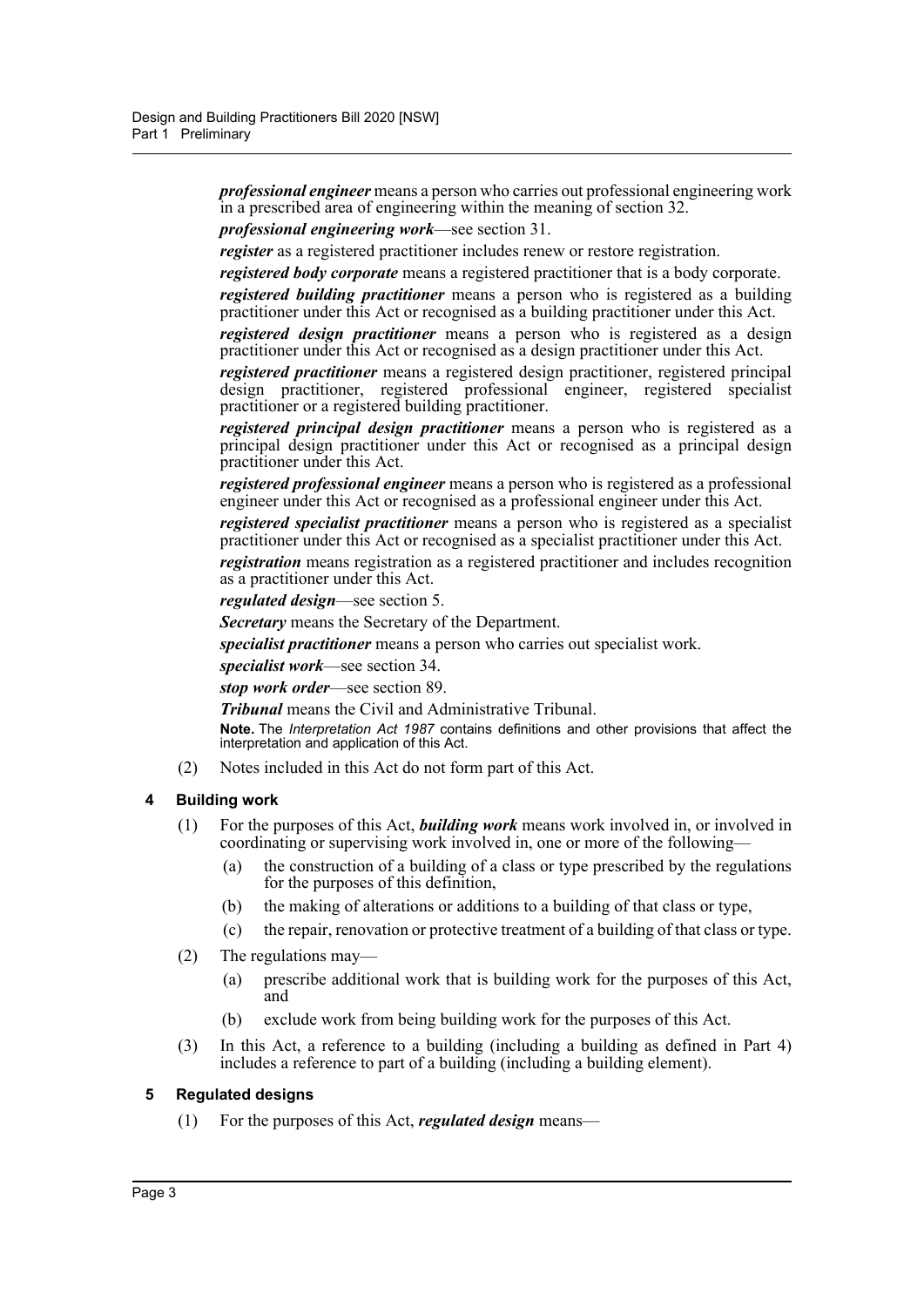- (a) a design that is prepared for a building element for building work, or
- (b) a design that is prepared for a performance solution for building work (including a building element), or
- (c) any other design of a class prescribed by the regulations that is prepared for building work.
- (2) The regulations may prescribe the form and content of regulated designs or regulated designs belonging to a particular class.
- (3) The Minister may, by order published in the Gazette, specify particulars that are additional to those (if any) prescribed by the regulations for regulated designs or regulated designs belonging to a particular class.
- (4) An order under subsection (3) is to be made available on the website of the Department as soon as practicable after it is published in the Gazette.

#### <span id="page-7-0"></span>**6 Building elements**

- (1) For the purposes of this Act, *building element* means any of the following
	- the fire safety systems for a building within the meaning of the *Building Code of Australia*,
	- (b) waterproofing,
	- (c) an internal or external load-bearing component of a building that is essential to the stability of the building, or a part of it (including but not limited to in-ground and other foundations and footings, floors, walls, roofs, columns and beams),
	- (d) a component of a building that is part of the building enclosure,
	- (e) those aspects of the mechanical, plumbing and electrical services for a building that are required to achieve compliance with the *Building Code of Australia*,
	- (f) other things prescribed by the regulations for the purposes of this section.
- (2) The regulations may exclude things from being building elements for the purposes of this Act.
- (3) In this section—

*above grade wall* means a wall above the level of the ground surrounding a building. *below grade wall* means a wall below the level of the ground surrounding a building. *building enclosure* means the part of the building that physically separates the interior environment of the building from the exterior environment, including roof systems, above grade and below grade walls (including windows and doors).

#### <span id="page-7-1"></span>**7 Building practitioners**

- (1) In this Act, *building practitioner* means—
	- (a) a person who agrees under a contract or other arrangement to do building work, or
	- (b) if more than one person agrees to do building work, a person who is the principal contractor for the work.
- (2) In this Act, *principal contractor* means a person who agrees to do building work under a contract or arrangement (the *head contract*) and for whom work is to be carried out under one or more other contracts or arrangements as part of or incidental to the work carried out under the head contract.
- (3) In this Act, a *building practitioner is taken to do building work* if the practitioner—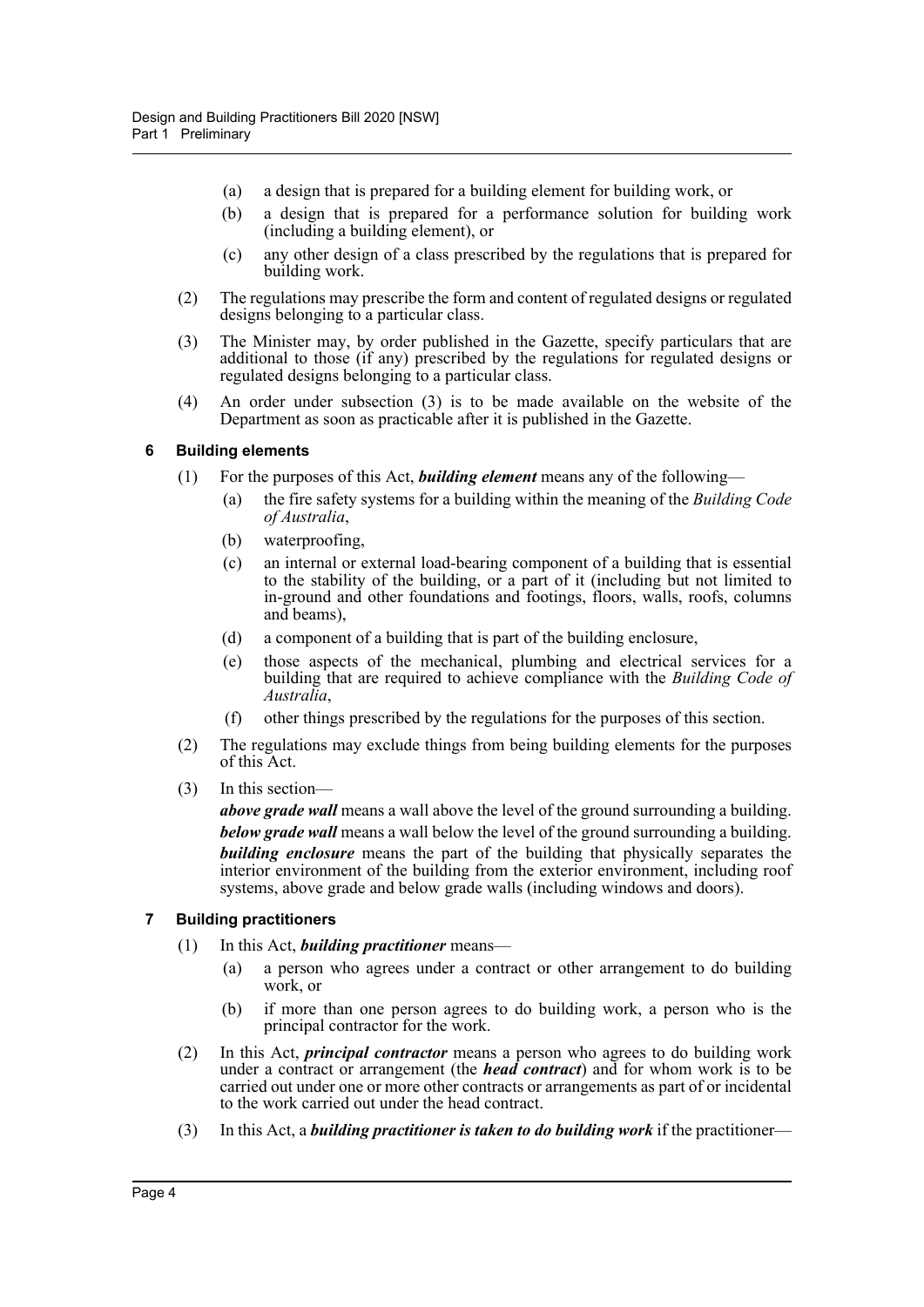- (a) agrees to do building work under a contract or other arrangement, or
- (b) is the principal contractor for the work.
- (4) The regulations may—
	- (a) prescribe additional persons as building practitioners for the purposes of this Act, and
	- (b) exclude persons from being building practitioners for the purposes of this Act, and
	- (c) prescribe circumstances in which a person prescribed for the purposes of paragraph (a) is taken to do building work.

#### <span id="page-8-0"></span>**8 Compliance declarations**

- (1) In this Act, *design compliance declaration* means a declaration in the form and manner prescribed by the regulations as to the following—
	- (a) whether or not a regulated design prepared for building work complies with the requirements of the *Building Code of Australia*,
	- (b) whether or not the design complies with other applicable requirements prescribed by the regulations for the purposes of this subsection,
	- (c) whether or not other standards, codes or requirements have been applied in preparing the design,
	- (d) any other matter prescribed by the regulations.
- (2) In this Act, *principal compliance declaration* means a declaration in the form and manner prescribed by the regulations as to the following-
	- (a) whether or not a design compliance declaration has been provided in accordance with this Act for each regulated design prepared for the building work,
	- (b) whether or not each design compliance declaration has been provided by a registered design practitioner whose registration authorises the practitioner to provide a declaration as to the matters to which the declaration relates,
	- (c) any other matter prescribed by the regulations.
- (3) In this Act, *building compliance declaration* means a declaration made in the form and manner prescribed by the regulations as to the following—
	- (a) whether or not the building work complies with the requirements of the *Building Code of Australia*,
	- (b) whether or not the building work complies with other applicable requirements prescribed by the regulations for the purposes of this subsection,
	- (c) if the building work does not comply with the requirements referred to in paragraph (a) or (b), the steps required to be taken to ensure compliance,
	- (d) for a regulated design used for the building work, whether or not the design was prepared by a registered design practitioner and the building work was built in accordance with the design,
	- (e) whether or not a design compliance declaration has been obtained in relation to regulated designs used for the building work,
	- (f) whether or not a registered principal design practitioner was appointed in relation to the building work,
	- (g) whether or not a principal compliance declaration was obtained in relation to the regulated designs and design compliance declarations relating to the building work,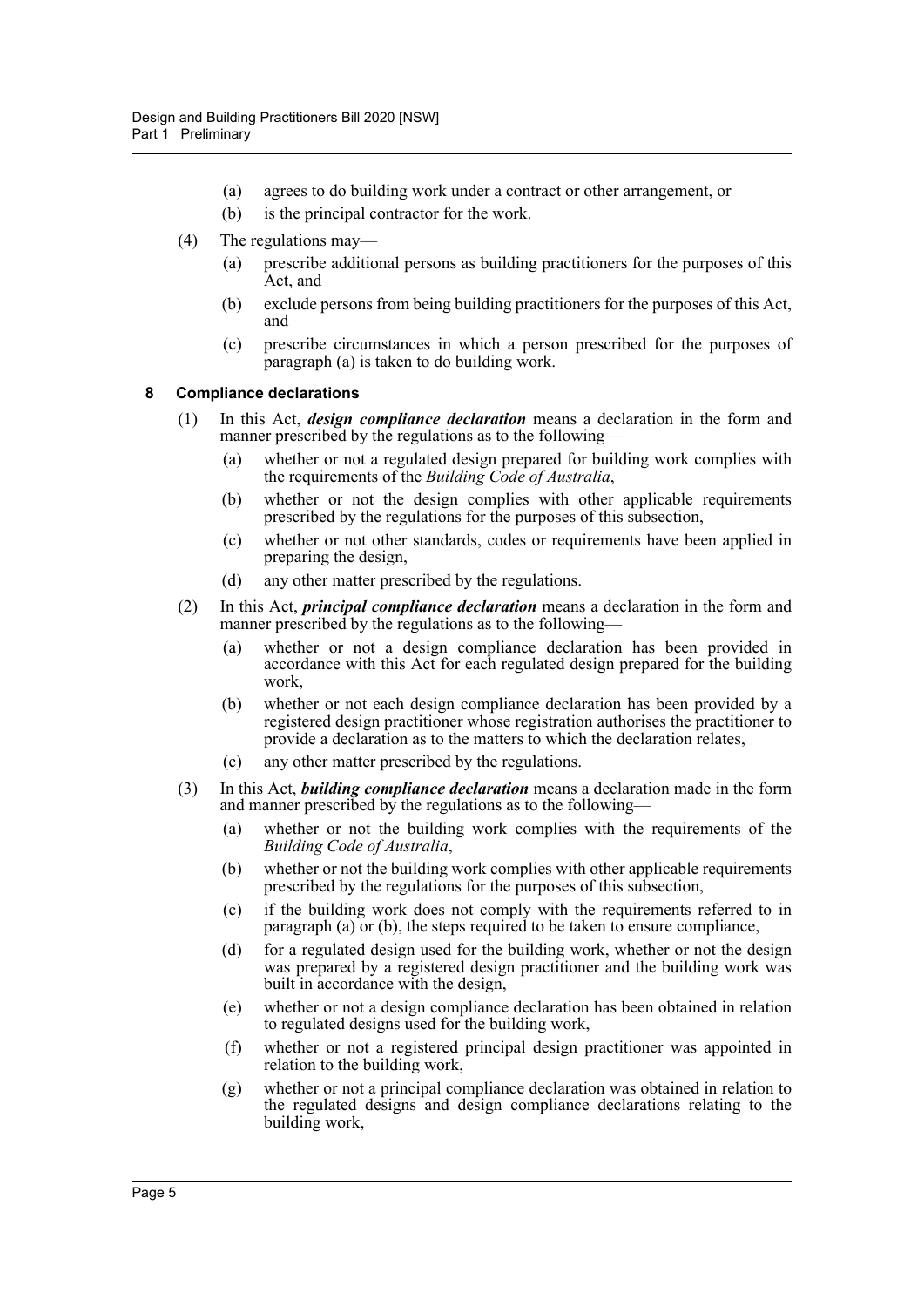(h) any other matter prescribed by the regulations.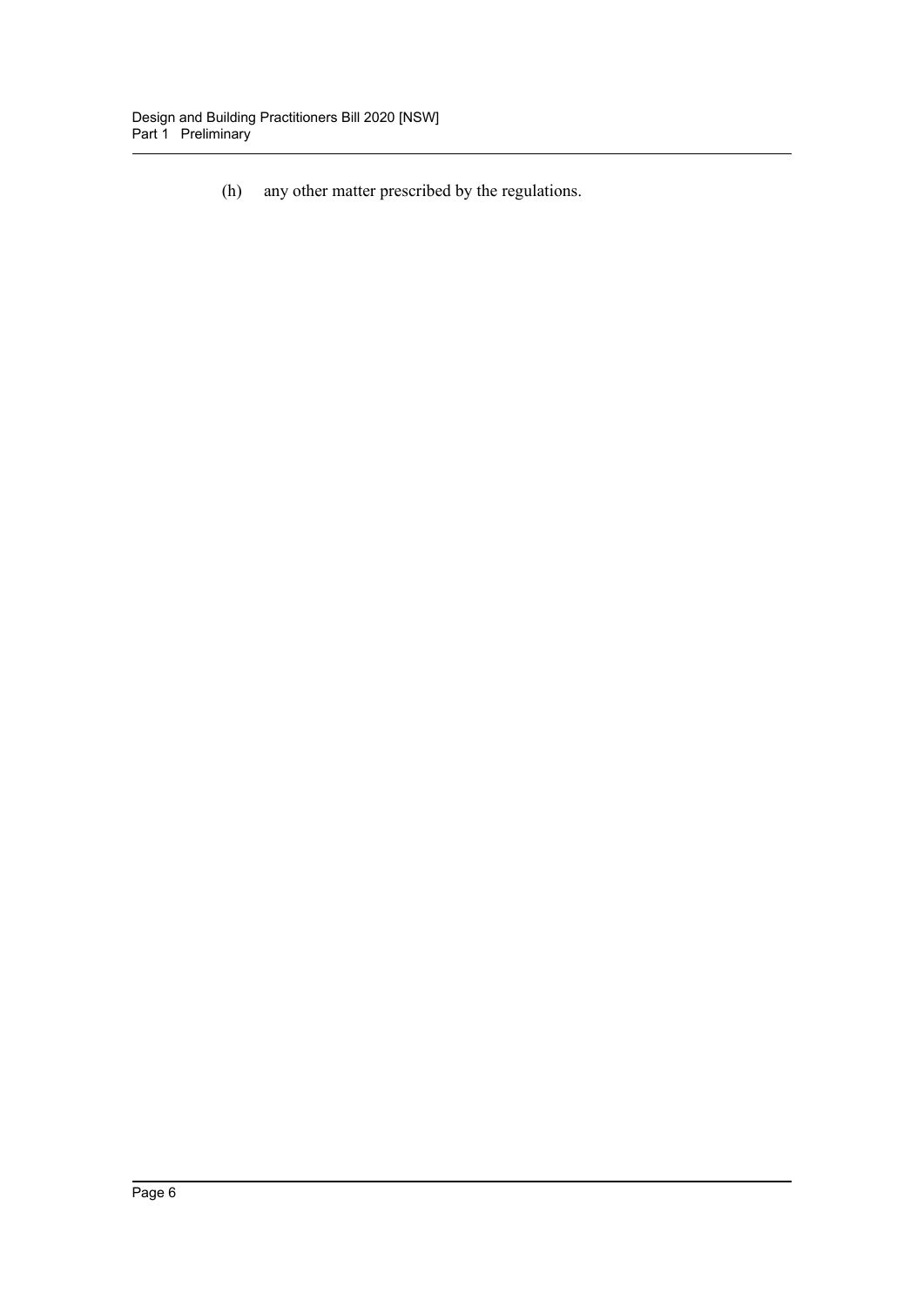# <span id="page-10-0"></span>**Part 2 Regulated designs and building work**

### <span id="page-10-2"></span><span id="page-10-1"></span>**Division 1 Obligations of design practitioners**

#### **9 Compliance declarations by registered design practitioners**

- (1) A registered design practitioner must provide a design compliance declaration to a person if—
	- (a) the practitioner provides the person with a regulated design prepared by the practitioner, and
	- (b) the design is in a form suitable for use by that person or another person in connection with building work.

Maximum penalty—1,500 penalty units (in the case of a body corporate) or 500 penalty units (in any other case).

- (2) A registered design practitioner must provide a further design compliance declaration to a person if—
	- (a) the practitioner or another practitioner has previously provided a design compliance declaration for a regulated design prepared by either practitioner in connection with building work, and
	- (b) the practitioner provides the person with the regulated design as varied by the practitioner in a form suitable for use in connection with the building work before the building work is commenced.

Maximum penalty—1,500 penalty units (in the case of a body corporate) or 500 penalty units (in any other case).

- (3) A registered design practitioner must provide a further design compliance declaration to a person if—
	- (a) the practitioner or another practitioner has previously provided a design compliance declaration for a regulated design prepared by either practitioner relating to a building element or performance solution in connection with building work, and
	- (b) the practitioner provides the person with the regulated design as varied by the practitioner in a form suitable for use relating to the building element or performance solution after the building work is commenced.

Maximum penalty—1,500 penalty units (in the case of a body corporate) or 500 penalty units (in any other case).

(4) A registered design practitioner who is required by subsection (1), (2) or (3) to provide a design compliance declaration to a person must also provide a copy of the declaration to the registered principal design practitioner (if any) appointed in relation to the building work to which the declaration relates.

Maximum penalty—1,500 penalty units (in the case of a body corporate) or 500 penalty units (in any other case).

(5) A registered design practitioner must provide a design compliance declaration in other circumstances prescribed by the regulations.

Maximum penalty—1,500 penalty units (in the case of a body corporate) or 500 penalty units (in any other case).

(6) Without limiting subsection (5), a regulation made under that subsection may require regulated designs and design compliance declarations to be lodged electronically through an internet site or an application established by or on behalf of the Department.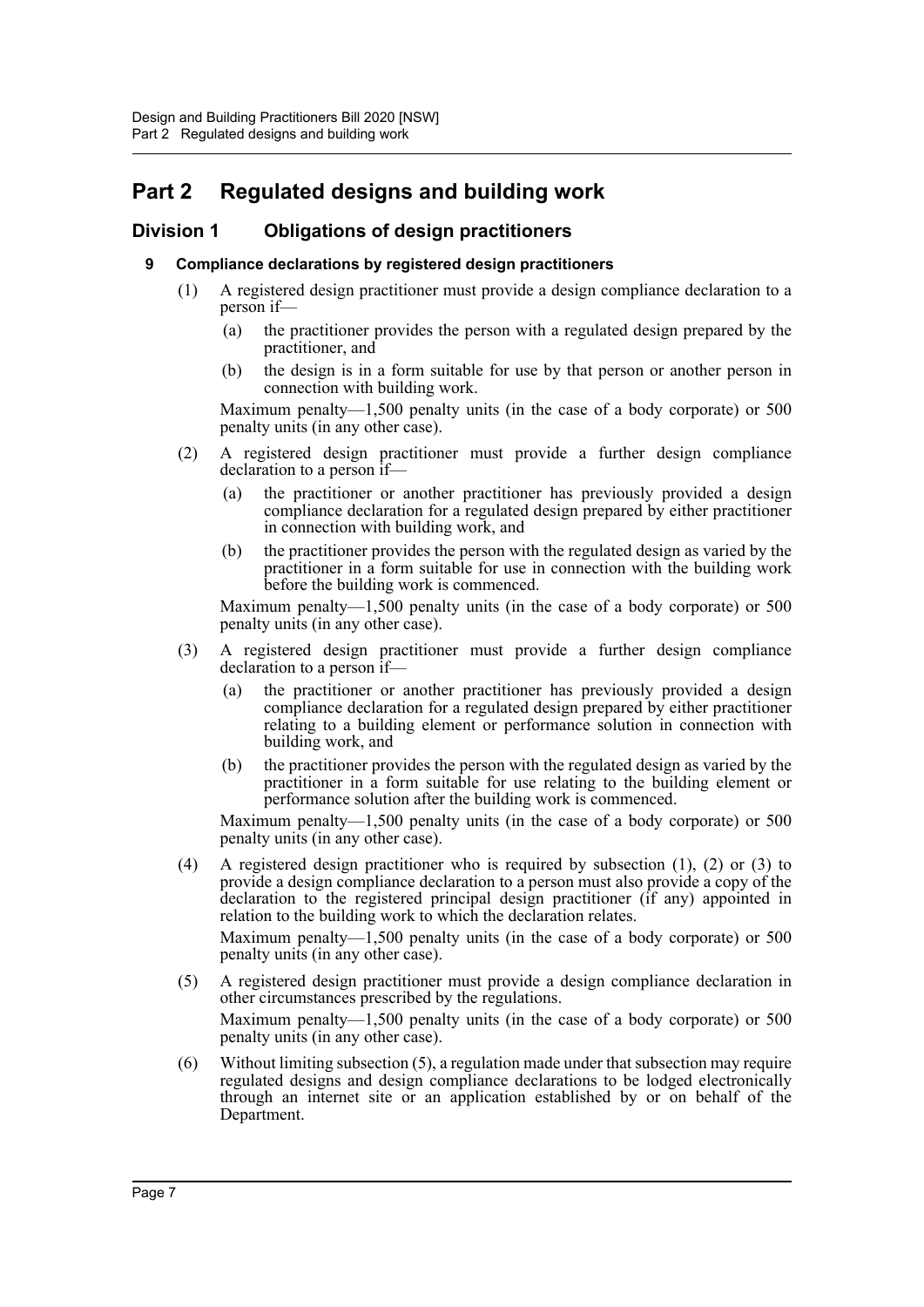(7) A person must not make a design compliance declaration that the person knows to be false or misleading in a material particular.

Maximum penalty—2,000 penalty units or imprisonment for 2 years, or both.

(8) The regulations may require a design compliance declaration provided under this section to be accompanied by other documents prescribed by the regulations.

#### <span id="page-11-0"></span>**10 Declarations by unregistered persons**

A person must not make a design compliance declaration unless—

- (a) the person is a registered design practitioner, and
- (b) the person's registration authorises the person to provide a declaration as to the matters to which the declaration relates.

Maximum penalty—1,500 penalty units (in the case of a body corporate) or 500 penalty units (in any other case).

#### <span id="page-11-1"></span>**11 Registered design practitioners to be indemnified**

- (1) A registered design practitioner must not—
	- (a) provide a design compliance declaration or prepare a regulated design, or
	- (b) hold out that the practitioner is adequately insured with respect to the provision of the declaration or that work,

unless the practitioner is adequately insured with respect to the declaration and work. Maximum penalty—300 penalty units (in the case of a body corporate) or 100 penalty units (in any other case).

- (2) For the purposes of this section, a registered design practitioner is *adequately insured* with respect to a declaration and work if the practitioner-
	- (a) is indemnified by insurance that complies with the regulations against any liability to which the practitioner may become subject as a result of providing the declaration or doing the work, or
	- (b) is part of some other arrangement approved by the regulations that provides indemnity against the liability.
- (3) It is a condition of registration that a registered design practitioner must provide to the Secretary, in the time specified by the Secretary, information that the Secretary may require to satisfy the Secretary that the practitioner is adequately insured in accordance with this section.

## <span id="page-11-2"></span>**Division 2 Obligations of principal design practitioners**

#### <span id="page-11-3"></span>**12 Compliance declarations by registered principal design practitioners**

- (1) A registered principal design practitioner appointed in relation to building work must ensure that—
	- (a) a design compliance declaration has been provided in accordance with section 9 for each regulated design prepared for the building work, and
	- (b) each declaration has been provided by a registered design practitioner whose registration authorises the practitioner to provide a declaration as to the matters to which the declaration relates.

Maximum penalty—1,500 penalty units (in the case of a body corporate) or 500 penalty units (in any other case).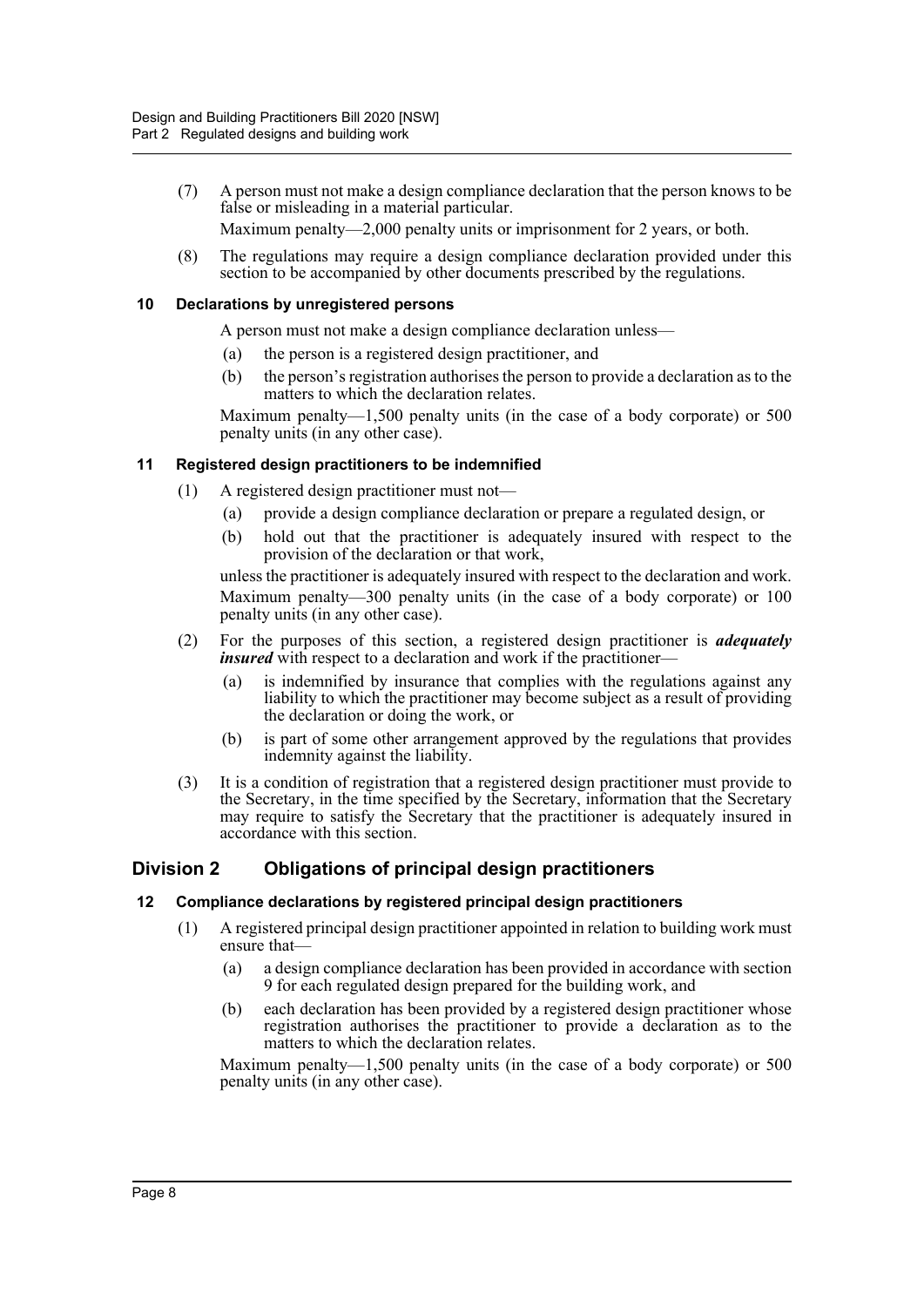(2) A registered principal design practitioner appointed in relation to building work must provide a principal compliance declaration to the persons, and in the circumstances, prescribed by the regulations.

Maximum penalty—1,500 penalty units (in the case of a body corporate) or 500 penalty units (in any other case).

- (3) Without limiting subsection (2), a regulation made under that subsection may require regulated designs and principal compliance declarations to be lodged electronically through an internet site or an application established by or on behalf of the Department.
- (4) A person must not make a principal compliance declaration that the person knows to be false or misleading in a material particular.

Maximum penalty—2,000 penalty units or imprisonment for 2 years, or both.

(5) The regulations may require a principal compliance declaration provided under this section to be accompanied by other documents prescribed by the regulations.

#### <span id="page-12-0"></span>**13 Declarations by unregistered persons**

A person must not make a principal compliance declaration unless—

- (a) the person is a registered principal design practitioner, and
- (b) the person's registration authorises the person to provide a declaration as to the matters to which the declaration relates.

Maximum penalty—1,500 penalty units (in the case of a body corporate) or 500 penalty units (in any other case).

#### <span id="page-12-1"></span>**14 Registered principal design practitioners to be indemnified**

- (1) A registered principal design practitioner must not—
	- (a) provide a principal compliance declaration or do other work for the purposes of this Act, or
	- (b) hold out that the practitioner is adequately insured with respect to the provision of the declaration or that work,

unless the practitioner is adequately insured with respect to the declaration and work. Maximum penalty—300 penalty units (in the case of a body corporate) or 100 penalty units (in any other case).

- (2) For the purposes of this section, a registered principal design practitioner is *adequately insured* with respect to a declaration and work if the practitioner-
	- (a) is indemnified by insurance that complies with the regulations against any liability to which the practitioner may become subject as a result of providing the declaration or doing the work, or
	- (b) is part of some other arrangement approved by the regulations that provides indemnity against the liability.
- (3) It is a condition of registration that a registered principal design practitioner must provide to the Secretary, in the time specified by the Secretary, information that the Secretary may require to satisfy the Secretary that the practitioner is adequately insured in accordance with this section.

#### <span id="page-12-2"></span>**Division 3 Obligations of building practitioners**

#### <span id="page-12-3"></span>**15 Provision of relevant documents to Secretary**

(1) A building practitioner who does building work must ensure that the relevant documents for the building work are provided to the Secretary no later than 90 days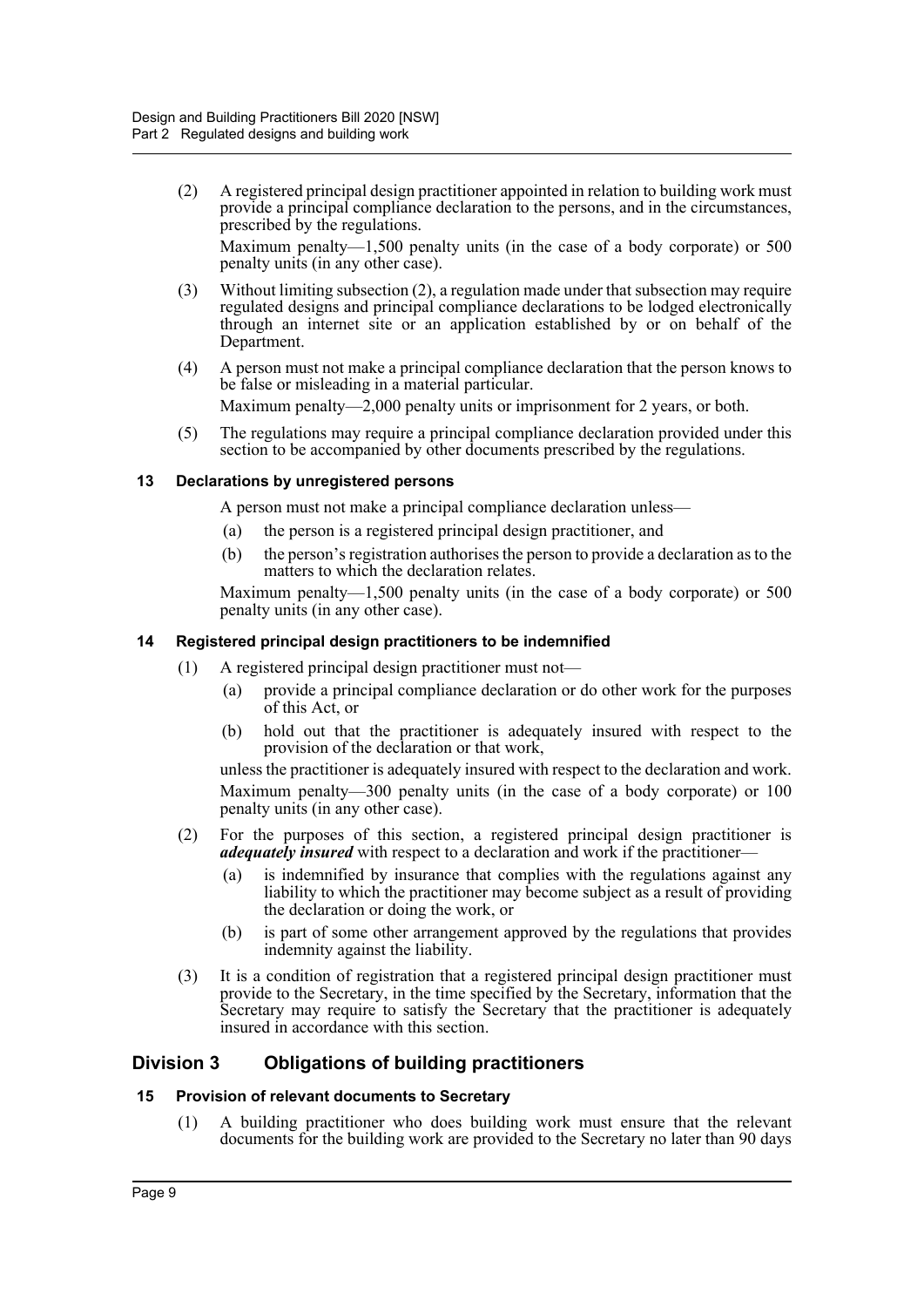after the occupation certificate is issued for the building or part of the building to which the building work relates.

Maximum penalty—300 penalty units (in the case of a body corporate) or 100 penalty units (in any other case).

- (2) The regulations may make provision with respect to the manner and form in which a relevant document is to be provided to the Secretary.
- (3) Without limiting subsection (2), a regulation made under that subsection may require relevant documents to be lodged electronically through an internet site or an application established by or on behalf of the Department.
- (4) In this section—

*relevant document* means—

- (a) each regulated design for which a design compliance declaration has been provided that reflects the building work that was carried out, and
- (b) any other documents (including designs) that relate to the building work and are prescribed by the regulations.

#### <span id="page-13-0"></span>**16 Notice of application for occupation certificate**

- (1) A person must, before making an application for an occupation certificate for a building to which building work relates, give written notice to each registered building practitioner who did the building work of the intention to apply for the certificate.
- (2) A person must, after making an application for an occupation certificate for a building to which building work relates, give written notice to each registered building practitioner who did the building work of the making of the application.
- (3) The notices under subsections (1) and (2) must be given within the periods prescribed by the regulations for the purposes of this section.
- (4) A person who fails to comply with this section is guilty of an offence. Maximum penalty—200 penalty units.

#### <span id="page-13-1"></span>**17 Compliance declarations by registered building practitioners**

(1) A registered building practitioner must provide a building compliance declaration for building work, contractor document and other required documents to a person for whom the practitioner does the building work before an application is made for an occupation certificate for the building to which the work relates.

Maximum penalty—1,500 penalty units (in the case of a body corporate) or 500 penalty units (in any other case).

(2) A registered building practitioner must provide a building compliance declaration, contractor document or other required document in other circumstances prescribed by the regulations.

Maximum penalty—1,500 penalty units (in the case of a body corporate) or 500 penalty units (in any other case).

- (3) Without limiting subsection (2), a regulation made under that subsection may require building compliance declarations, contractor documents and other required documents to be lodged electronically through an internet site or an application established by or on behalf of the Department.
- (4) A person must not make a building compliance declaration that the person knows to be false or misleading in a material particular.

Maximum penalty—2,000 penalty units or imprisonment for 2 years, or both.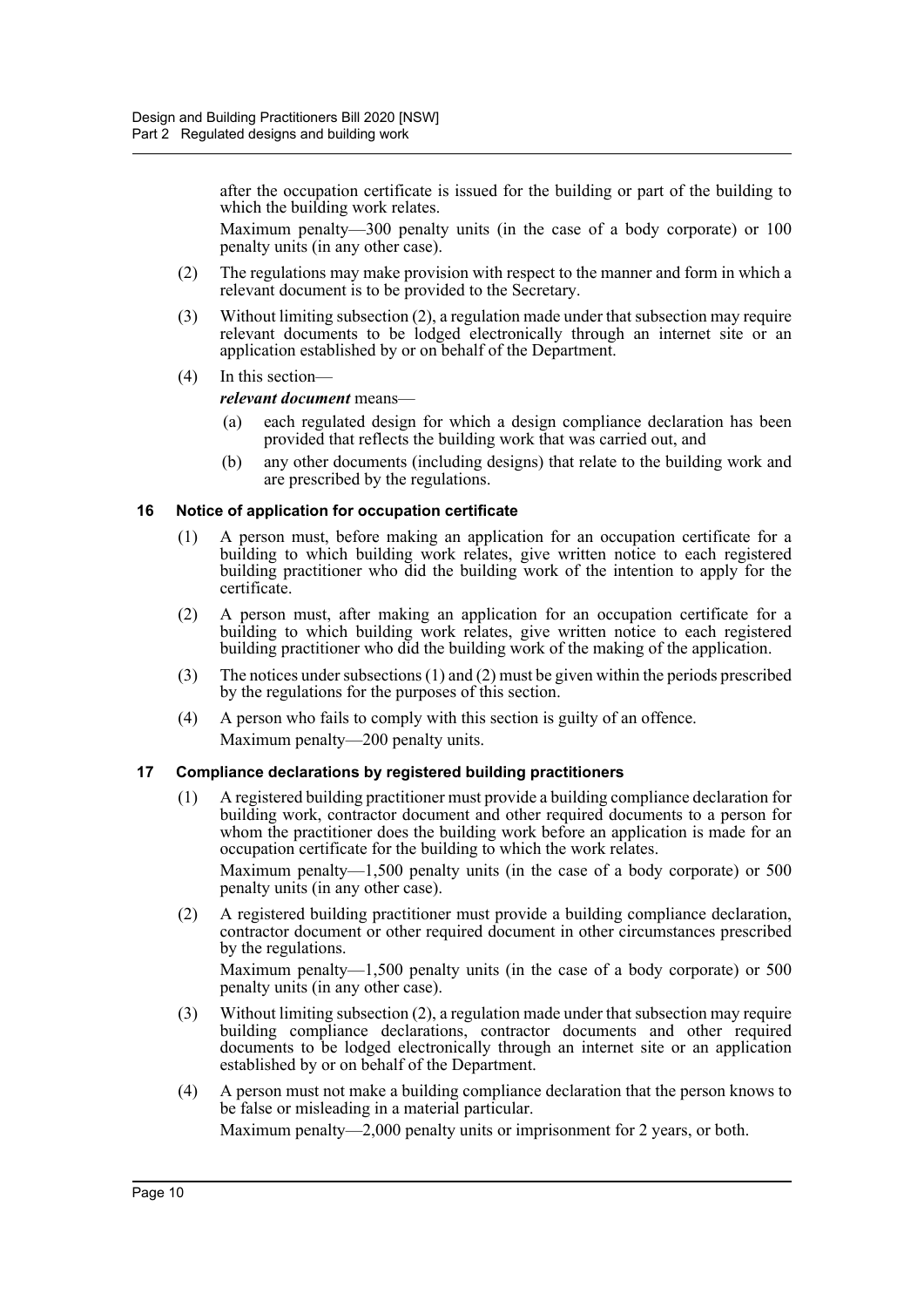(5) A person who is provided with a building compliance declaration under subsection (1) must provide the declaration to the principal certifier who is responsible for issuing an occupation certificate for the building work before or when the application for the certificate is made.

Maximum penalty—300 penalty units (in the case of a body corporate) or 100 penalty units (in any other case).

(6) For the purposes of this section—

*contractor document* means the following—

- (a) a list of persons who have agreed under a contract or arrangement with the registered building practitioner to do any of the building work,
- (b) a list of any other persons prescribed by the regulations who have done building work on the building,
- (c) a list of the work done by each of the persons referred to in paragraphs (a) and (b) in relation to the building work,
- (d) copies of final designs used for the building work that are not regulated designs and are designs of a class prescribed by the regulations for the purposes of this paragraph,
- (e) other documents prescribed by the regulations.

*required document* means a document prescribed by the regulations as a document that is required to accompany a building compliance declaration provided under subsection  $(1)$ .

#### <span id="page-14-0"></span>**18 Building practitioners must ensure compliance with declaration obligations**

A building practitioner who does building work must take all reasonable steps to ensure that—

- (a) each regulated design for the building work is prepared by a registered design practitioner, and
- (b) a design compliance declaration is obtained for those designs from a registered design practitioner whose registration authorises the practitioner to provide a declaration as to the matters to which the declaration relates, and
- (c) if a principal design practitioner has been appointed in relation to the building work, a principal compliance declaration is obtained for all of those designs from a registered principal design practitioner whose registration authorises the practitioner to provide a declaration as to the matters to which the declaration relates.

Maximum penalty—3,000 penalty units (in the case of a body corporate) or 1,000 penalty units (in any other case).

#### <span id="page-14-1"></span>**19 Designs and design compliance declarations to be obtained**

A building practitioner must not, except with reasonable excuse, carry out any part of building work for which a regulated design is to be used unless—

- (a) the practitioner has obtained a design from a registered design practitioner for the work and a design compliance declaration for the design from a registered design practitioner whose registration authorises the practitioner to provide a declaration as to the matters to which the declaration relates, and
- (b) the declaration states that the design complies with the requirements of the *Building Code of Australia* and other applicable requirements prescribed for the purposes of section 8(1).

Maximum penalty—1,500 penalty units (in the case of a body corporate) or 500 penalty units (in any other case).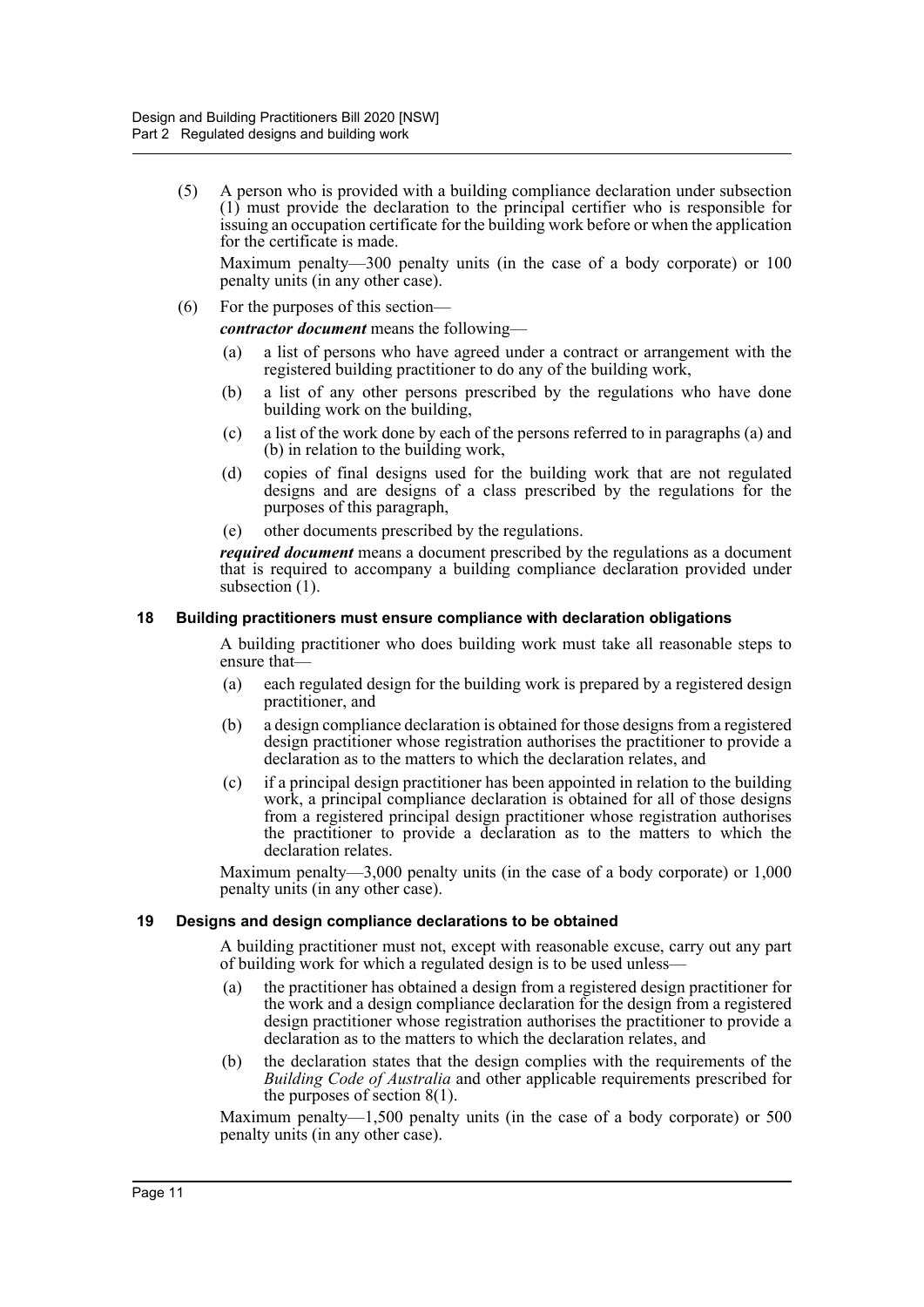#### <span id="page-15-0"></span>**20 Variations after building work commences**

(1) A building practitioner who does building work must take all reasonable steps to ensure that, if the building work (other than in relation to a building element or performance solution) is varied after commencement of the work from a regulated design for the work, the variation is recorded in the form and manner prescribed by the regulations for the purposes of this section.

Maximum penalty—3,000 penalty units (in the case of a body corporate) or 1,000 penalty units (in any other case).

- (2) A building practitioner who does building work must take all reasonable steps to ensure that, if the building work (in relation to a building element or performance solution) is varied after commencement of the work from a regulated design for the building element or performance solution—
	- (a) a design with the variation is prepared by a registered design practitioner, and
	- (b) the registered design practitioner is given (or otherwise has access to in the manner prescribed by the regulations) any of the following that are relevant to the provision, by the registered design practitioner, of a design compliance declaration for the varied design—
		- (i) regulated designs,
		- (ii) design compliance declarations,
		- (iii) principal compliance declarations, and
	- (c) a design compliance declaration is obtained for the varied design from a registered design practitioner whose registration authorises the practitioner to provide a declaration as to the matters to which the declaration relates, and
	- (d) if a principal design practitioner has been appointed in relation to the building work, a principal compliance declaration is obtained that includes the varied design.

Maximum penalty—3,000 penalty units (in the case of a body corporate) or 1,000 penalty units (in any other case).

- (3) A building practitioner who does building work must take all reasonable steps to ensure that, if after commencement of the work the work is varied so as to require a new building element or performance solution for which a regulated design is required—
	- (a) a design for the building element or performance solution is prepared by a registered design practitioner, and
	- (b) the registered design practitioner is given (or otherwise has access to in the manner prescribed by the regulations) any of the following that are relevant to the provision, by the registered design practitioner, of a design compliance declaration for the design—
		- (i) regulated designs,
		- (ii) design compliance declarations,
		- (iii) principal compliance declarations, and
	- (c) a design compliance declaration is obtained for the design from a registered design practitioner whose registration authorises the practitioner to provide a declaration as to the matters to which the declaration relates, and
	- (d) if a principal design practitioner has been appointed in relation to the building work, a principal compliance declaration is obtained that includes the design.

Maximum penalty—3,000 penalty units (in the case of a body corporate) or 1,000 penalty units (in any other case).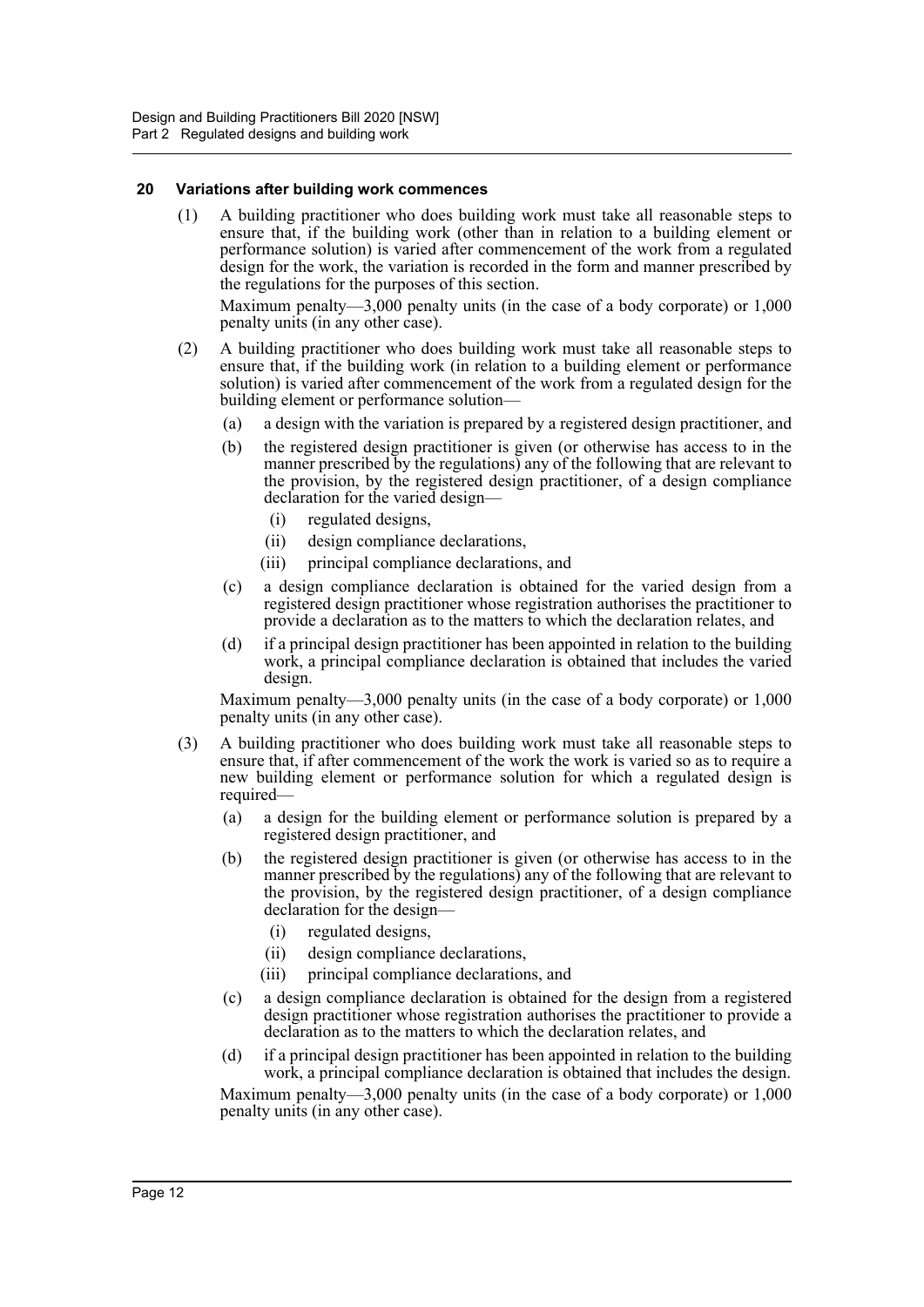#### <span id="page-16-0"></span>**21 Requirements for building elements and performance solutions**

A building practitioner who does building work must take all reasonable steps to ensure that building work relating to a building element or performance solution for which a regulated design is to be used is carried out in accordance with a design for which a design compliance declaration has been obtained from a registered design practitioner whose registration authorises the practitioner to provide a declaration as to the matters to which the declaration relates.

Maximum penalty—3,000 penalty units (in the case of a body corporate) or 1,000 penalty units (in any other case).

#### <span id="page-16-1"></span>**22 Obligations relating to Building Code of Australia**

(1) A building practitioner who does building work must take all reasonable steps to ensure that the building work, or any part of that work, complies with the requirements of the *Building Code of Australia* applicable to the work and other requirements applicable to the work prescribed by the regulations for the purposes of section  $8(1)$ .

Maximum penalty—3,000 penalty units (in the case of a body corporate) or 1,000 penalty units (in any other case).

(2) If a building compliance declaration provided by a registered building practitioner sets out steps required to be taken to ensure compliance with the *Building Code of Australia* and other requirements, the practitioner must give a written notice containing the steps to the principal certifier who is to be responsible for issuing an occupation certificate for the building work.

Maximum penalty—3,000 penalty units (in the case of a body corporate) or 1,000 penalty units (in any other case).

- (3) It is a defence to an offence under subsection  $(1)$  if the defendant proves that—
	- (a) the defendant reasonably relied on and built in accordance with a regulated design for which a design compliance declaration was provided by a registered design practitioner stating that the design complied with the applicable requirements of the *Building Code of Australia*, and other applicable requirements prescribed for the purposes of section 8(1), and
	- (b) the registered design practitioner's registration authorised the practitioner to provide a declaration as to the matters to which the declaration related.

#### <span id="page-16-2"></span>**23 Declarations by unregistered persons**

A person must not make a building compliance declaration unless—

- (a) the person is a registered building practitioner, and
- (b) the person's registration authorises the person to provide a declaration as to the matters to which the declaration relates.

Maximum penalty—1,500 penalty units (in the case of a body corporate) or 500 penalty units (in any other case).

#### <span id="page-16-3"></span>**24 Registered building practitioners to be indemnified**

- (1) A registered building practitioner must not—
	- (a) provide a building compliance declaration or do related building work, or
	- (b) hold out that the practitioner is adequately insured with respect to the provision of the declaration or doing the work,

unless the practitioner is adequately insured with respect to the declaration and work. Maximum penalty—300 penalty units (in the case of a body corporate) or 100 penalty units (in any other case).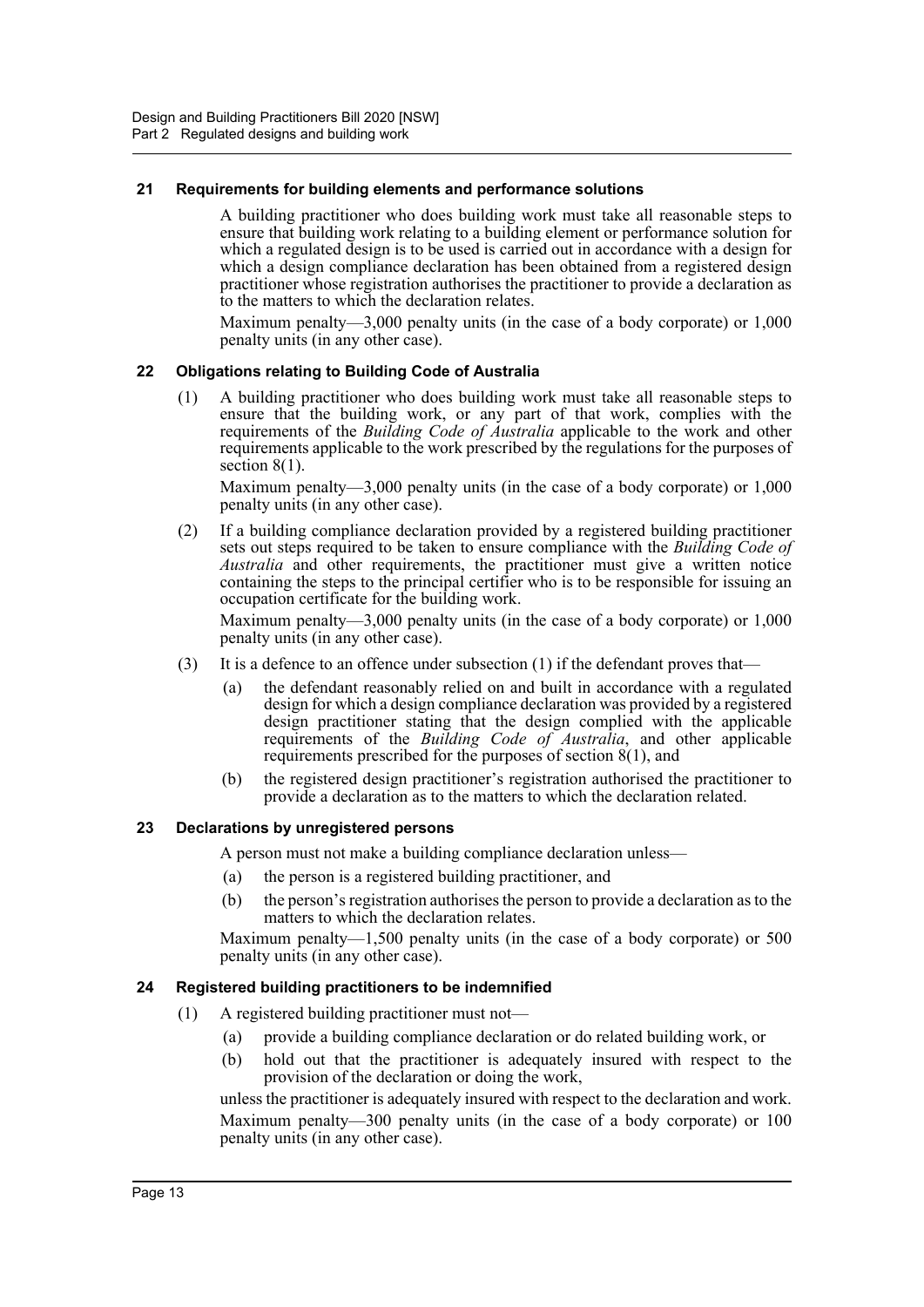- (2) For the purposes of this section, a registered building practitioner is *adequately insured* with respect to a declaration and work if the practitioner-
	- (a) is indemnified by insurance that complies with the regulations against any liability to which the practitioner may become subject as a result of providing the declaration or doing the work, or
	- (b) is part of some other arrangement approved by the regulations that provides indemnity against the liability.
- (3) It is a condition of registration that a registered building practitioner must provide to the Secretary, in the time specified by the Secretary, information that the Secretary may require to satisfy the Secretary that the practitioner is adequately insured in accordance with this section.
- (4) The regulations may exempt a practitioner or class of practitioner from the operation of this section.

### <span id="page-17-0"></span>**Division 4 Miscellaneous**

#### <span id="page-17-1"></span>**25 Compliance with Building Code of Australia**

- (1) For the purposes of this Act, it is sufficient to comply with the requirements of the *Building Code of Australia* in respect of a regulated design or building work if the regulated design or building work complies with or satisfies—
	- (a) the applicable governing requirements, and
	- (b) the applicable performance requirements.
- (2) For the purposes of subsection (1)(b), the applicable performance requirements may be satisfied by—
	- (a) in respect of building work—
		- (i) achieving a performance solution in the manner specified in the *Building Code of Australia*, or
		- (ii) showing compliance through a deemed-to-satisfy solution in the manner specified in the *Building Code of Australia*, or
		- (iii) a combination of a performance solution and deemed-to-satisfy solution in the manner specified in the *Building Code of Australia*, and
	- (b) in respect of a regulated design that includes a performance solution—
		- (i) achieving a performance solution in the manner specified in the *Building Code of Australia*, or
		- (ii) a combination of a performance solution and deemed-to-satisfy solution in the manner specified in the *Building Code of Australia*, and
	- (c) in respect of any other regulated design—showing compliance through a deemed-to-satisfy solution in the manner specified in the *Building Code of Australia*.
- (3) Despite subsection (1), a regulated design or building work is taken to comply with the requirements of the *Building Code of Australia* for the purposes of this Act if—
	- (a) the application of the requirements of the *Building Code of Australia* is modified or displaced by another law (*modified requirements*) in respect of a regulated design or building work, and
	- (b) the regulated design or building work complies with the modified requirements.
- (4) In determining whether a variation to a regulated design or building work complies with the *Building Code of Australia* for the purposes of this Act, the variation must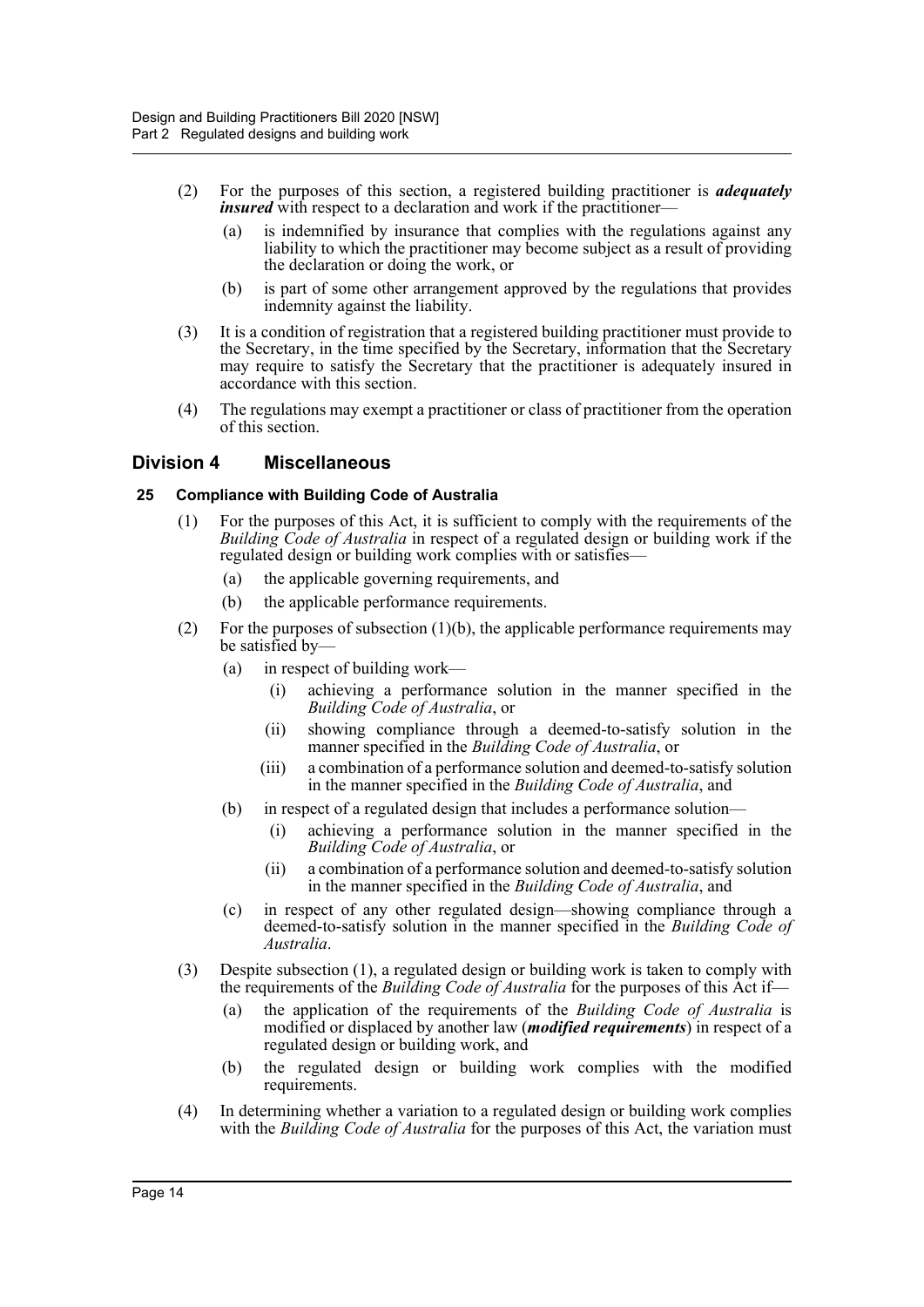not be considered in isolation but consideration must also be given to the effect of the variation on other aspects of the building work or other regulated designs for the building work.

(5) In this section—

*deemed-to-satisfy solution*, *governing requirements* and *performance requirements* have the same meanings as in the *Building Code of Australia*.

#### <span id="page-18-0"></span>**26 Requirements for compliance declarations before issue of building certificates**

The regulations may make provision for or with respect to prohibiting the issue of one or more of the following unless compliance declarations or regulated designs, or both, have been provided to the issuer of the certificate—

- (a) a complying development certificate under, or a certificate under Part 6 of, the *Environmental Planning and Assessment Act 1979*,
- (b) a strata certificate within the meaning of the *Strata Schemes Development Act 2015*,
- (c) a certificate of compliance within the meaning of the *Swimming Pools Act 1992*.

#### <span id="page-18-1"></span>**27 Principal certifier must consider compliance declarations**

- (1) A principal certifier who is responsible for issuing an occupation certificate for building work must not determine an application for an occupation certificate unless the principal certifier is satisfied that all compliance declarations required for the building work have been lodged in accordance with this Act.
- (2) A principal certifier who is responsible for issuing an occupation certificate for building work must consider any instances of non-compliance specified in the compliance declarations provided to the certifier relating to the building work when deciding whether to issue the certificate.
- (3) Nothing in this section prevents a regulation from being made under section 26 that prohibits the issue of occupation certificates unless compliance declarations are provided.

#### <span id="page-18-2"></span>**28 Provision of compliance declarations, and other obligations, of registered body corporates**

- (1) Each director of a registered body corporate must ensure the following with respect to the preparation of regulated designs or building work carried out, or compliance declarations provided, by or on behalf of the body corporate—
	- (a) that the body corporate complies with the requirements of this and other Acts with respect to the preparation of the designs, carrying out of the work or the provision of the declarations,
	- (b) that appropriate management systems are in place to ensure that the body corporate complies with those requirements,
	- (c) that the provision of compliance declarations is allocated to, and carried out by, individuals who are registered practitioners and whose registration authorises them to provide declarations as to the matters to which the declarations relate.

Maximum penalty—300 penalty units.

(2) A registered body corporate must ensure that a compliance declaration provided on behalf of the body corporate is provided by an individual who is a registered practitioner whose registration authorises the individual to provide the declaration. Maximum penalty—1,000 penalty units.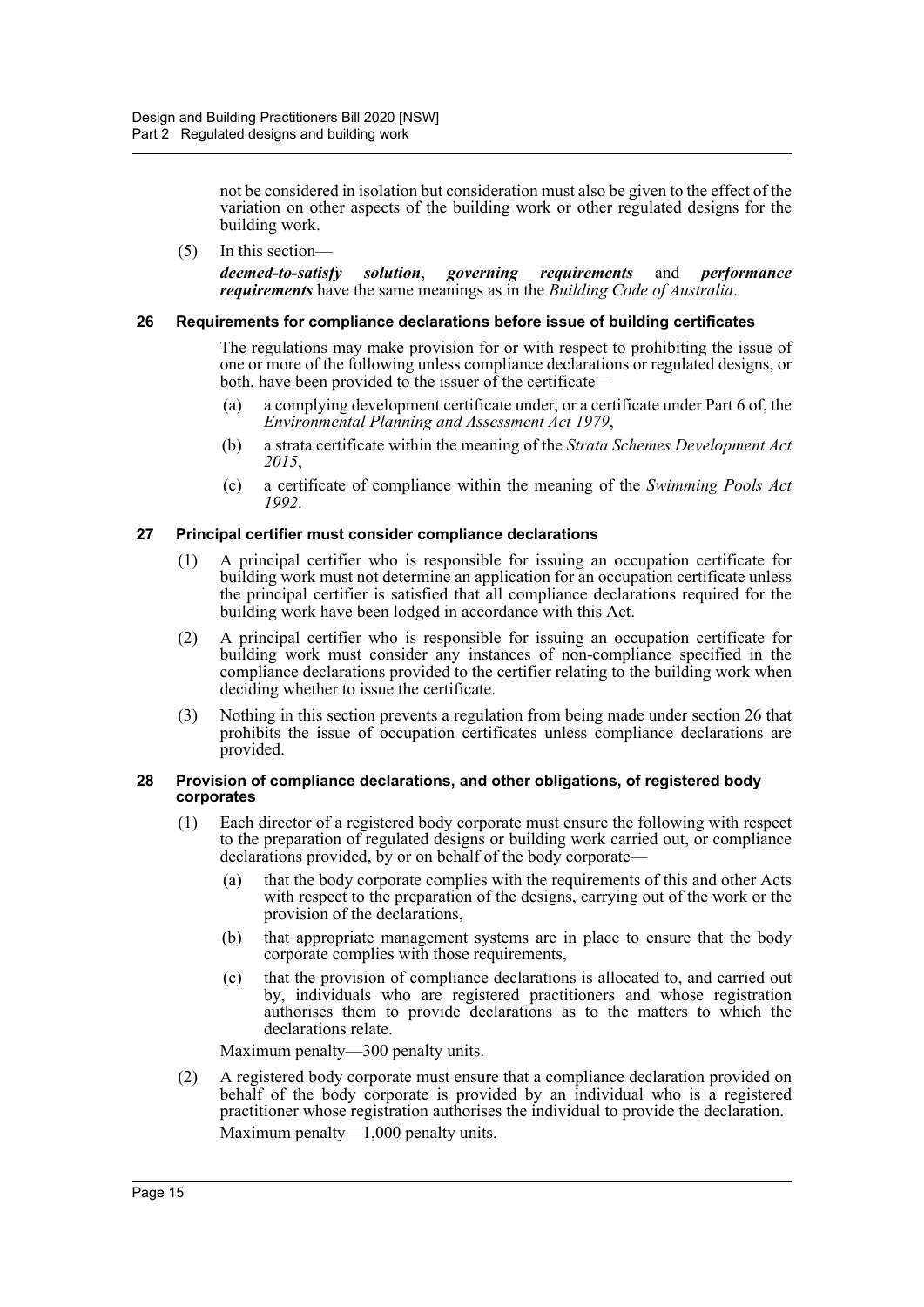#### <span id="page-19-0"></span>**29 Improper influence with respect to provision of declarations**

(1) A registered practitioner must not, on an understanding that the practitioner will act otherwise than impartially in the provision of a compliance declaration, seek or accept, or offer or agree to accept, a benefit of any kind, whether on the practitioner's own behalf or on behalf of any other person.

Maximum penalty—2,000 penalty units or imprisonment for 2 years, or both.

(2) A person must not, on an understanding that a registered practitioner will act otherwise than impartially in the provision of a compliance declaration, give, or offer or agree to give, a benefit of any kind, whether to the practitioner or to any other person.

Maximum penalty—2,000 penalty units or imprisonment for 2 years, or both.

(3) A person must not unduly influence, or attempt to unduly influence, a registered practitioner for the purpose of prevailing on the practitioner to act otherwise than impartially in the provision of a compliance declaration.

Maximum penalty—2,000 penalty units or imprisonment for 2 years, or both.

- (4) Without limiting subsection (3), a person is taken to have unduly influenced a registered practitioner if the person—
	- (a) alters, or threatens to alter, the position of the practitioner to the practitioner's detriment, or
	- (b) fails to pay, or threatens to fail to pay, remuneration payable to the practitioner.

#### <span id="page-19-1"></span>**30 Regulations relating to insurance requirements**

The regulations may make provision for or with respect to the following for the purposes of insurance requirements under this Act—

- (a) the persons or bodies who may provide indemnity,
- (b) the period for which a practitioner is to be indemnified,
- (c) the amount for which a practitioner is to be indemnified,
- (d) the risks for which a practitioner is to be indemnified,
- (e) the nature and terms of any insurance or arrangement,
- (f) the obligations on a person or body who provides indemnity,
- (g) the issue of indemnity for liability incurred by a person who was formerly a design practitioner or building practitioner.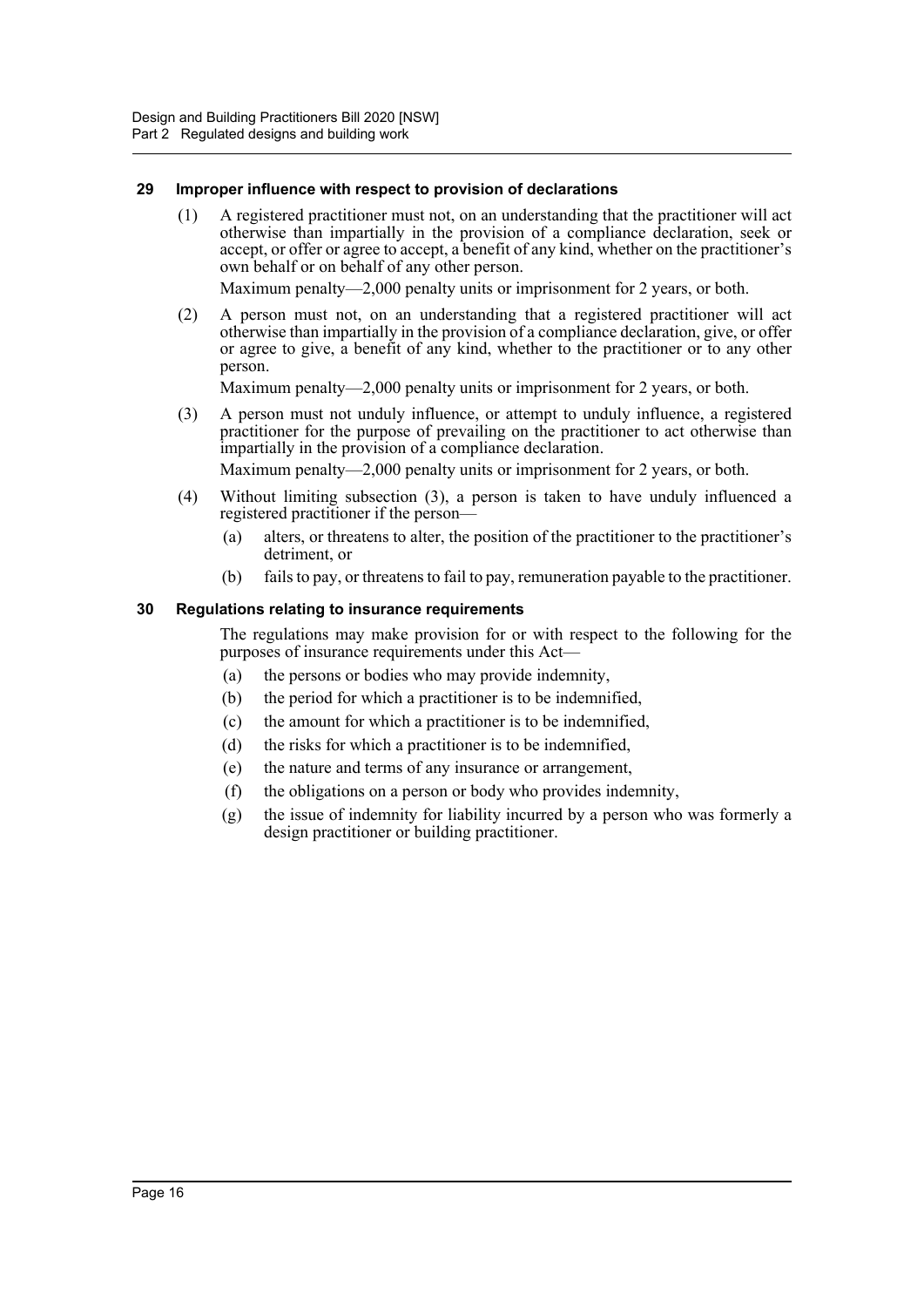# <span id="page-20-0"></span>**Part 3 Engineering work and specialist work**

# <span id="page-20-1"></span>**Division 1 Professional engineering work**

#### <span id="page-20-2"></span>**31 Professional engineering work**

- (1) For the purposes of this Act, *professional engineering work* means engineering work that requires, or is based on, the application of engineering principles and data to—
	- (a) a design, or
	- (b) a construction, production, operation or maintenance activity,

relating to engineering.

- (2) However, engineering work is not *professional engineering work* if—
	- (a) the work is only provided in accordance with a document that states the procedure or criteria for carrying out the work and the work does not require the application of advanced scientifically based calculations, or
	- (b) the engineering work is prescribed by the regulations as not being professional engineering work.
- (3) For the purposes of this section, *engineering work* includes engineering services provided by a person.

#### <span id="page-20-3"></span>**32 Professional engineering work only carried out by professional engineers**

- (1) A person must not carry out professional engineering work in a prescribed area of engineering unless—
	- (a) the person is a registered professional engineer and the person's registration authorises the person to carry out the professional engineering work, or
	- (b) the person carries out the professional engineering work under the direct supervision of a person referred to in paragraph (a), or
	- (c) the person is authorised by the regulations to carry out the professional engineering work.

Maximum penalty—1,500 penalty units (in the case of a body corporate) or 500 penalty units (in any other case).

- (2) If a person carries out professional engineering work in contravention of subsection  $(1)$ —
	- (a) no monetary or other consideration is payable for the carrying out of the professional engineering work, regardless of any contract or arrangement, and
	- (b) an amount paid for the carrying out of the professional engineering work is recoverable as a debt in a court of competent jurisdiction.
- (3) In this section—

*prescribed area of engineering* means the following—

- (a) structural engineering,
- (b) civil engineering,
- (c) mechanical engineering,
- (d) fire safety engineering,
- (e) electrical engineering,
- (f) an area of engineering prescribed by the regulations.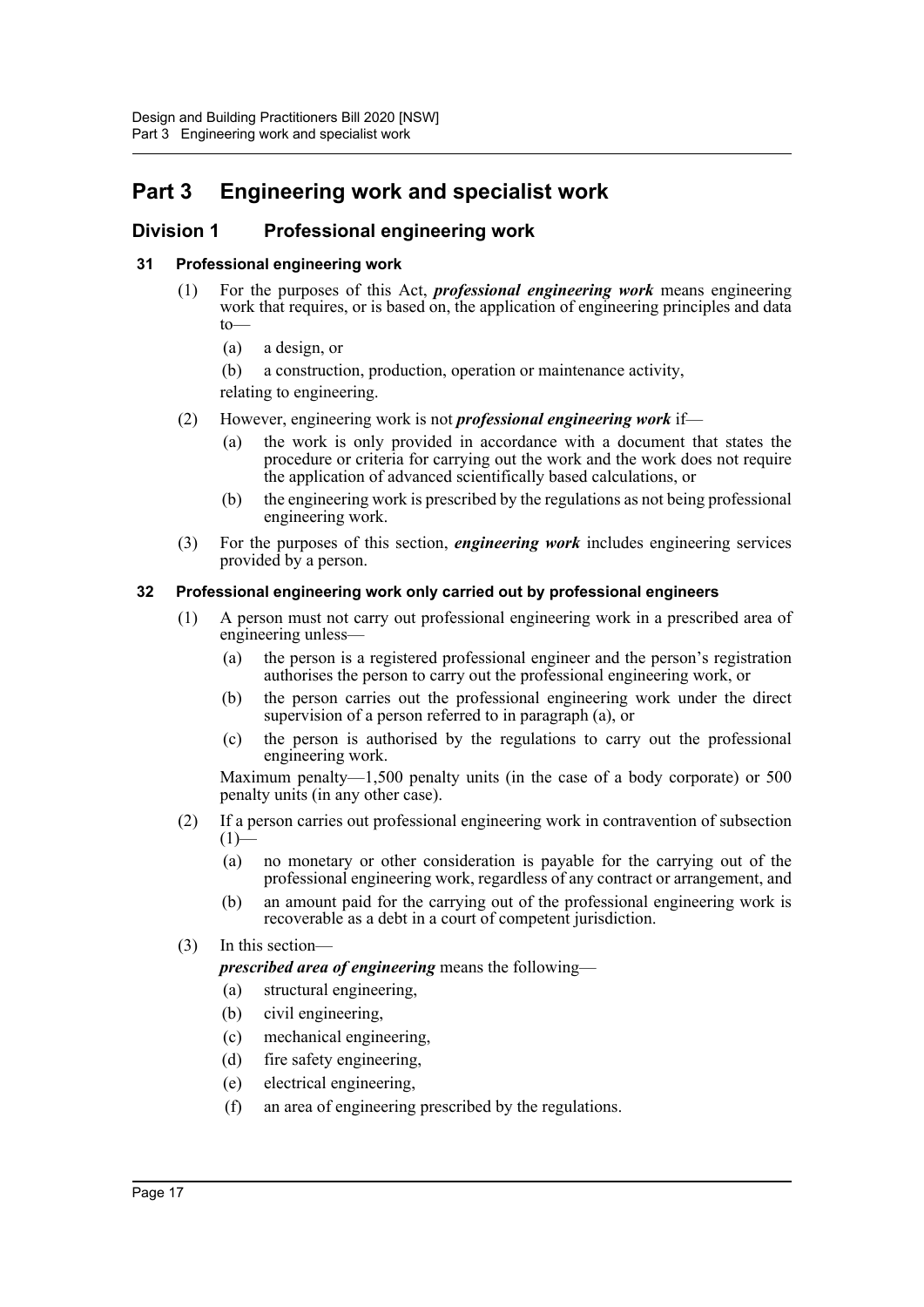#### <span id="page-21-0"></span>**33 Registered professional engineers to be indemnified**

- (1) A registered professional engineer must not—
	- (a) carry out professional engineering work, or
	- (b) hold out that the engineer is adequately insured with respect to the work,

unless the engineer is adequately insured with respect to the work.

Maximum penalty—300 penalty units (in the case of a body corporate) or 100 penalty units (in any other case).

- (2) For the purposes of this section, a registered professional engineer is *adequately insured* with respect to work if the engineer-
	- (a) is indemnified by insurance that complies with the regulations against any liability to which the engineer may become subject as a result of carrying out the work, or
	- (b) is part of some other arrangement approved by the regulations that provides indemnity against the liability.
- (3) It is a condition of registration that a registered professional engineer must provide to the Secretary, in the time specified by the Secretary, information that the Secretary may require to satisfy the Secretary that the engineer is adequately insured in accordance with this section.

# <span id="page-21-1"></span>**Division 2 Specialist work**

#### <span id="page-21-2"></span>**34 Specialist work**

For the purposes of this Act, *specialist work* means—

- (a) the design, construction, installation or maintenance of a building element, or
- (b) other work, involving a building element, that is prescribed by the regulations,
- but does not include work prescribed by the regulations as not being specialist work.

#### <span id="page-21-3"></span>**35 Specialist work only carried out by registered specialist practitioner**

A person must not carry out specialist work unless—

- (a) the person is a registered specialist practitioner and the person's registration authorises the person to carry out the specialist work, or
- (b) the person is authorised by the regulations to carry out the specialist work.

Maximum penalty—1,500 penalty units (in the case of a body corporate) or 500 penalty units (in any other case).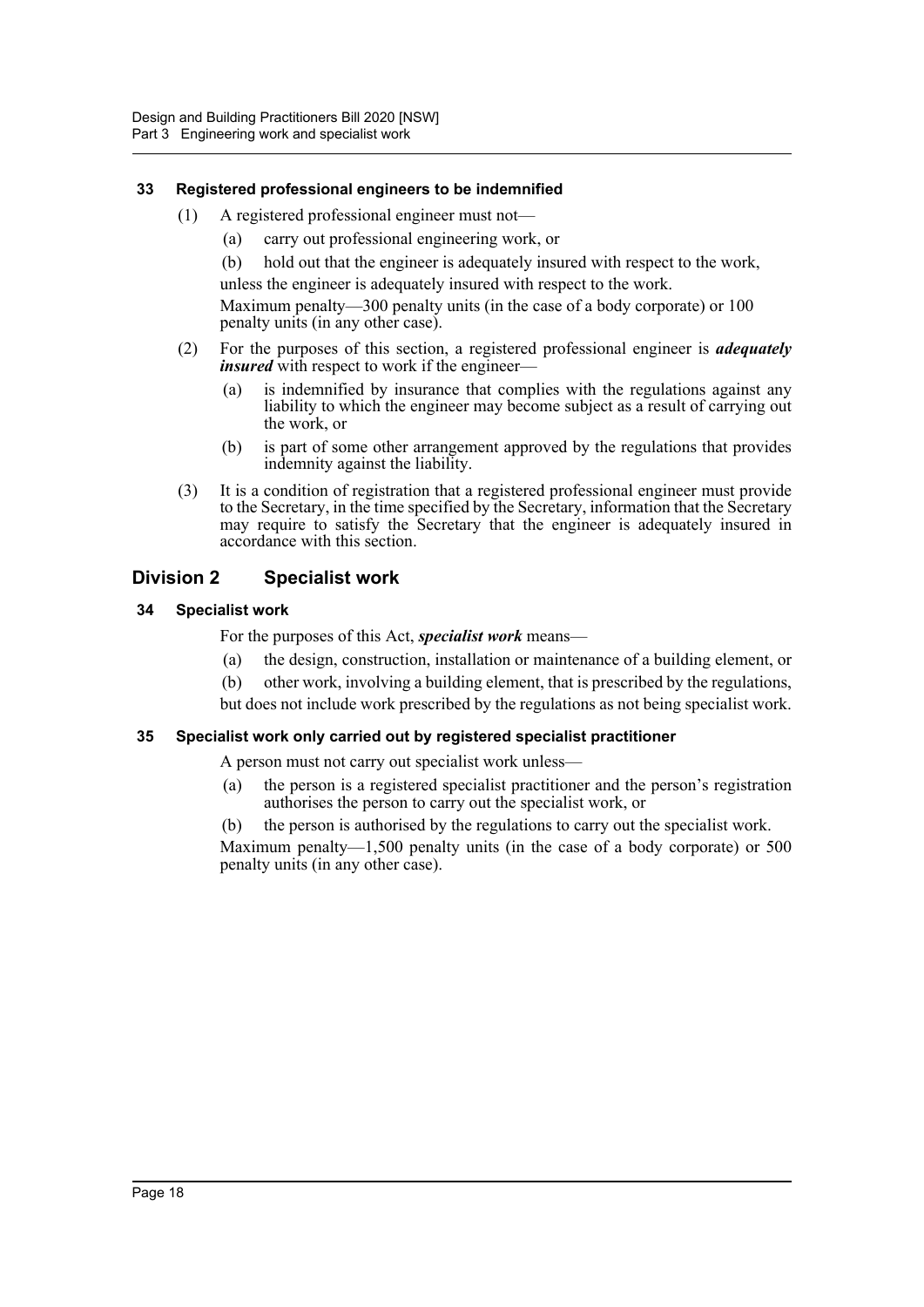# <span id="page-22-0"></span>**Part 4 Duty of care**

#### <span id="page-22-1"></span>**36 Definitions**

(1) In this Part—

*association* means an association within the meaning of the *Community Land Management Act 1989*.

*building* has the same meaning as it has in the *Environmental Planning and Assessment Act 1979*.

*building product* has the same meaning as in the *Building Products (Safety) Act 2017*.

*building work* includes residential building work within the meaning of the *Home Building Act 1989*.

*construction work* means any of the following—

- (a) building work,
- (b) the preparation of regulated designs and other designs for building work,
- (c) the manufacture or supply of a building product used for building work,
- (d) supervising, coordinating, project managing or otherwise having substantive control over the carrying out of any work referred to in paragraph (a), (b) or (c).

*owner* of land means any of the following—

- (a) every person who jointly or severally or at law or in equity is entitled to the land for an estate of freehold,
- (b) for a lot within a strata scheme, the owner of a lot within the meaning of the *Strata Schemes Management Act 2015*,
- (c) for a development lot or neighbourhood lot within a community scheme, the proprietor in relation to the lot within the meaning of the *Community Land Management Act 1989*,
- (d) every person who jointly or severally or at law or in equity is entitled to receive, or receives, or if the land were let to a tenant would receive, the rents and profits of the land, whether as beneficial owner, trustee, mortgagee in possession or otherwise,

(e) other persons prescribed by the regulations for the purposes of this definition. *owners corporation* means an owners corporation constituted under the *Strata Schemes Management Act 2015*.

- (2) In this Part, a reference to *building work* applies only to building work relating to a building within the meaning of this Part.
- (3) In this Part, a reference to the *owner* of land includes—
	- (a) if the land is subject to a strata scheme under the *Strata Schemes Management Act 2015*, the owners corporation constituted for the scheme, or
	- (b) if the land is subject to a community scheme, precinct scheme or neighbourhood scheme within the meaning of the *Community Land Management Act 1989*, the association for the scheme.
- (4) In this Part, a reference to a person who carries out construction work includes a reference to a person who manufactures, or is a supplier (within the meaning of the *Building Products (Safety) Act 2017*) of, a building product used for building work.
- (5) The regulations may—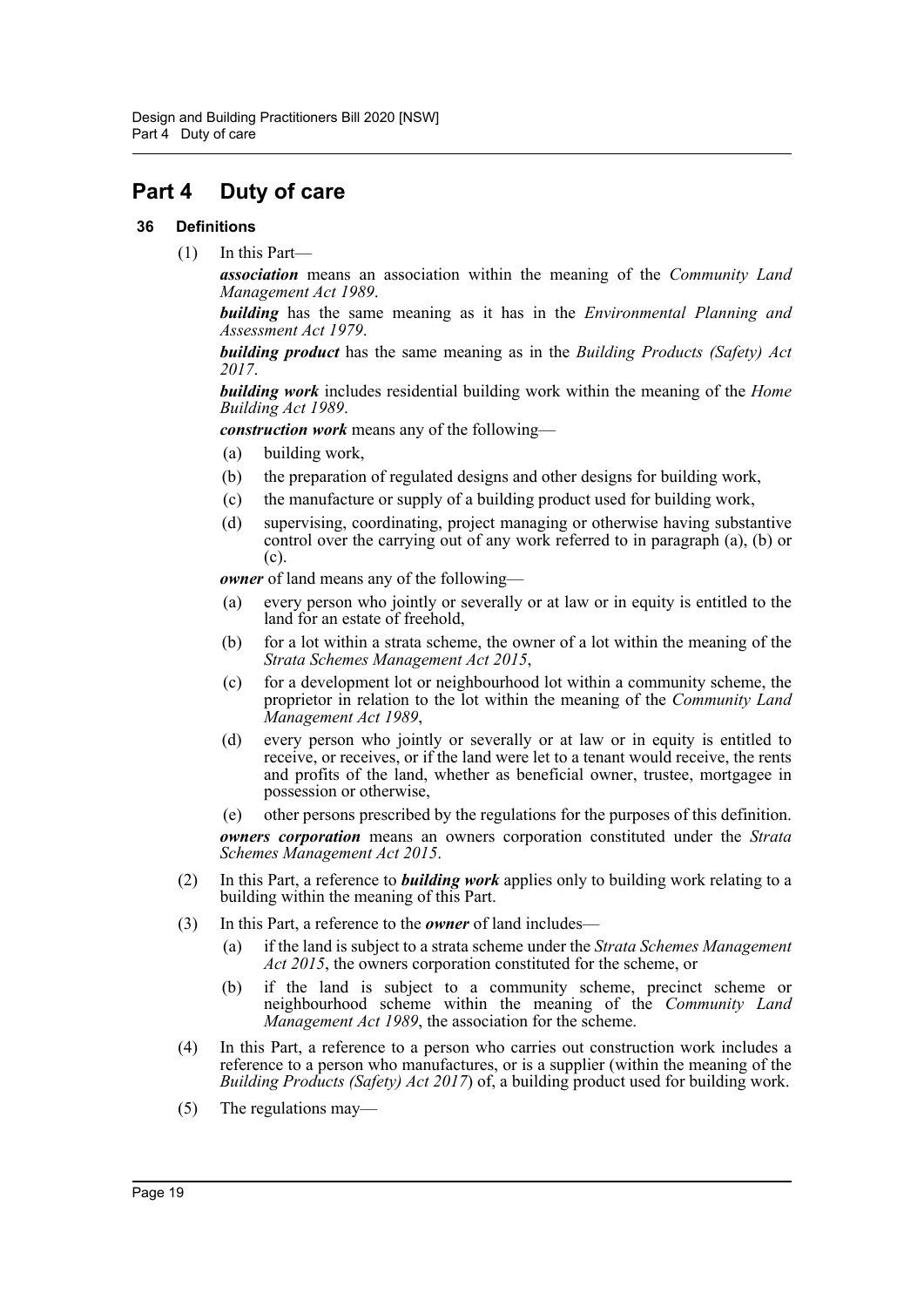- (a) prescribe additional work that is construction work for the purposes of this Part, and
- (b) exclude work from being construction work for the purposes of this Part.
- (6) The regulations may exclude persons from being owners for the purposes of this Part.

#### <span id="page-23-0"></span>**37 Extension of duty of care**

- (1) A person who carries out construction work has a duty to exercise reasonable care to avoid economic loss caused by defects—
	- (a) in or related to a building for which the work is done, and
	- (b) arising from the construction work.
- (2) The duty of care is owed to each owner of the land in relation to which the construction work is carried out and to each subsequent owner of the land.
- (3) A person to whom the duty of care is owed is entitled to damages for the breach of the duty as if the duty were a duty established by the common law.
- (4) The duty of care is owed to an owner whether or not the construction work was carried out—
	- (a) under a contract or other arrangement entered into with the owner or another person, or
	- (b) otherwise than under a contract or arrangement.

#### <span id="page-23-1"></span>**38 Economic loss—owners corporations and associations**

- (1) An owners corporation or an association is taken to suffer economic loss for the purposes of this Part if the corporation or association bears the cost of rectifying defects (including damage caused by defects) that are the subject of a breach of the duty of care imposed under this Part.
- (2) The economic loss suffered by an owners corporation or association for the purposes of subsection (1) includes the reasonable costs of providing alternative accommodation where necessary.
- (3) Subsection (1) applies whether or not the owners corporation or association was the owner of the land when the construction work was carried out.
- (4) Subsections (1) and (2) do not limit the economic loss for which an owners corporation, association or an owner may claim damages under this Part.

#### <span id="page-23-2"></span>**39 Duty must not be delegated**

A person who owes a duty of care under this Part is not entitled to delegate that duty.

#### <span id="page-23-3"></span>**40 No contracting out of Part**

- (1) This Part applies despite any contracts or stipulations to the contrary made after the commencement of this Part.
- (2) No contract or agreement made or entered into, or amended, after the commencement of this Part operates to annul, vary or exclude a provision of this Part.

#### <span id="page-23-4"></span>**41 Relationship with other duties of care and law**

(1) The provisions of this Part are in addition to duties, statutory warranties or other obligations imposed under the *Home Building Act 1989*, other Acts or the common law and do not limit the duties, warranties or other obligations imposed under that Act, other Acts or the common law.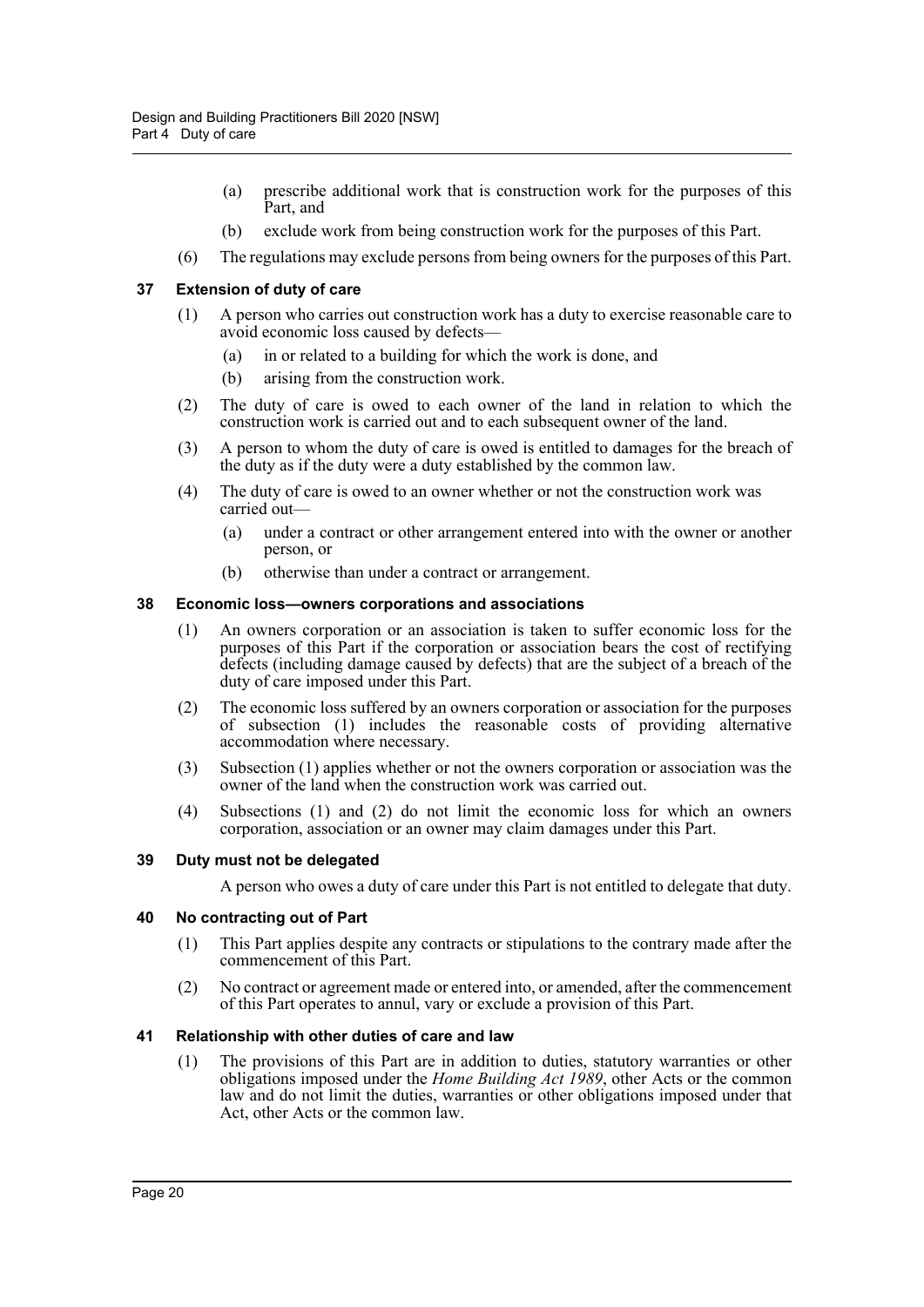- (2) This Part does not limit damages or other compensation that may be available to a person under another Act or at common law because of a breach of a duty by a person who carries out construction work.
- (3) This Part is subject to the *Civil Liability Act 2002*. **Note.** Actions under this Part are subject to applicable limitation periods established under the *Limitation Act 1969*, and section 6.20 of the *Environmental Planning and Assessment Act 1979* which relates to civil actions relating to certain work.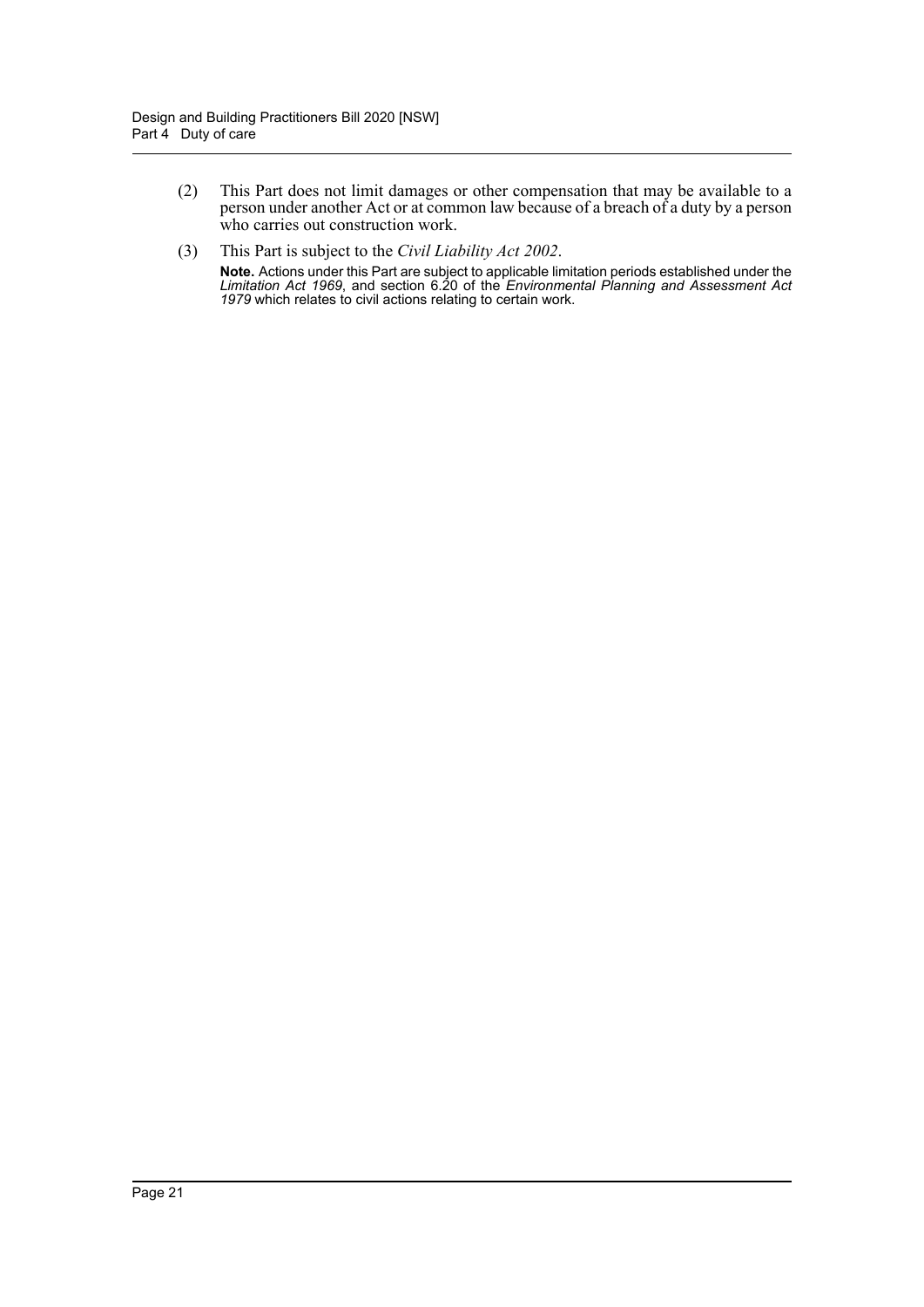# <span id="page-25-0"></span>**Part 5 Registration of practitioners**

# <span id="page-25-1"></span>**Division 1 Applications for registration**

#### <span id="page-25-2"></span>**42 Classes of registration**

The regulations may make provision for or with respect to classes of registration as a practitioner.

#### <span id="page-25-3"></span>**43 Application for registration**

- (1) A person may apply to the Secretary to be registered as a practitioner. **Note.** The definition of *register* in section 3(1) includes renewal or restoration of registration.
- (2) The application must—
	- (a) be in a form approved by the Secretary, and
	- (b) include or be accompanied by information or evidence that the Secretary reasonably requires to assess the application.

**Note.** Part 5A of the *Crimes Act 1900* contains offences relating to the making of false or misleading applications or providing false or misleading information or documents. Those offences have a maximum penalty of imprisonment for 2 years or a fine of \$22,000 (or both).

- (3) The regulations may provide for a fee to be paid for an application for the grant of registration.
- (4) The Secretary may require the fee to accompany the application.
- (5) If the Secretary considers it necessary to do so, the Secretary may require one or both of the following—
	- (a) further documents or information to be provided by the applicant,
	- (b) in the case of an applicant who is an individual, that the applicant attend an interview, undertake an oral or written examination or provide a demonstration of the applicant's skills.
- (6) If an application for the grant or a renewal of registration is duly made to the Secretary before the expiry of the term of registration, the registration is taken to continue in force until the Secretary notifies the applicant of a decision to grant or refuse the application.

#### <span id="page-25-4"></span>**44 Secretary may obtain information from third parties**

- (1) The Secretary may, by written notice, require an applicant or a close associate of the applicant—
	- (a) to authorise a person described in the notice—
		- (i) to provide information specified in the notice that is relevant to the investigation of the application, or
		- (ii) to produce, in accordance with directions in the notice, the records relevant to the investigation of the application that are specified in the notice and to permit examination of the records, the taking of extracts from them and the making of copies of them, or
	- (b) to furnish to the Secretary the authorities and consents that the Secretary directs for the purpose of enabling the Secretary to obtain information (including financial and other confidential information) from other persons concerning the applicant or close associate.
- (2) If a requirement made under this section is not complied with, the Secretary may refuse to consider the application concerned while the non-compliance continues.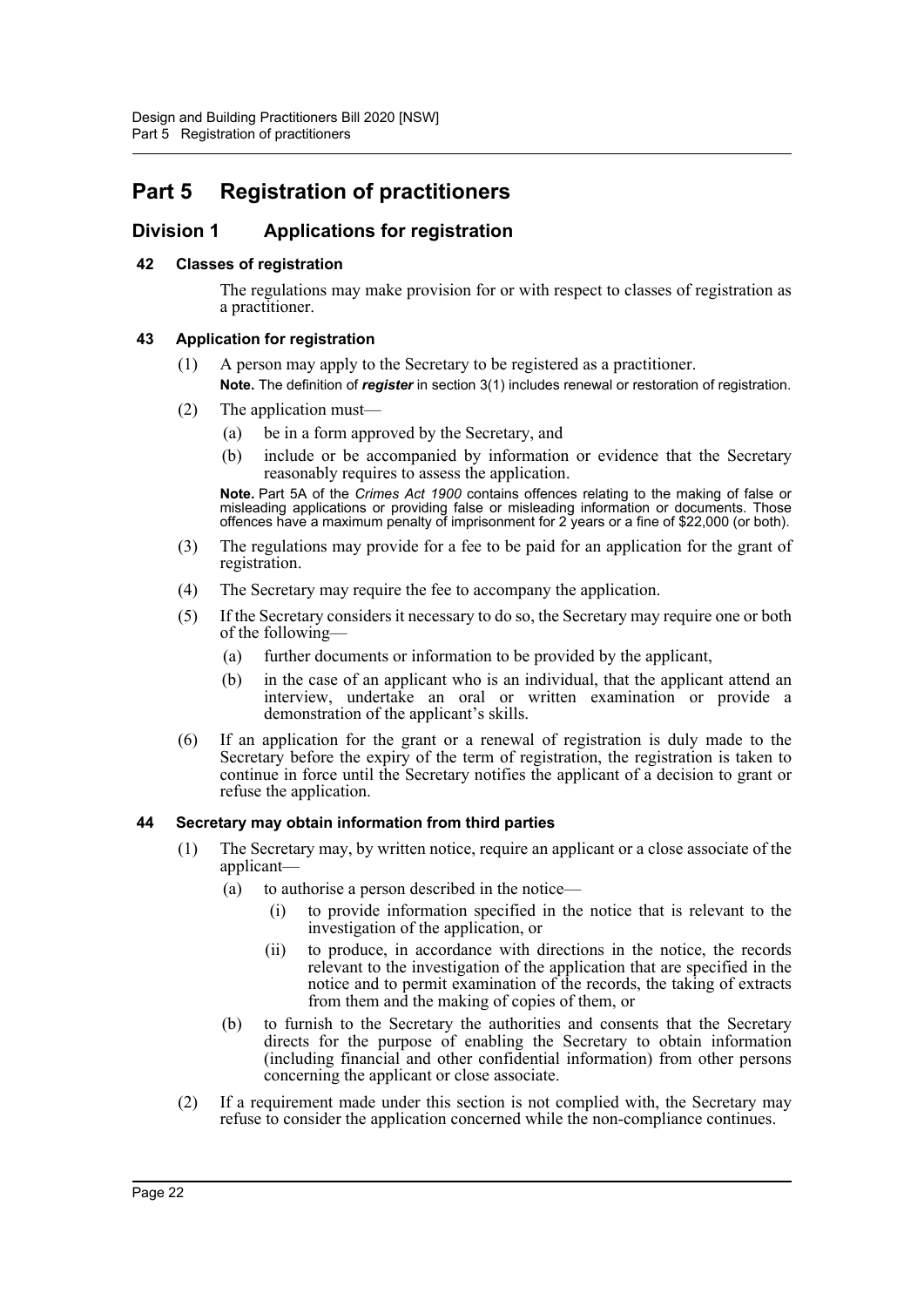(3) A person who complies with a requirement of a notice under this section does not on that account incur a liability to another person.

#### <span id="page-26-0"></span>**45 Determination of applications**

- (1) The Secretary may grant or refuse an application to be registered as a practitioner.
- (2) The Secretary may register a person as a practitioner of a class that the Secretary considers appropriate even if the application is for a different class of registration.
- (3) The Secretary must refuse to register a person as a practitioner if—
	- (a) the application for registration does not comply with this Act, or
	- (b) the Secretary is of the opinion that the applicant does not have the qualifications, skills, knowledge and experience to carry out the work for which the applicant is seeking registration, or
	- (c) the Secretary is of the opinion that the person (including, if the person is a body corporate, a director of the body corporate) is not a suitable person to carry out the work for which the applicant is seeking registration, or
	- (d) the person (including, if the person is a body corporate, a director of the body corporate) is an individual who is under the age of 18 years, or
	- (e) the person is a mentally incapacitated person, or
	- (f) the person (including, if the person is a body corporate, a director of the body corporate) is an undischarged bankrupt, or
	- (g) on a ground prescribed by the regulations for the purposes of this section.
- (4) The Secretary is to give the applicant written notice of a decision to grant or refuse registration.
- (5) If the Secretary fails to give an applicant for registration notice of a decision to grant or refuse registration within the period prescribed by the regulations, the Secretary is taken to have refused to grant registration.

#### <span id="page-26-1"></span>**46 Grounds for opinion that a person is not a suitable person to carry out work**

The Secretary may form an opinion that a person is not a suitable person to carry out the work for which the person is seeking registration or is registered in one or more of the following circumstances—

- (a) the person (including, if the person is a body corporate, a director of the body corporate) has contravened a requirement imposed by or under this Act or a requirement imposed under another Act or law that applies to the work for which registration is sought,
- (b) an equivalent authorisation of the person has been suspended or cancelled (other than at the person's request) under the law of another Australian jurisdiction,
- (c) the person is disqualified (other than on the grounds of not residing in that jurisdiction or on the grounds that the person is a body corporate) from holding an equivalent authorisation under the law of another Australian jurisdiction,
- (d) a close associate of the person who would not be a fit and proper person to be registered exercises a significant influence over the person or the operation and management of the person's business,
- (e) a circumstance prescribed by the regulations.

#### <span id="page-26-2"></span>**47 Requirements for registration**

(1) The regulations may make provision for or with respect to the requirements for registration.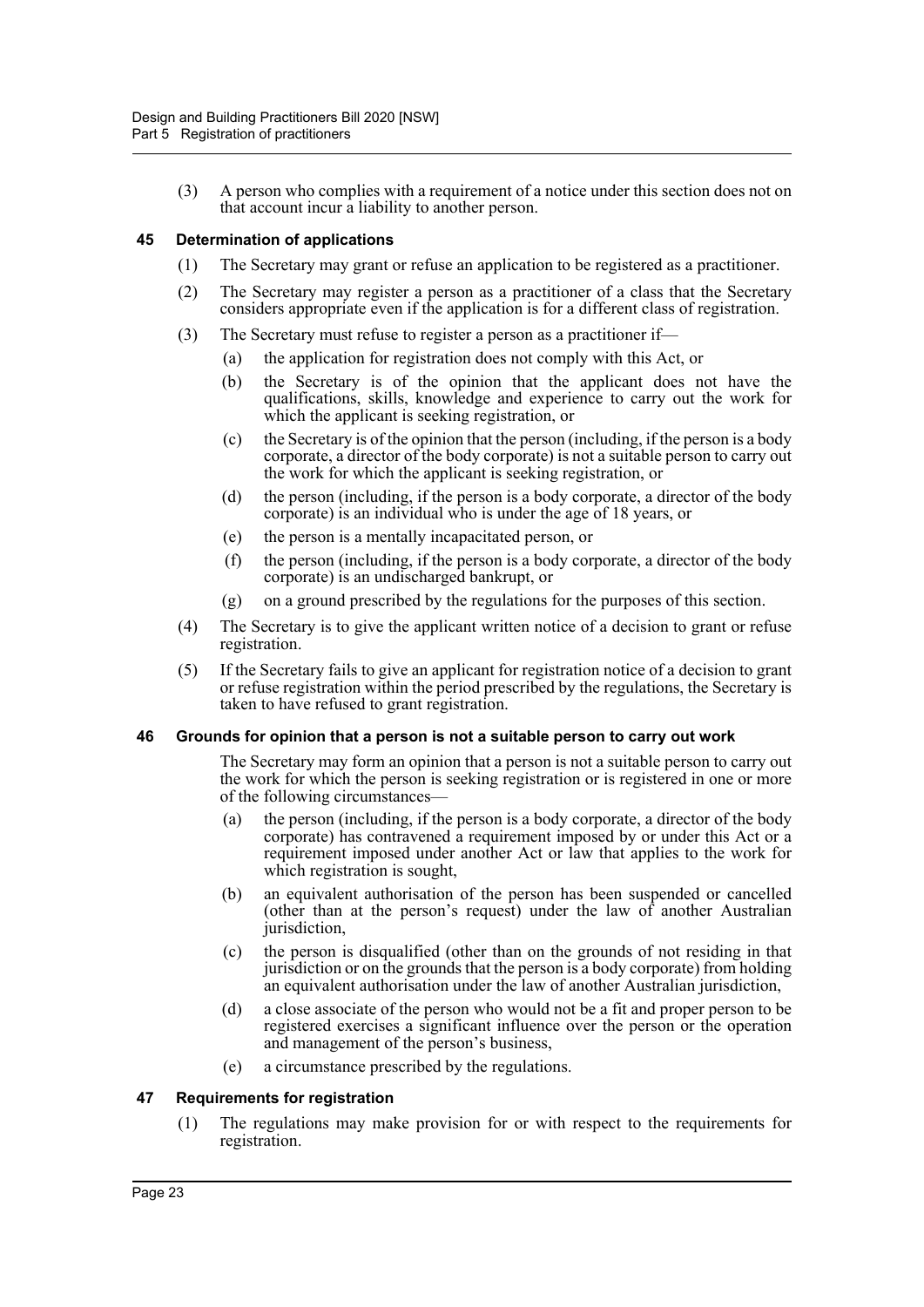(2) Without limiting subsection (1), the regulations may provide for the qualifications, registration or recognition by professional bodies, skills, knowledge and experience for registration, including for particular classes of registration.

#### <span id="page-27-0"></span>**48 Duration of registration**

- (1) Registration remains in force for a period of 1, 3 or 5 years as specified by the Secretary in the notice by which registration is granted, unless sooner cancelled.
- (2) Registration has no effect during a period in which registration is suspended.

#### <span id="page-27-1"></span>**49 Conditions of registration**

- (1) Registration is subject to the following conditions—
	- (a) conditions imposed by this Act or the regulations,
	- (b) conditions imposed by the Secretary (whether on or after registration).
- (2) The Secretary may, by written notice given to a registered practitioner, impose a condition on the registration or vary or revoke a condition of the registration imposed by the Secretary.

#### <span id="page-27-2"></span>**50 Particular conditions**

- (1) Conditions may be imposed on registration to require a registered practitioner to prepare regulated designs or carry out building work, professional engineering work or specialist work in accordance with specified standards or methodologies, including but not limited to standards or methodologies prepared by the Secretary.
- (2) The regulations may impose a condition of registration that a registered practitioner must comply with a code of practice prescribed by the regulations.
- (3) The regulations may impose a condition of registration that a registered practitioner must be registered or recognised by a professional body or a professional body belonging to a class of professional bodies.
- (4) A condition of registration may provide that an authorisation conferred by the registration does not take effect until the end of a specified period or the happening of a particular event or the occurrence of a particular state of affairs.
- (5) This section does not limit the matters for which conditions of registration may provide.

#### <span id="page-27-3"></span>**51 Condition requiring provision of information to the Secretary**

- (1) It is a condition of registration that a registered practitioner must, when requested in writing by the Secretary to do so, provide the Secretary, in accordance with this section, with information relating to activities as a practitioner that the Secretary requires.
- (2) The information must, if the Secretary specifies a time within which it must be provided, be provided within that time.
- (3) The regulations may make further provision with respect to the provision of information under this section.
- (4) A registered practitioner who fails to comply with the condition set out in this section is guilty of an offence. Maximum penalty—300 penalty units (in the case of a body corporate) or 100

penalty units (in any other case).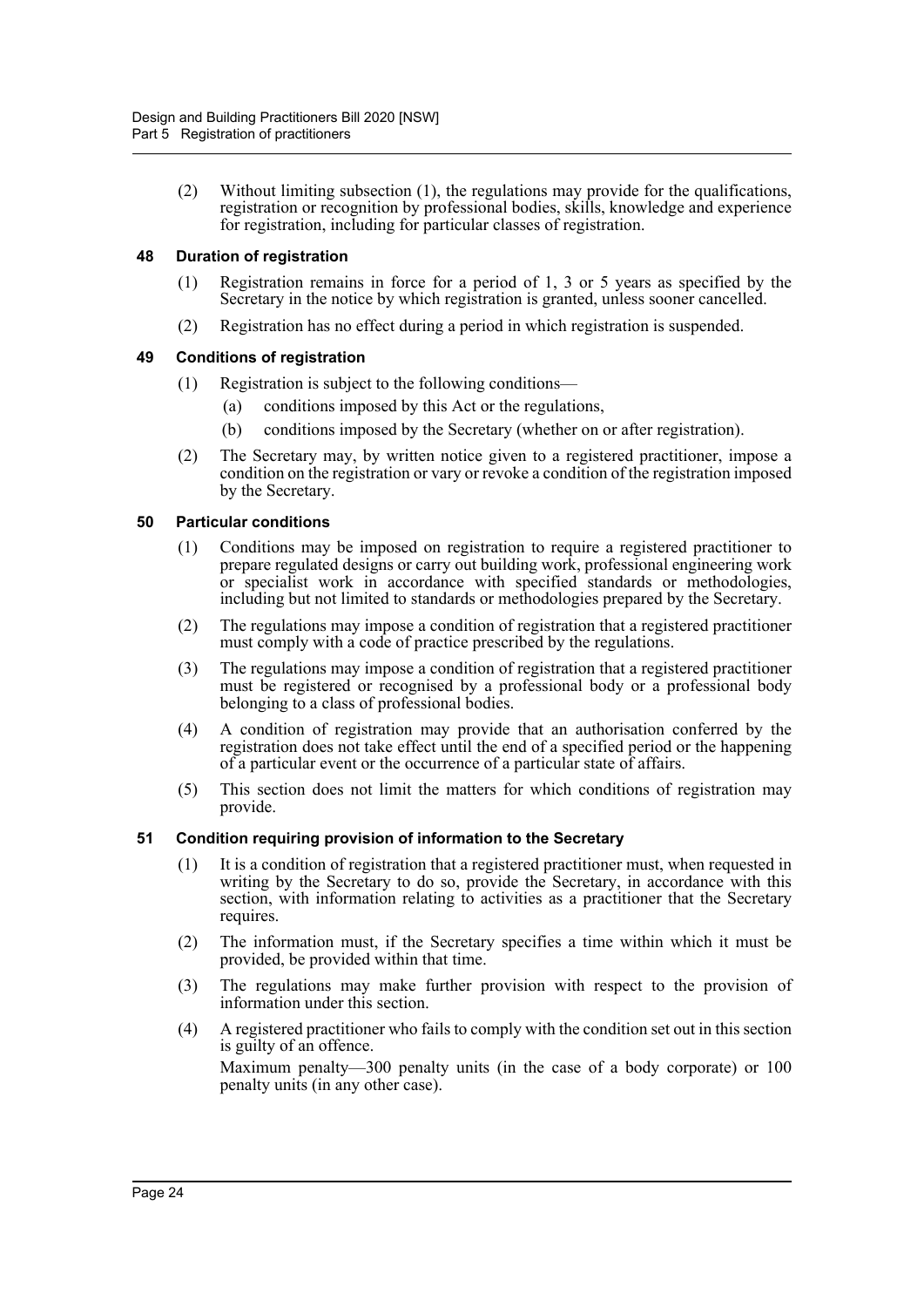# <span id="page-28-0"></span>**Division 2 Variation, suspension or cancellation of registration**

#### <span id="page-28-1"></span>**52 Variation, suspension or cancellation of registration generally**

- (1) The Secretary may, by written notice given to a practitioner, vary, suspend or cancel the practitioner's registration on the following grounds—
	- (a) the practitioner is not entitled to be registered,
	- (b) the practitioner fails to comply with a condition of registration,
	- (c) in the opinion of the Secretary, the practitioner (including, if the practitioner is a body corporate, a director of the body corporate) is not a suitable person to be registered or registered as a particular class of practitioner,
	- (d) the practitioner (including, if the practitioner is a body corporate, a director of the body corporate) has contravened this Act or a regulation made under this Act, whether or not the practitioner or director is prosecuted or convicted for the contravention,
	- (e) the registration was granted in error,
	- (f) the Secretary has decided to suspend or cancel the registration under Part 6,
	- (g) the practitioner has applied for the registration to be cancelled or suspended,
	- (h) a ground prescribed by the regulations.
- (2) The notice must specify—
	- (a) the date or time from which the variation, suspension or cancellation takes effect, and
	- (b) the grounds for the variation, suspension or cancellation.

#### <span id="page-28-2"></span>**53 Suspension or cancellation may be subject to conditions**

- (1) Registration may be suspended or cancelled unconditionally or subject to the conditions that the Secretary determines to impose.
- (2) The conditions may include (but are not limited to) conditions to which the registration was subject immediately before it was suspended or cancelled.
- (3) The Secretary may, by written notice given to the former registered practitioner, attach new conditions to, or vary or revoke existing conditions of, the suspension or cancellation of the registration.

## <span id="page-28-3"></span>**Division 3 Recognition as registered practitioner**

#### <span id="page-28-4"></span>**54 Recognition procedure**

- (1) The regulations may make provision for or with respect to the recognition of persons or classes of persons as registered practitioners for the purposes of this Act.
- (2) Without limiting subsection (1), the regulations may provide for the following—
	- (a) the recognition of persons as registered practitioners who—
		- (i) hold designated qualifications, or
		- (ii) are registered or recognised as practitioners by a professional body or a professional body belonging to a class of professional bodies, or
		- (iii) are registered or recognised as practitioners under a law of this State or another State or a Territory or the Commonwealth,
	- (b) the requirements relating to the registration or recognition processes of professional bodies that register or recognise practitioners including the following—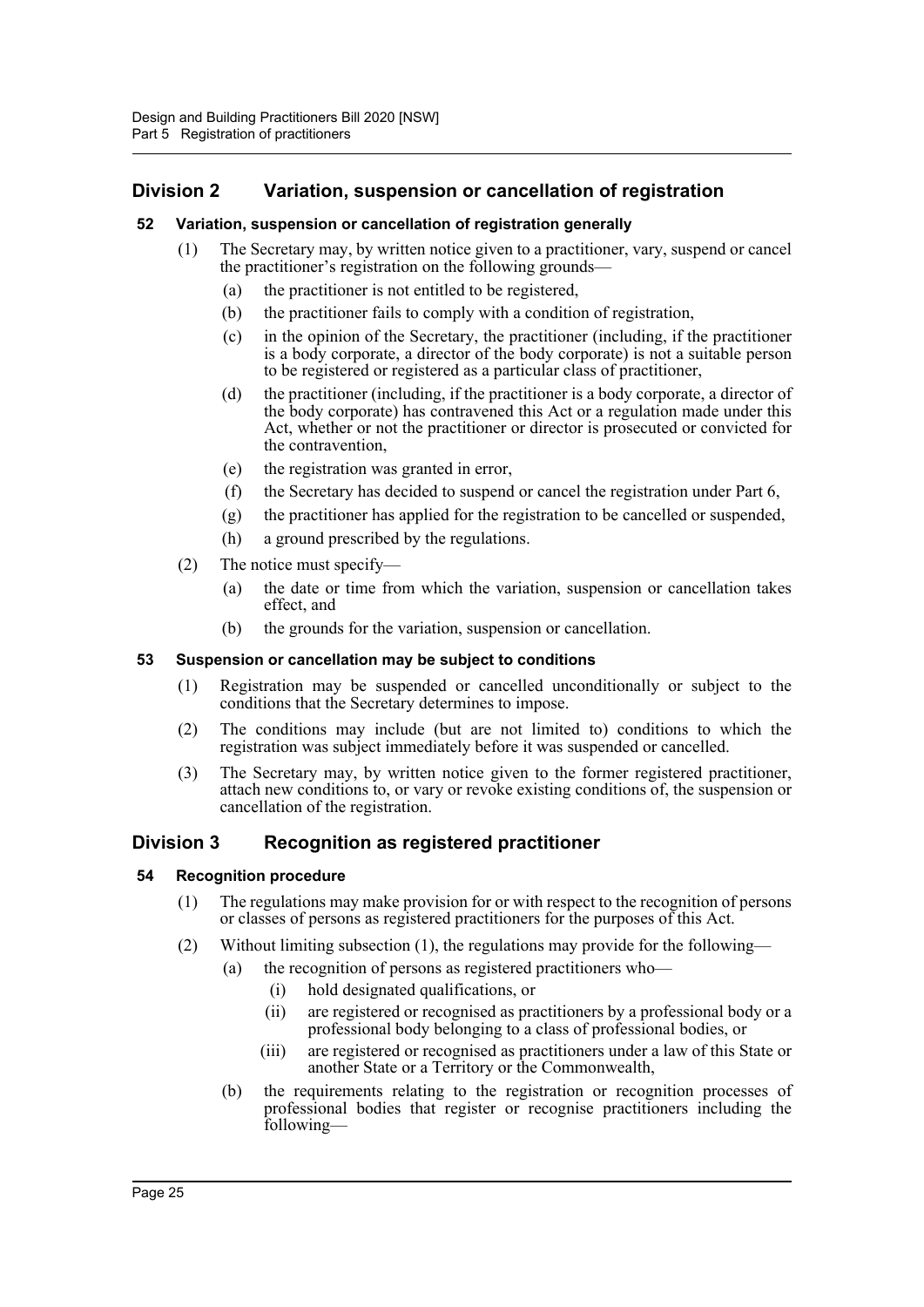- (i) how qualifications and competencies are to be assessed,
- (ii) the time in which a decision on registration or recognition must be made,
- (iii) the procedures to be used to monitor and improve the registration or recognition processes,
- (iv) the maximum fees that may be charged,
- (v) the requirements relating to continuing professional development,
- (vi) audit requirements,
- (c) the financial and other facilities that a professional body must have and other requirements that must be met before a professional body is able to register or recognise practitioners,
- (d) the classes of practitioners for which persons or classes of persons may be recognised as registered practitioners,
- (e) the qualifications, skills, knowledge and experience required for recognition,
- (f) insurance requirements for recognition,
- (g) applications for recognition and related matters (including conditions of recognition).

#### <span id="page-29-0"></span>**55 Recognition of professional bodies for engineers**

- (1) The recognition of a person as a registered professional engineer because the person is registered or recognised as a practitioner by a professional body of engineers may occur only if the professional body of engineers is recognised by the Secretary.
- (2) The Secretary may recognise a professional body of engineers only if the Secretary is satisfied that—
	- (a) the professional body's recognition or registration scheme—
		- (i) adequately provides for the assessment of qualifications and competencies of professional engineers in an area of engineering, and
		- (ii) is consistent with national and international standards for the recognition of professional engineers, and
		- (iii) has fees that are reasonable having regard to the scope of the services being offered, and
		- (iv) includes adequate continuing professional development requirements for professional engineers and an effective audit program to ensure continuing registration requirements are met, and
		- (v) meets the requirements, if any, prescribed by the regulations, and
	- (b) the professional body has—
		- (i) adequate procedures for monitoring and improving the assessment process carried out under the scheme, and
		- (ii) the financial capacity and facilities to conduct assessments of qualifications and competencies, and
		- (iii) a proven capacity to undertake independent and authoritative assessments in a timely manner.

## <span id="page-29-1"></span>**Division 4 Registration offences**

#### <span id="page-29-2"></span>**56 Offence of contravening condition**

A registered practitioner (including a former registered practitioner) who contravenes any of the following is guilty of an offence—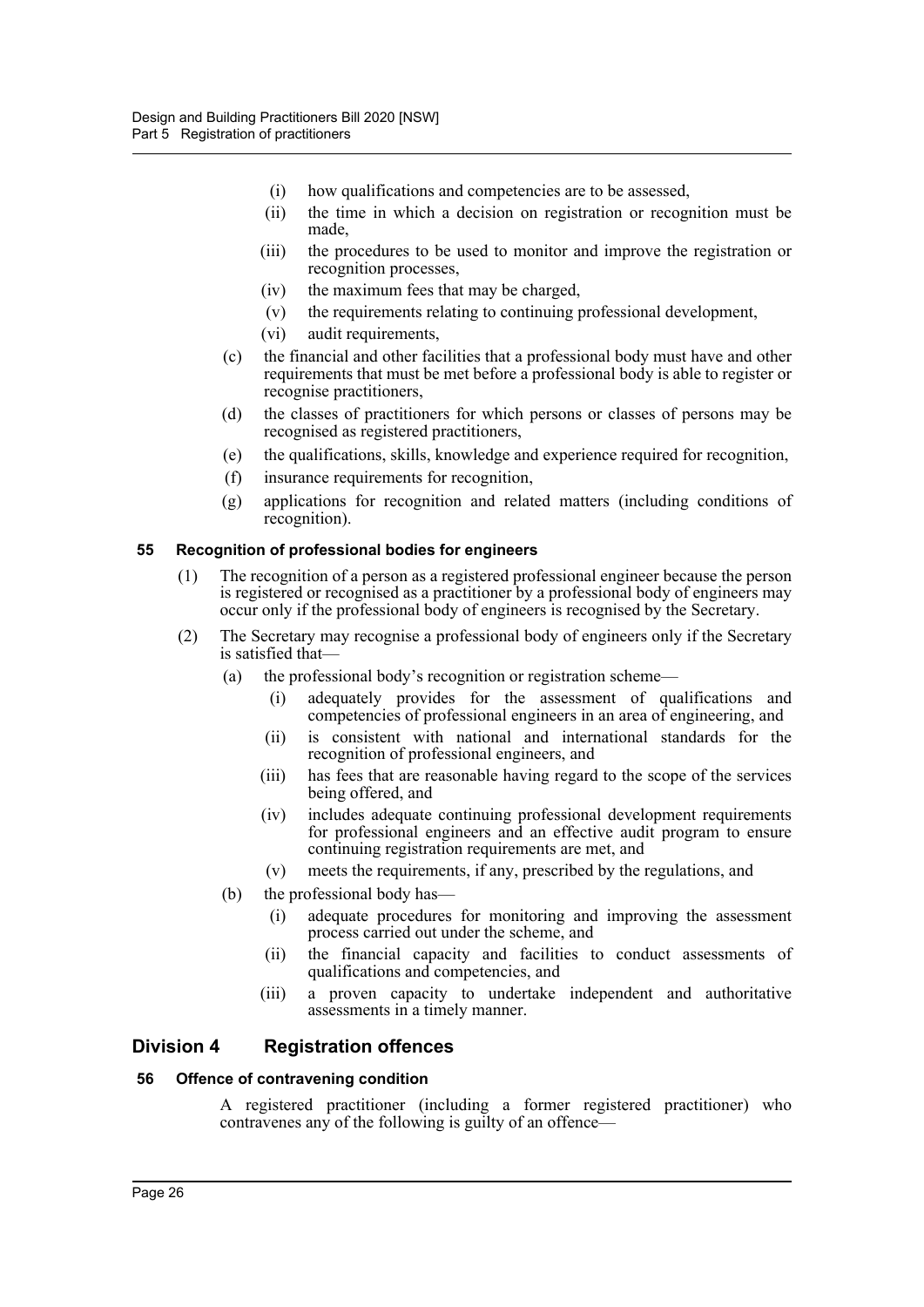- (a) a condition of the registration (other than a condition for which a different maximum penalty is prescribed),
- (b) a condition of a suspension or cancellation of registration.

Maximum penalty—600 penalty units (in the case of a body corporate) or 300 penalty units (in any other case).

#### <span id="page-30-0"></span>**57 Offence of lending certificate registration**

- (1) A registered practitioner must not let out, hire or lend a certificate of registration to another person or permit another person to use the certificate. Maximum penalty—600 penalty units (in the case of a body corporate) or 300 penalty units (in any other case).
- (2) The Secretary must cancel the registration of a registered practitioner who is convicted of an offence against this section.

#### <span id="page-30-1"></span>**58 False representations relating to practitioners**

A person must not falsely represent that the person or any other person—

- (a) can do anything that is only able to be done by a person who is registered under this Act, or
- (b) is a registered practitioner or is registered in a particular class as a registered practitioner.

Maximum penalty—600 penalty units (in the case of a body corporate) or 300 penalty units (in any other case).

#### <span id="page-30-2"></span>**59 Return of cancelled, suspended or varied registration**

- (1) A person must return the person's registration certificate in accordance with this section if the Secretary suspends, varies or cancels the person's registration. Maximum penalty—300 penalty units.
- (2) The certificate must be returned, within the period specified by the Secretary when suspending, varying or cancelling the registration, by-
	- (a) lodging the certificate with the Secretary, or
	- (b) lodging with the Secretary a statement signed by the person providing accurate and complete details of why the registration cannot be lodged.
- (3) If the person's registration has been varied and the registration certificate lodged in accordance with this section, the Secretary must issue an appropriate replacement registration certificate for the remainder of the term of the person's registration.

#### <span id="page-30-3"></span>**60 Registered practitioner to notify Secretary of certain events**

A registered practitioner must notify the Secretary in writing of the following events within 7 days after becoming aware of the event—

- (a) an equivalent authorisation held by the practitioner being suspended or cancelled (other than at the request of the practitioner),
- (b) proceedings being instituted against the practitioner (including, if the practitioner is a registered body corporate, proceedings being instituted against a director of the body corporate) for a contravention of a requirement imposed by or under this Act or another law that applies to the work to which the registration applies,
- (c) the practitioner (including, if the practitioner is a registered body corporate, a director of the body corporate) being found guilty of a contravention of a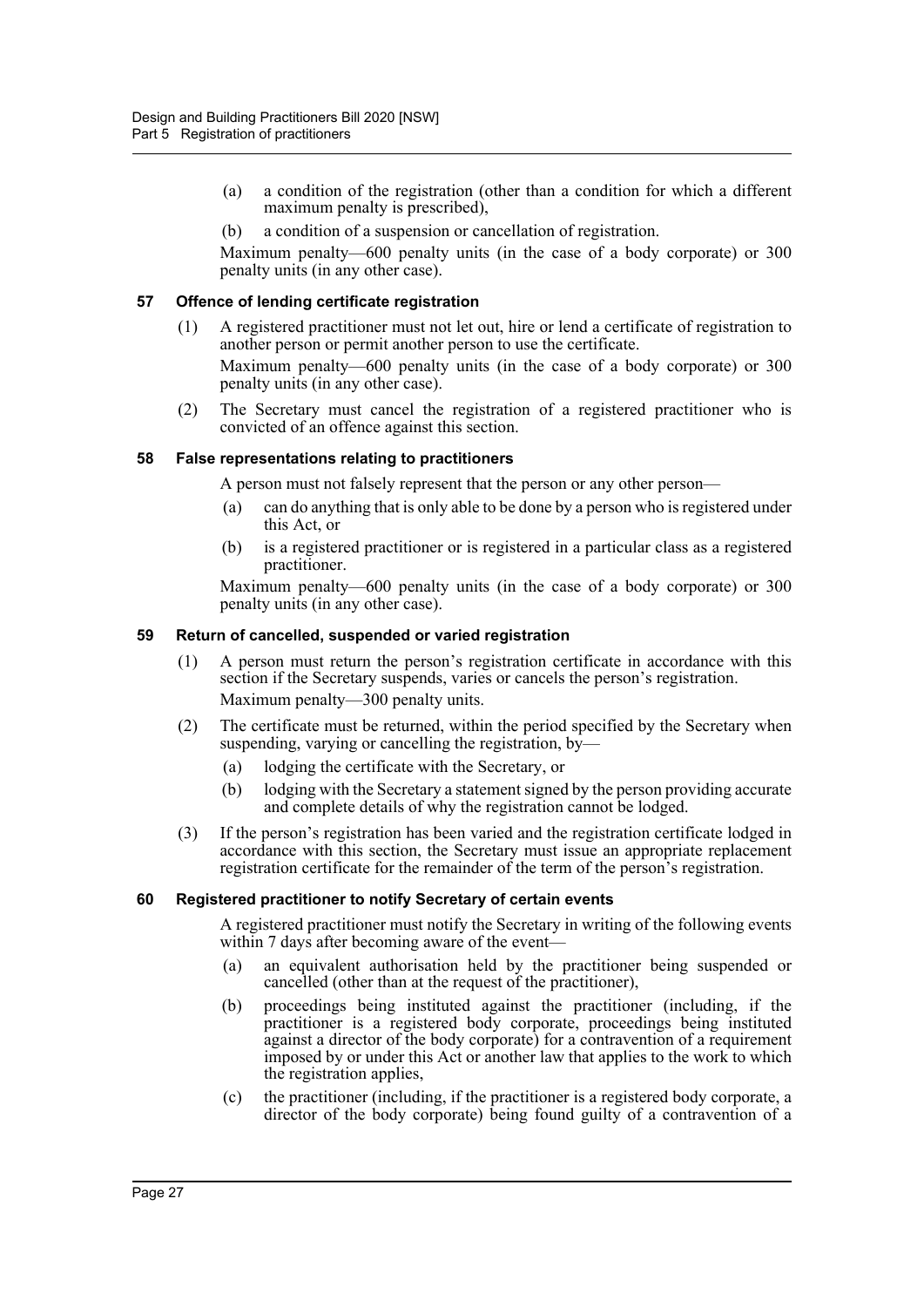requirement imposed by or under this Act or another law that applies to the work to which the registration applies,

- (d) the practitioner (including, if the practitioner is a registered body corporate, a director of the body corporate) being investigated in another Australian jurisdiction by a government agency or a body that issues an equivalent authorisation with respect to the carrying out of work authorised to be carried out under an equivalent authorisation or a failure to comply with an equivalent authorisation,
- (e) the practitioner (including, if the practitioner is a registered body corporate, a director of the body corporate) becoming bankrupt or making a composition, arrangement or assignment for the benefit of creditors,
- (f) if the practitioner is a registered body corporate, the registered body corporate becoming the subject of a winding up order or having a controller or administrator appointed,
- (g) if the practitioner is a registered body corporate, the appointment of a person as a director or a person concerned in the management of the body corporate, or a person ceasing to be a director or a person concerned in the management of the body corporate,
- (h) any event prescribed by the regulations.

Maximum penalty—250 penalty units (in the case of a body corporate) or 50 penalty units (in any other case).

## <span id="page-31-0"></span>**Division 5 General**

#### <span id="page-31-1"></span>**61 Registration not transferable**

Registration is not transferable.

#### <span id="page-31-2"></span>**62 Voluntary surrender or suspension of registration**

- (1) A registered practitioner may apply to the Secretary for a cancellation or suspension of registration.
- (2) An application must—
	- (a) be in a form approved by the Secretary, and
	- (b) include or be accompanied by information or evidence required by the Secretary to assess the application.
- (3) The regulations may provide for a fee to be paid for an application for the cancellation or suspension of registration.
- (4) The Secretary may require the fee to accompany the application.
- (5) A reference in this section to an application for suspension of registration is taken to include a reference to an application to extend, cancel or vary a suspension imposed under this section.

#### <span id="page-31-3"></span>**63 Review by Civil and Administrative Tribunal**

A person aggrieved by any of the following decisions may apply to the Tribunal for an administrative review under the *Administrative Decisions Review Act 1997* of the decision—

- (a) a decision of the Secretary to refuse registration,
- (b) a decision of the Secretary to suspend or cancel registration,
- (c) a decision of the Secretary to refuse an application to vary registration,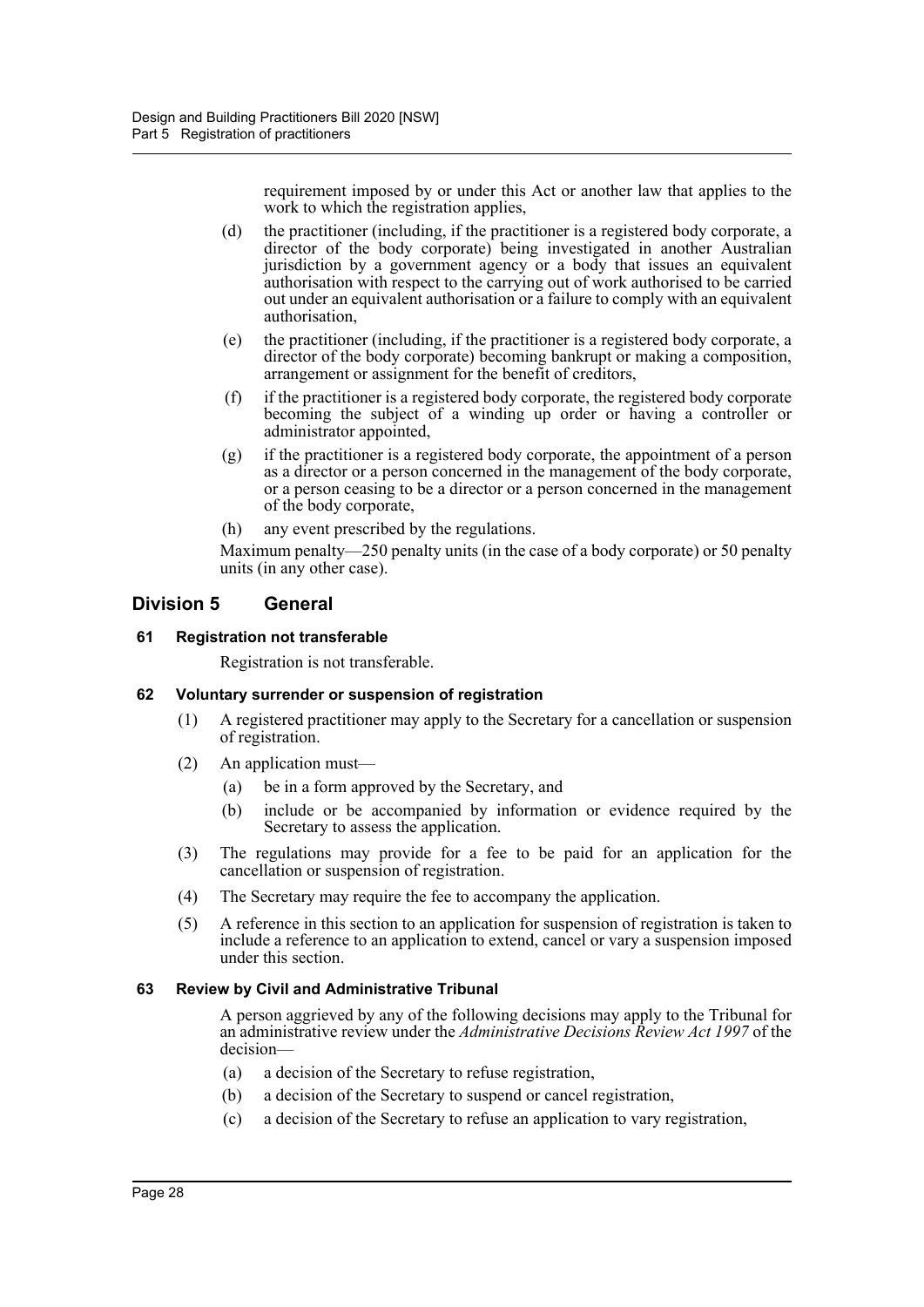- (d) a decision of the Secretary to impose, or vary or revoke, a condition on registration, or on the suspension or cancellation of registration,
- (e) a decision of the Secretary to vary registration,
- (f) a decision of the Secretary to refuse an application for the cancellation or suspension of registration.

**Note.** In this Act, a reference to registration of a person includes a reference to recognition of a person as a registered practitioner.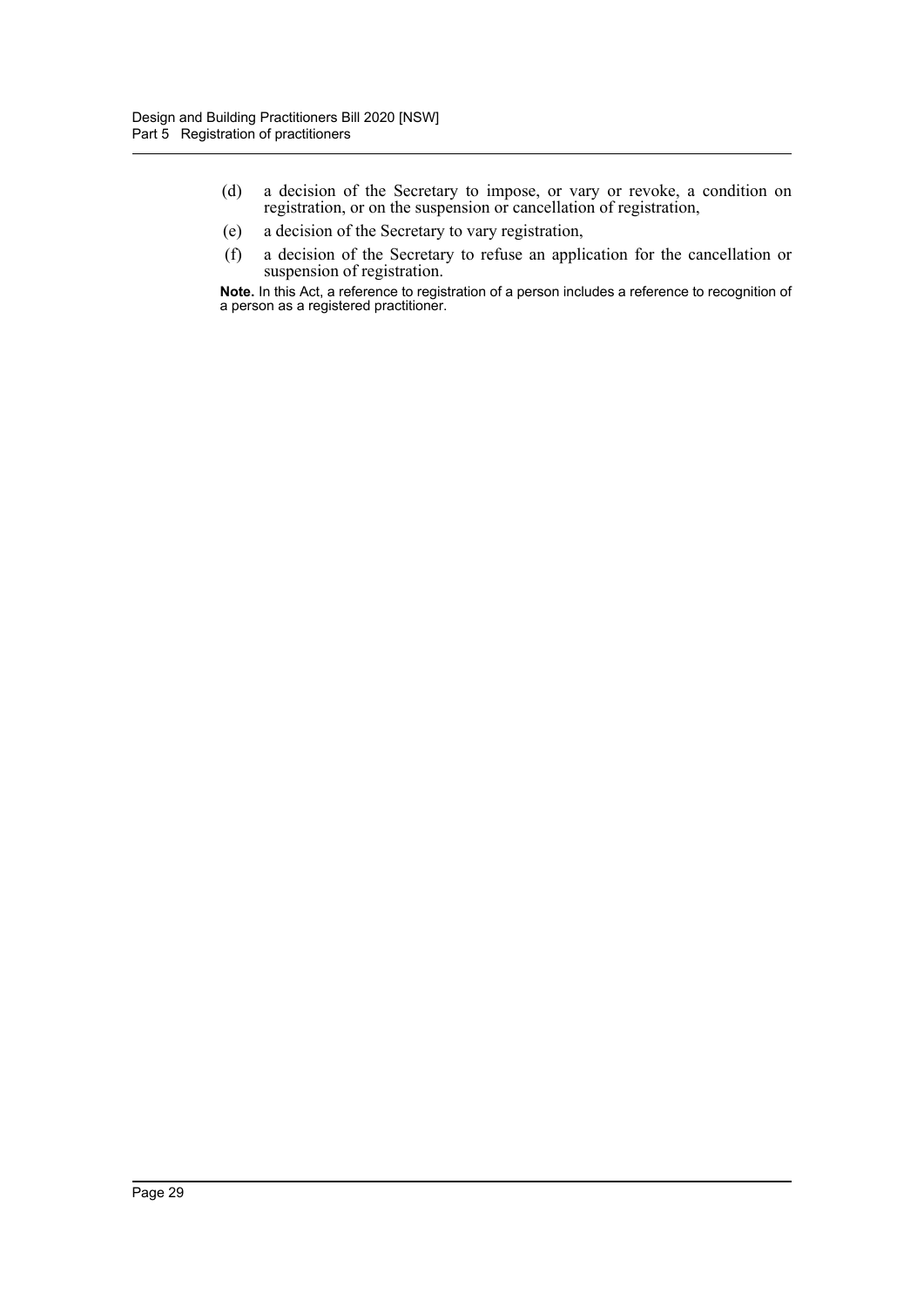# <span id="page-33-0"></span>**Part 6 Disciplinary action against practitioners**

#### <span id="page-33-1"></span>**64 Grounds for taking disciplinary action**

The Secretary may take disciplinary action against a registered practitioner on one or more of the following grounds—

- (a) the practitioner has engaged in conduct in connection with the preparation of regulated designs or carrying out building work, professional engineering work or specialist work, or the provision of compliance declarations, that has fallen short of the standard of competence, diligence and integrity that a member of the public is entitled to expect of a reasonably competent practitioner,
- (b) the practitioner has contravened this Act or a regulation made under this Act, whether or not the practitioner is prosecuted or convicted for the contravention,
- (c) the practitioner has contravened a law of this or another Australian jurisdiction (whether or not the contravention is an offence and whether or not the practitioner is prosecuted or convicted for the contravention) with respect to any of the following—
	- (i) the preparation of regulated designs or the carrying out of building work, professional engineering work or specialist work or work authorised to be carried out under an equivalent authorisation,
	- (ii) the provision of a compliance declaration,
	- (iii) registration or an equivalent authorisation,
	- (iv) fraud or dishonesty,
- (d) the practitioner has failed to comply with a statutory or other duty, or a contractual obligation, imposed on the practitioner by or in accordance with a law of this or another Australian jurisdiction with respect to the preparation of regulated designs or the carrying out of building work, professional engineering work or specialist work or work authorised to be carried out under an equivalent authorisation or the provision of a compliance declaration,
- (e) the practitioner has failed to comply with a condition of the registration,
- (f) the practitioner has wilfully disregarded matters to which the practitioner is required to have regard to when preparing regulated designs or carrying out building work, professional engineering work or specialist work or when providing a compliance declaration,
- (g) the practitioner has failed to comply with an undertaking given under section 88,
- (h) other grounds prescribed by the regulations.

#### <span id="page-33-2"></span>**65 Notice to show cause**

- (1) This section applies if the Secretary is of the opinion that there may be grounds for taking disciplinary action under this Part against a practitioner.
- (2) The Secretary may give a written notice to the practitioner inviting the practitioner to show cause why the practitioner should not be dealt with under this Part.
- (3) The notice must state the grounds on which the practitioner is required to show cause and must specify the period, being at least 14 days, during which it must be done.
- (4) A practitioner to whom a notice to show cause has been given may, within the period specified in the notice, make submissions to the Secretary, orally or in writing, and provide evidence with respect to the matters to which the notice relates.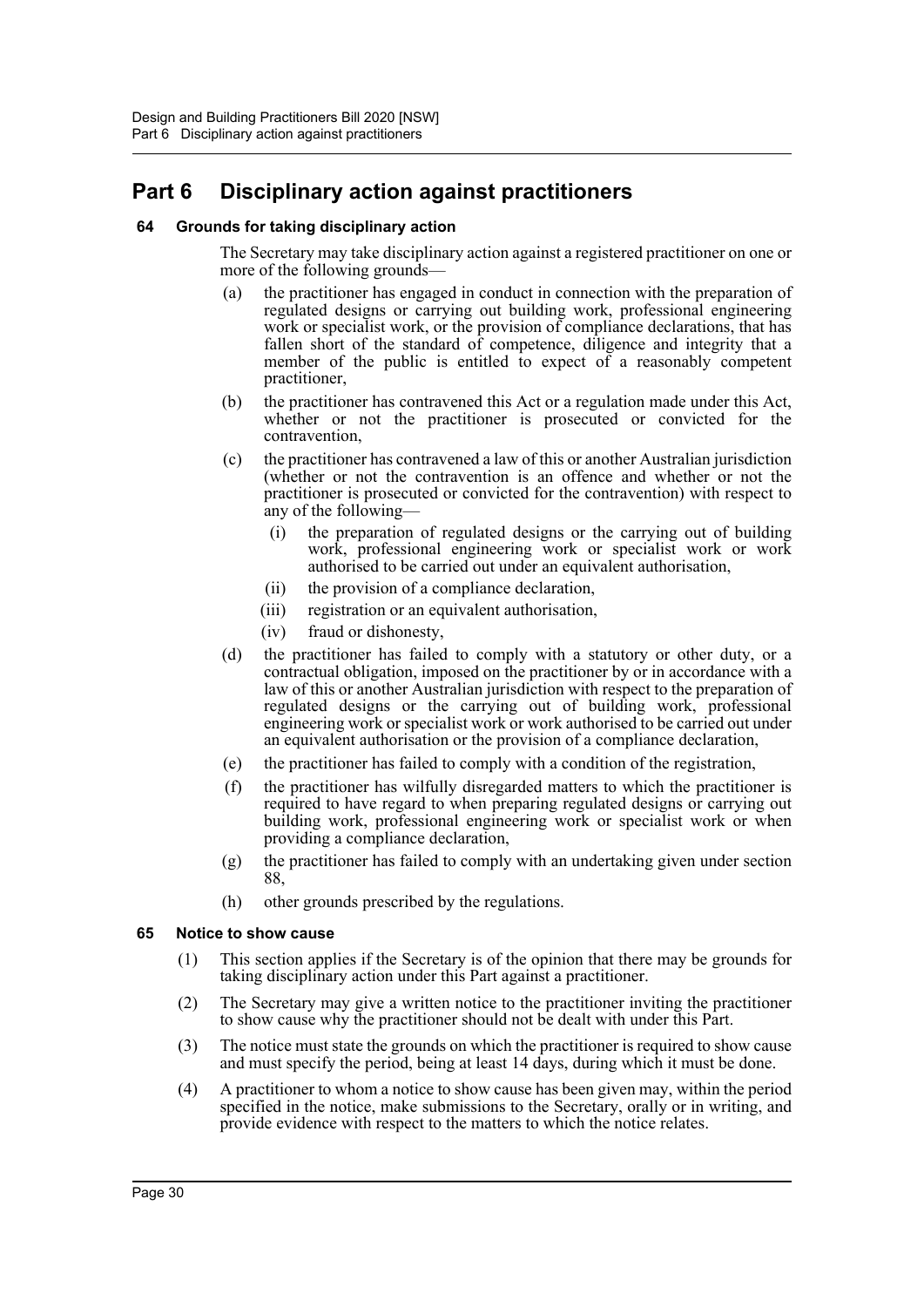- (5) The Secretary may conduct any inquiry or make any investigation with respect to the matters to which the notice relates and the submissions are made, if any, and the evidence adduced, if any, by or on behalf of the practitioner with respect to those matters that the Secretary thinks fit.
- (6) The Secretary must, before determining whether or not to take disciplinary action under this Part against a person, take into consideration any submission made by the person in accordance with this section.
- (7) However, the Secretary may take immediate disciplinary action without taking any steps under this section if the Secretary is of the opinion that it is in the public interest to take immediate action.

#### <span id="page-34-0"></span>**66 Disciplinary action that may be taken by Secretary**

- (1) The Secretary may, if satisfied that one or more of the grounds for taking disciplinary action against a registered practitioner has been established, do one or more of the following—
	- (a) determine to take no further action against the practitioner,
	- (b) caution or reprimand the practitioner,
	- (c) make a determination requiring the practitioner to pay to the Secretary, as a penalty, an amount not exceeding \$220,000 (in the case of a body corporate) or \$110,000 (in any other case) within a specified time,
	- (d) impose a condition on the registration of the practitioner, including a condition requiring the practitioner to undertake specified education or training relating to a particular type of work or business practice within a specified time,
	- (e) suspend or cancel the registration of the practitioner in accordance with Part 5,
	- (f) disqualify the practitioner, either temporarily or permanently, from being registered or being registered in a particular class.
- (2) In determining the disciplinary action to take, the Secretary must take into account other disciplinary action taken against the person under this Part.
- (3) The Secretary is to provide a written statement of a decision made under this section to the practitioner as soon as is reasonably practicable after the decision is made.
- (4) The statement of a decision must specify—
	- (a) the decision that has been made, and
	- (b) if relevant, the date or time on which the decision takes effect, and
	- (c) the grounds for the decision.

**Note.** In this Act, a reference to registration of a person includes a reference to recognition of a person as a registered practitioner.

#### <span id="page-34-1"></span>**67 Directors must report certain conduct**

Each director of a registered body corporate must report to the Secretary conduct by any of the following persons, as soon as practicable after becoming aware of the conduct, if the director suspects, or should reasonably suspect, that the conduct is a ground for taking disciplinary action against the person under this Part—

- (a) the body corporate,
- (b) a registered individual who is preparing regulated designs or carrying out building work, professional engineering work or specialist work, or providing compliance declarations, on behalf of the body corporate.

Maximum penalty—300 penalty units.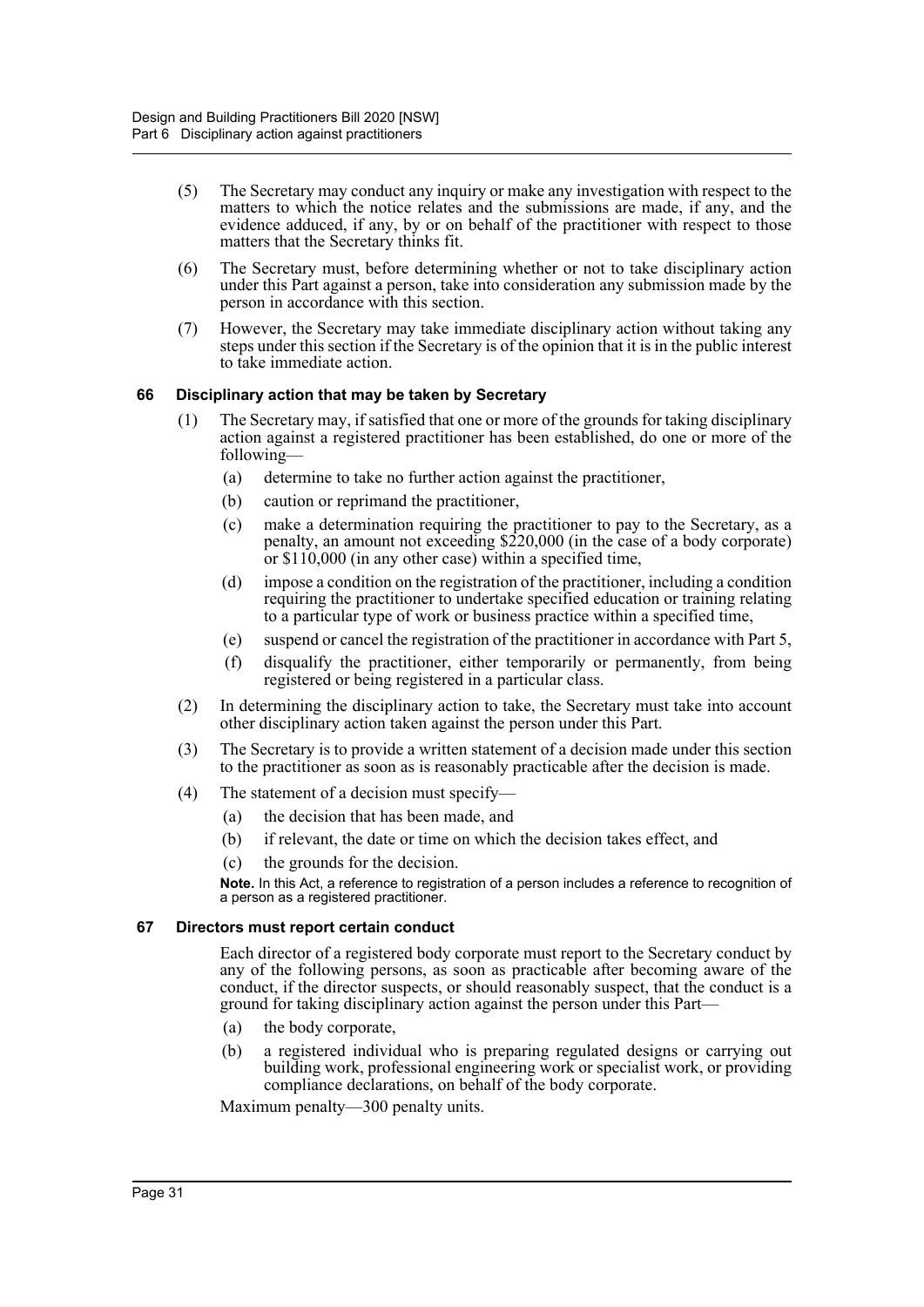#### <span id="page-35-0"></span>**68 Review by Civil and Administrative Tribunal**

A person aggrieved by a decision of the Secretary to take disciplinary action under this Part may apply to the Tribunal for an administrative review under the *Administrative Decisions Review Act 1997* of the decision.

#### <span id="page-35-1"></span>**69 Enforcement of monetary penalties and payment of costs**

- (1) When a decision of the Secretary to impose a monetary penalty has taken effect and the amount required to be paid has not been paid to the Secretary—
	- (a) registration held by the person required to pay is taken to be suspended until that amount is paid to the Secretary, and
	- (b) that amount may be recovered by the Secretary as a debt in a court of competent jurisdiction.
- (2) The Secretary may agree in writing to extend the time for payment by a person of an amount referred to in subsection  $(1)$  and, in that case, that subsection does not have effect with respect to the person during the extension of time.
- (3) The Secretary's failure to enter into an agreement under this section cannot be reviewed by the Tribunal in an application for an administrative review made under this Act.

#### <span id="page-35-2"></span>**70 Liability for offences not affected**

- (1) A decision to take disciplinary action against a person under this Part does not affect the liability of the person for an offence against a provision of this or any other Act or of a regulation made under this or any other Act.
- (2) The Secretary is not prevented from taking disciplinary action under this Part merely because the registered practitioner is subject to criminal or civil proceedings that relate to the same matters or incident to which the disciplinary action relates.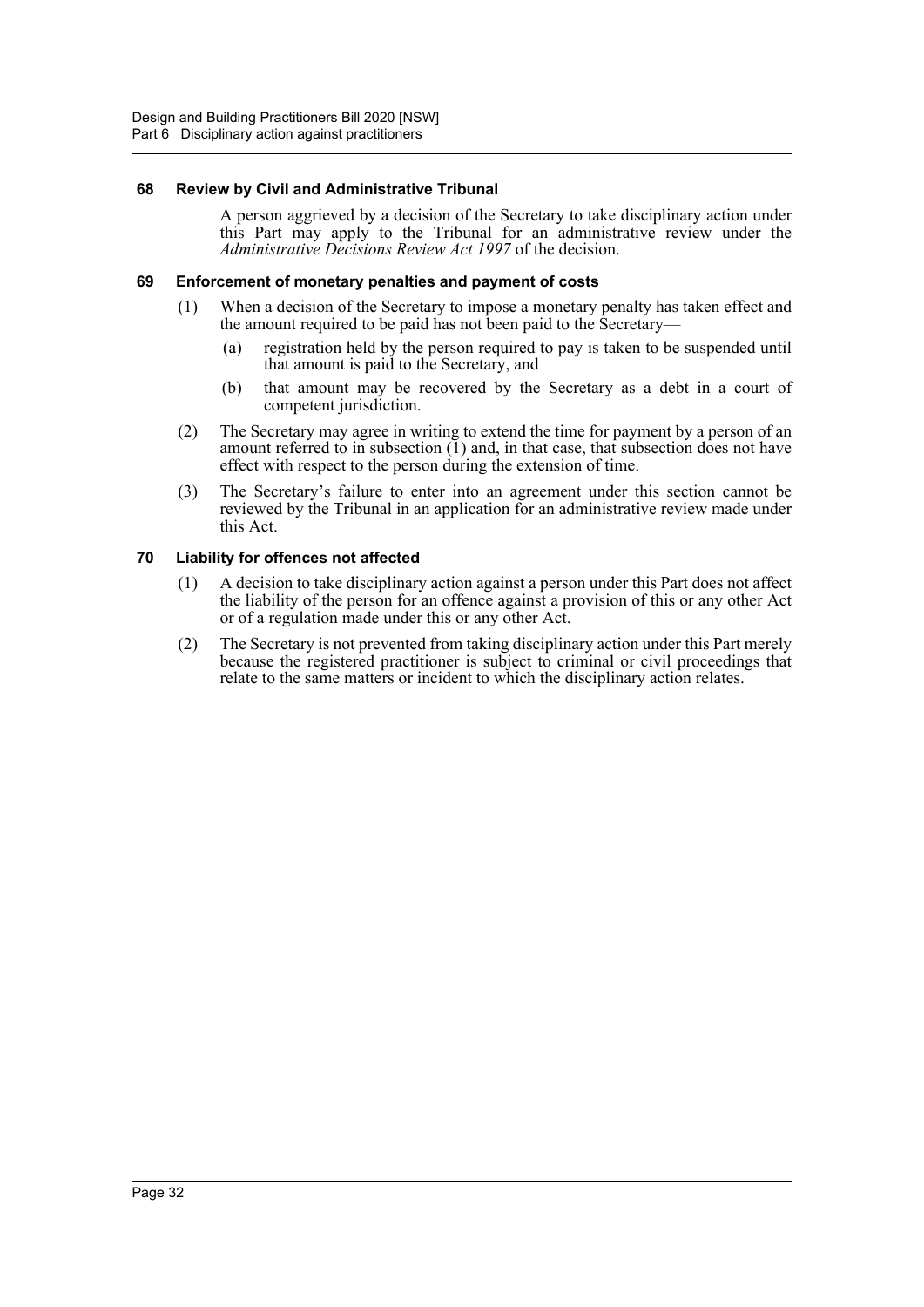# <span id="page-36-0"></span>**Part 7 Investigations**

# <span id="page-36-1"></span>**Division 1 Preliminary**

#### <span id="page-36-2"></span>**71 Definitions**

In this Part—

*authorised officer* means a person appointed under Division 2 or a police officer. *motor vehicle* has the same meaning as in the *Road Transport Act 2013*. *occupier* of premises means the person who has the management or control of the premises.

*premises* includes—

- (a) a building or structure, or
- (b) land or a place (whether enclosed or built on or not), or
- (c) a mobile plant, motor vehicle, vessel or aircraft.

*records* includes plans, specifications, maps, reports, books and other documents (whether in writing, in electronic form or otherwise).

*specify* an act, matter or thing includes—

- (a) describe the act, matter or thing, and
- (b) specify a class of acts, matters or things.

*vessel* means any kind of vessel used in navigation.

#### <span id="page-36-3"></span>**72 Purposes for which functions under Part may be exercised**

- (1) An authorised officer may exercise the functions conferred by this Part for one or more of the following purposes—
	- (a) investigating, monitoring and enforcing compliance with the requirements imposed by or under this Act,
	- (b) obtaining information or records for purposes connected with the administration of this Act,
	- (c) enforcing, administering or executing this Act.
- (2) In this Part, a reference to an *authorised purpose* is a reference to a purpose referred to in subsection (1).

## <span id="page-36-4"></span>**Division 2 Authorised officers**

#### <span id="page-36-5"></span>**73 Appointment of authorised officers**

The Secretary may appoint any of the following persons as an authorised officer for the purposes of this Part—

- (a) an employee of the Department,
- (b) a person who is an investigator within the meaning of the *Fair Trading Act 1987*,
- (c) a person belonging to a class of persons prescribed by the regulations.

#### <span id="page-36-6"></span>**74 Scope of authority**

- (1) An authorisation of a person as an authorised officer may be given generally, or subject to conditions, limitations or restrictions or only for limited purposes.
- (2) If an authorisation is given subject to conditions, limitations or restrictions or only for limited purposes, nothing in this Act authorises or requires the authorised officer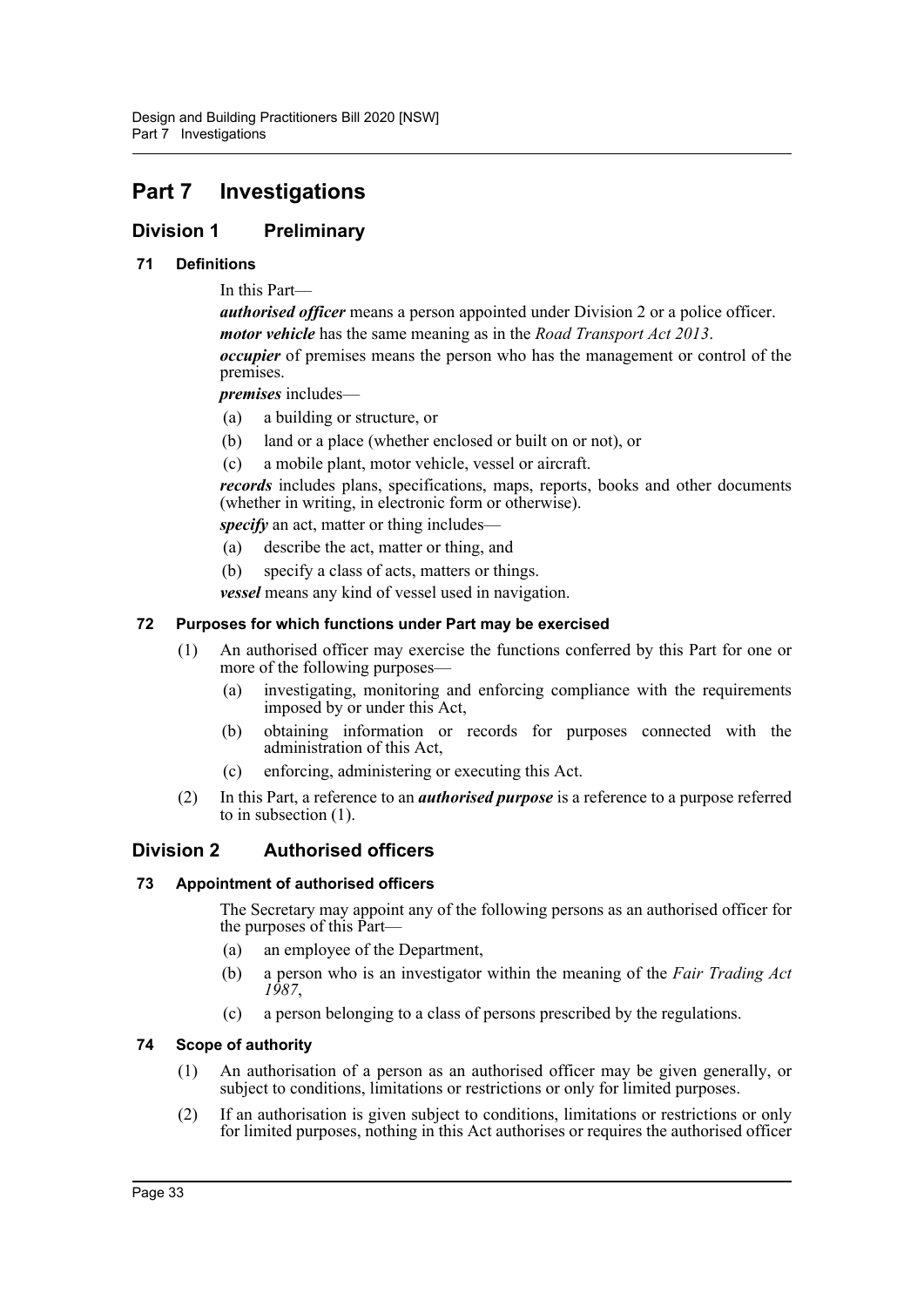to act in contravention of the conditions, limitations or restrictions or for other purposes.

#### <span id="page-37-0"></span>**75 Identification**

- (1) Every authorised officer who is not a police officer is to be provided with an identification card as an authorised officer by the Secretary.
- (2) The Secretary may decide not to issue an identification card to an investigator within the meaning of the *Fair Trading Act 1987* who is appointed as an authorised officer.
- (3) In that case, the person's certificate of identification as an investigator is taken to be the person's identification card as an authorised officer.
- (4) An authorised officer must, if requested to do so when exercising a function under this Act by a person affected by the exercise of the function, produce to the person the officer's identification card as an authorised officer or, in the case of a police officer, the officer's police identification.

## <span id="page-37-1"></span>**Division 3 Information gathering powers**

#### <span id="page-37-2"></span>**76 Exercise in conjunction with other powers**

A power conferred by this Division may be exercised whether or not a power of entry under Division 4 is being exercised.

#### <span id="page-37-3"></span>**77 Powers of authorised officers to require information and records**

- (1) An authorised officer may, by written notice given to a person, direct the person to furnish to the officer or another authorised officer information or records (or both) as the authorised officer may require for an authorised purpose.
- (2) The notice must specify the manner in which information or records are required to be furnished and a reasonable time by which the information or records are required to be furnished.
- (3) The notice may only require a person to furnish existing records that are in the person's possession or that are within the person's power to obtain lawfully.
- (4) The person to whom a record is furnished under this Division may take copies of it.
- (5) If a record directed to be furnished under this Division is in electronic, mechanical or other form, the record must be furnished in written form, unless the notice otherwise provides.

#### <span id="page-37-4"></span>**78 Power of authorised officers to require answers**

- (1) An authorised officer may direct a person whom the authorised officer suspects on reasonable grounds to have knowledge of matters with respect to which information is reasonably required for an authorised purpose to answer questions with respect to those matters.
- (2) An authorised officer may, by written notice, direct a person to attend at a specified place and time to answer questions under this section if attendance at that place is reasonably required in order that the questions can be properly put and answered.
- (3) An authorised officer may, by written notice, direct a body corporate to nominate, in writing within the time specified in the notice, a director or other officer of the body corporate to be the body corporate's representative for the purpose of answering questions under this section.
- (4) Answers given by a person nominated under subsection (3) bind the body corporate.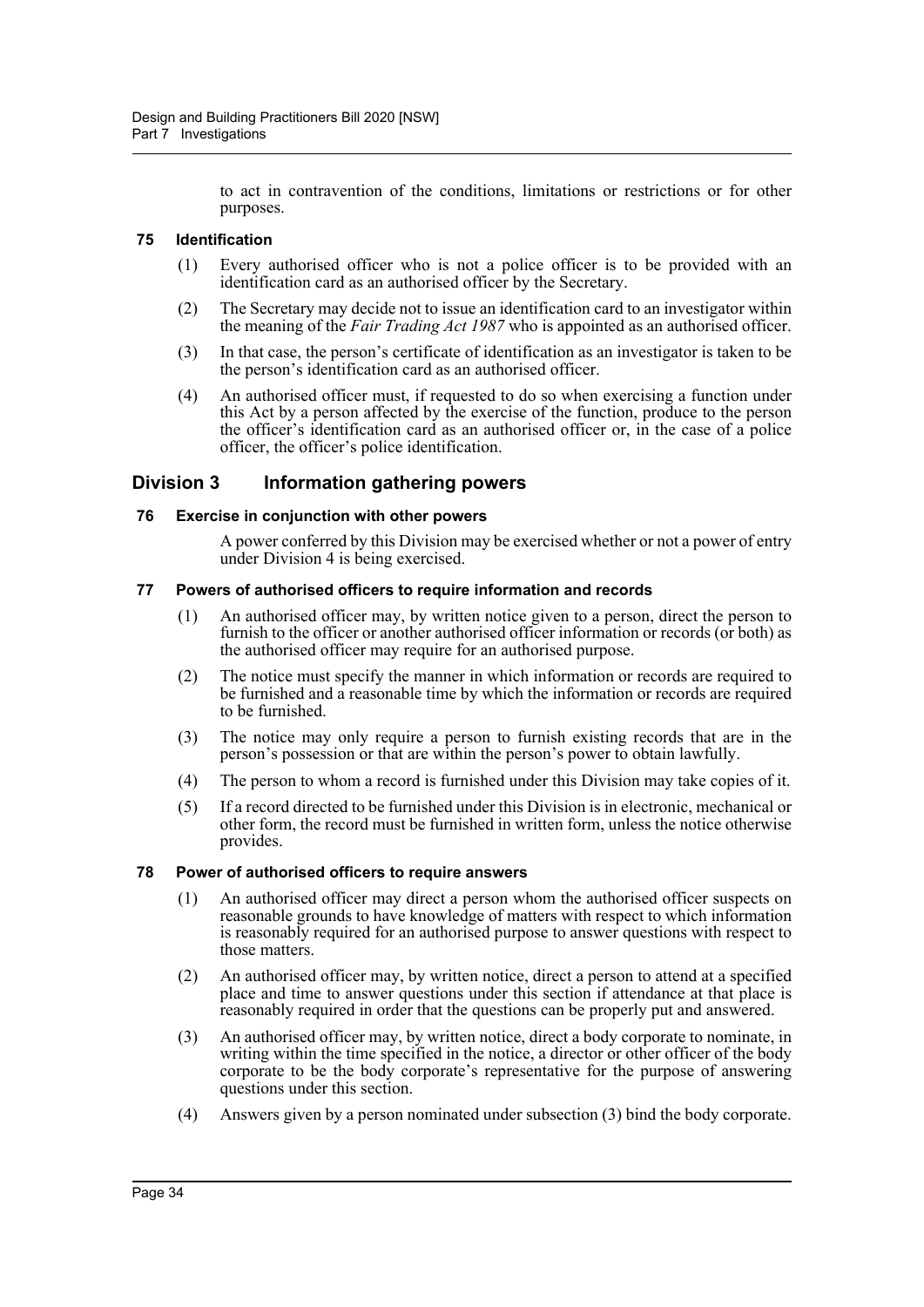(5) The place and time at which a person may be directed to attend is to be a place and time nominated by the authorised officer that is reasonable in the circumstances.

#### <span id="page-38-0"></span>**79 Recording of evidence**

- (1) An authorised officer may cause questions and answers to questions given under this Division to be recorded if the officer has informed the person who is to be questioned that the record is to be made.
- (2) A record may be made using sound recording apparatus or audio visual apparatus, or another method determined by the authorised officer.
- (3) A copy of the record must be provided by the authorised officer to the person who is questioned as soon as practicable after it is made.
- (4) A record may be made under this section despite the provisions of another law.

### <span id="page-38-1"></span>**Division 4 Entry to premises**

#### <span id="page-38-2"></span>**80 Powers of authorised officers to enter premises**

- (1) An authorised officer may enter any premises at a reasonable hour in the daytime or at an hour during which business (including building work) is in progress or is usually carried on at the premises.
- (2) A power to enter premises conferred by this Act authorises entry by foot, vehicle, vessel or aircraft or by any other means.
- (3) Entry to premises may be effected with or without the authority of a search warrant.
- (4) When exercising a power of entry under this Part, an authorised officer may be accompanied by any assistants that the authorised officer considers necessary.

#### <span id="page-38-3"></span>**81 Entry into residential premises only with permission or warrant**

- (1) This Division does not empower an authorised officer to enter a part of premises used only for residential purposes without the permission of the occupier or the authority of a search warrant.
- (2) This section does not limit entry onto common property under a strata scheme (within the meaning of the *Strata Schemes Management Act 2015*) or association property under a scheme (within the meaning of the *Community Land Management Act 1989*).

#### <span id="page-38-4"></span>**82 Search warrants**

- (1) An authorised officer under this Act may apply to an issuing officer for the issue of a search warrant if the authorised officer believes on reasonable grounds that—
	- (a) a requirement imposed by or under this Act is being or has been contravened at any premises, or
	- (b) there is, in or on any premises, a matter or thing that is connected with an offence under this Act or the regulations.
- (2) An issuing officer to whom an application is made may, if satisfied that there are reasonable grounds for doing so, issue a search warrant authorising an authorised officer named in the warrant—
	- (a) to enter the premises, and
	- (b) to exercise any function of an authorised officer under this Part.
- (3) Division 4 of Part 5 of the *Law Enforcement (Powers and Responsibilities) Act 2002* applies to a search warrant issued under this section.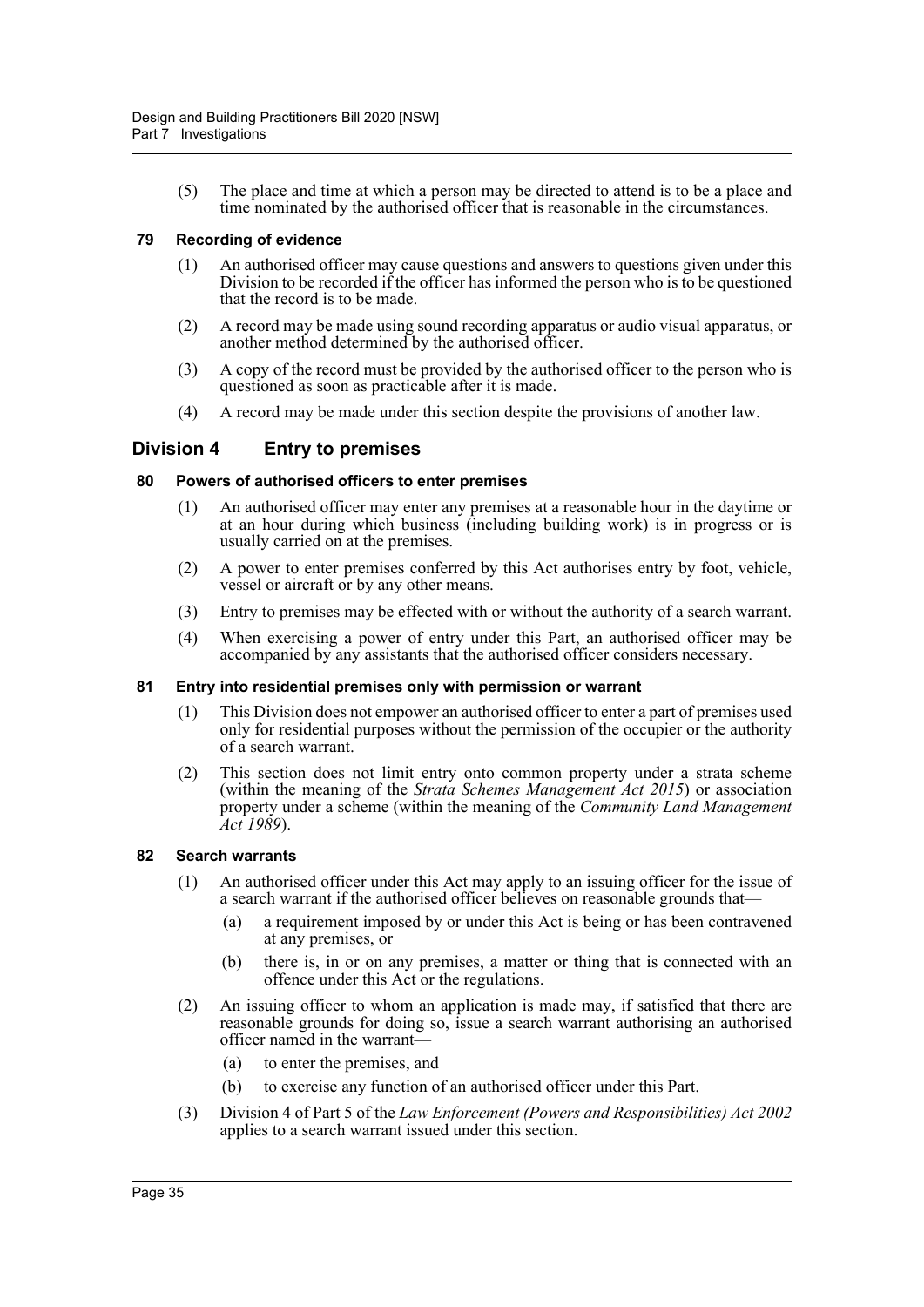- (4) Without limiting the generality of section 71 of the *Law Enforcement (Powers and Responsibilities) Act 2002*, a police officer—
	- (a) may accompany an authorised officer executing a search warrant issued under this section, and
	- (b) may take all reasonable steps to assist the authorised officer in the exercise of the officer's functions under this section.
- (5) In this section—

*issuing officer* means an authorised officer within the meaning of the *Law Enforcement (Powers and Responsibilities) Act 2002*.

#### <span id="page-39-0"></span>**83 Provision of assistance to authorised officers**

- (1) An authorised officer may direct the owner or occupier of premises, or a person in or on premises (other than a public place), to provide any reasonable assistance that the authorised officer specifies for the purposes of exercising the authorised officer's functions under this Division with respect to those premises.
- (2) The direction may be given orally to the person or by written notice served on the person.

#### <span id="page-39-1"></span>**84 Powers that may be exercised on premises**

- (1) An authorised officer may, at premises lawfully entered, do anything that in the opinion of the authorised officer is necessary to be done for an authorised purpose, including (but not limited to) the things specified in subsection (2).
- (2) An authorised officer may do any or all of the following—
	- (a) examine and inspect any thing,
	- (b) take and remove samples of a thing,
	- (c) make examinations, inquiries, measurements or tests that the authorised officer considers necessary,
	- (d) take photographs or other recordings that the authorised officer considers necessary,
	- (e) direct a person to produce records for inspection,
	- (f) examine and inspect any records,
	- (g) copy any records,
	- (h) seize a thing that the authorised officer has reasonable grounds for believing is connected with an offence against this Act or the regulations,
	- (i) move a seized thing from the place where it is seized or leave it at the place where it is seized and take reasonable action to restrict access to the thing,
	- (j) direct the occupier of the premises where a thing is seized to retain it at those premises or at another place under the control of the occupier,
	- (k) open up, cut open or demolish a building or structure or part of a building or structure, if the authorised officer has reasonable grounds for believing that it is necessary to do so because it is connected with an offence against this Act or the regulations,
	- (l) do anything else authorised by or under this Act.
- (3) The power to examine and inspect a thing includes a power to use reasonable force to break open or otherwise access a thing, including a floor or wall containing the thing.
- (4) The power to seize a thing connected with an offence includes a power to seize—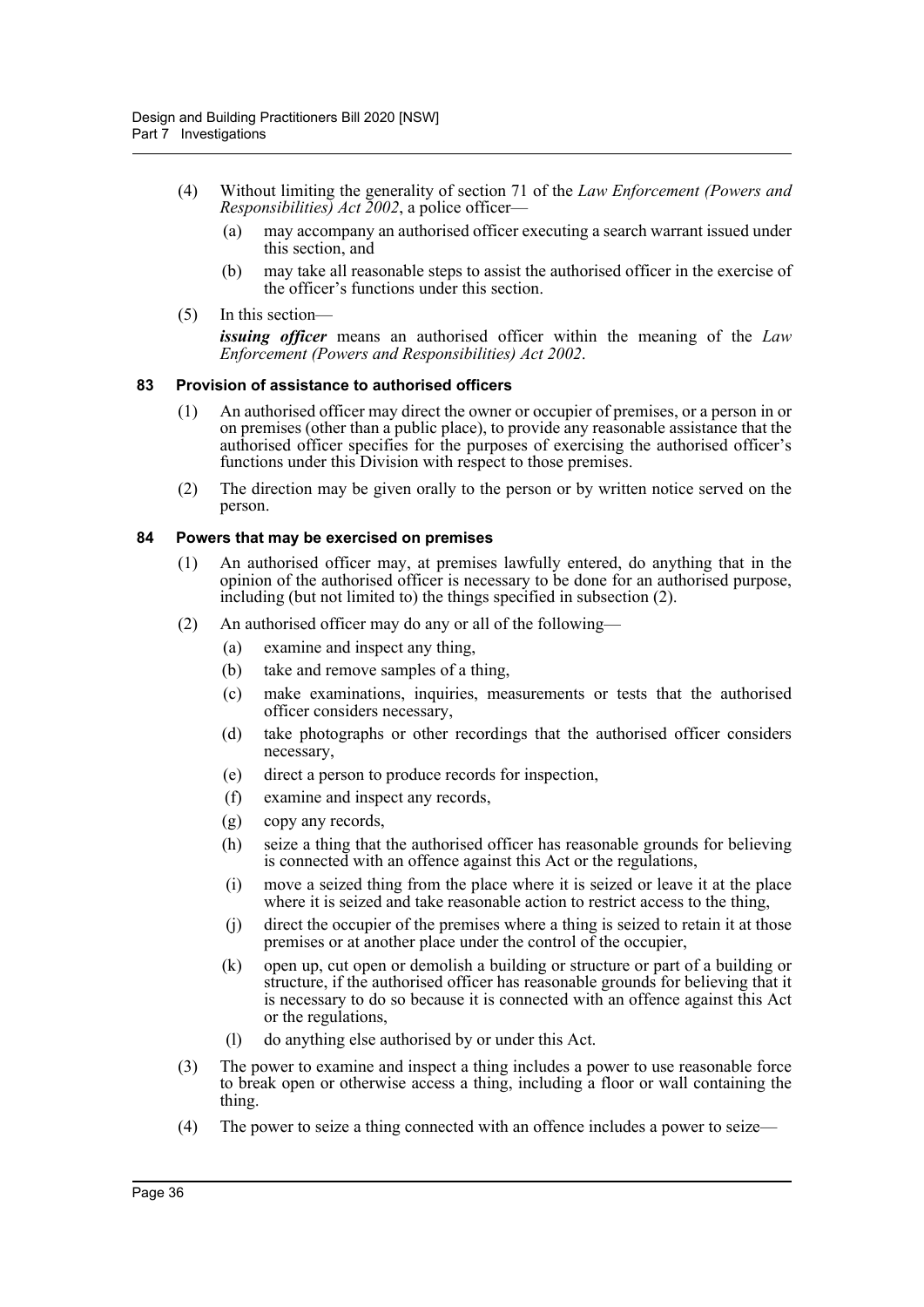- (a) a thing with respect to which the offence has been committed, and
- (b) a thing that will afford evidence of the commission of the offence, and
- (c) a thing that was used for the purpose of committing the offence.
- (5) The power to do a thing under this section includes a power to arrange for that thing to be done.
- (6) A power to do something under this section with respect to a thing may be exercised without the consent of the owner of the thing.
- (7) In this section, a reference to an offence includes a reference to an offence that there are reasonable grounds for believing has been committed.

#### <span id="page-40-0"></span>**Division 5 Miscellaneous**

#### <span id="page-40-1"></span>**85 Taking possession of records to be used as evidence**

- (1) If an authorised officer takes possession of records under this Part for the purpose of obtaining evidence or protecting evidence from destruction, the records may be retained by the Secretary until the completion of any proceedings (including proceedings on appeal) in which they may be evidence.
- (2) The person from whom the records are taken must be provided, within a reasonable time after the records are taken, with a copy of the records certified by an authorised officer as a true copy.
- (3) A copy of records provided under this section is, as evidence, of equal validity to the records of which it is certified to be a copy.

#### <span id="page-40-2"></span>**86 Obstruction of authorised officers**

A person must not obstruct, hinder or interfere with an authorised officer in the exercise of the authorised officer's functions under this Part.

Maximum penalty—1,000 penalty units (in the case of a body corporate) or 200 penalty units (in any other case).

#### <span id="page-40-3"></span>**87 Failure to comply with direction**

A person must not, without reasonable excuse, fail to comply with a direction of an authorised officer made in accordance with this Part.

Maximum penalty—1,000 penalty units (in the case of a body corporate) or 200 penalty units (in any other case).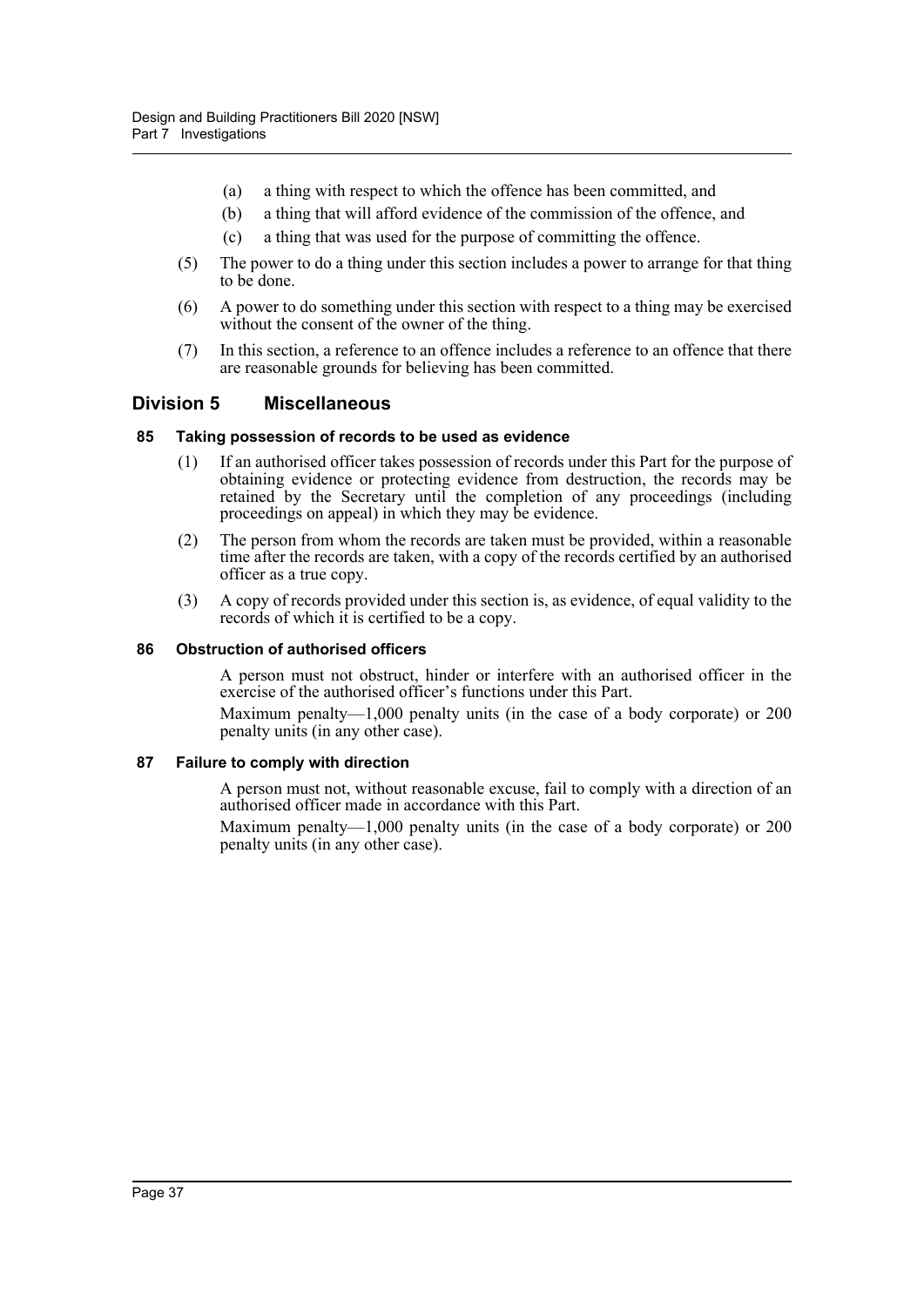# <span id="page-41-0"></span>**Part 8 Enforcement**

### <span id="page-41-1"></span>**Division 1 Remedial actions**

#### <span id="page-41-2"></span>**88 Undertakings**

The Secretary may accept a written undertaking from a registered practitioner as to the manner in which the practitioner will prepare regulated designs, carry out building work, professional engineering work or specialist work, provide compliance declarations or conduct the practitioner's business as a registered practitioner. **Note.** Part 6 provides that a breach of an undertaking is grounds for taking disciplinary action against a registered practitioner.

#### <span id="page-41-3"></span>**89 Stop work orders**

- (1) The Secretary may, by order (a *stop work order*) in writing given to either or both of the following persons, order the person to ensure that building work, professional engineering work or specialist work stops—
	- (a) a person carrying out the work,
	- (b) the owner of the land on which the work is being carried out.
- (2) The Secretary may give a stop work order only if the Secretary is of the opinion that—
	- (a) the work is, or is likely to be, carried out in contravention of this Act, and
	- (b) the contravention could result in significant harm or loss to the public or occupiers or potential occupiers of the building to which the work relates or significant damage to property.
- (3) A stop work order takes effect on the day it is given to the person who is the subject of the order or on a later day specified in the order.
- (4) A stop work order may be unconditional or subject to conditions.
- (5) The Secretary may, by written notice given to the person who is subject to a stop work order, impose a condition on the order or revoke or vary a condition of the order.
- (6) A stop work order remains in force until one of the following occurs—
	- (a) the order is revoked by the Secretary,
	- (b) the term (if any) of the order ends,
	- (c) the period of 12 months from the day on which the order takes effect ends.
- (7) A person must not fail to comply with an order in force under this section.

Maximum penalty—3,000 penalty units and in addition, in the case of a continuing offence, 300 penalty units for each day the offence continues (in the case of a body corporate) and 1,000 penalty units and in addition, in the case of a continuing offence, 100 penalty units for each day the offence continues (in any other case).

#### <span id="page-41-4"></span>**90 Appeals against stop work orders**

- (1) A person given a stop work order may appeal against the order to the Land and Environment Court within 30 days of the service of the notice of the order.
- (2) The lodging of an appeal does not, except to the extent that the Land and Environment Court otherwise directs in relation to the appeal, operate to stay action on the order appealed against.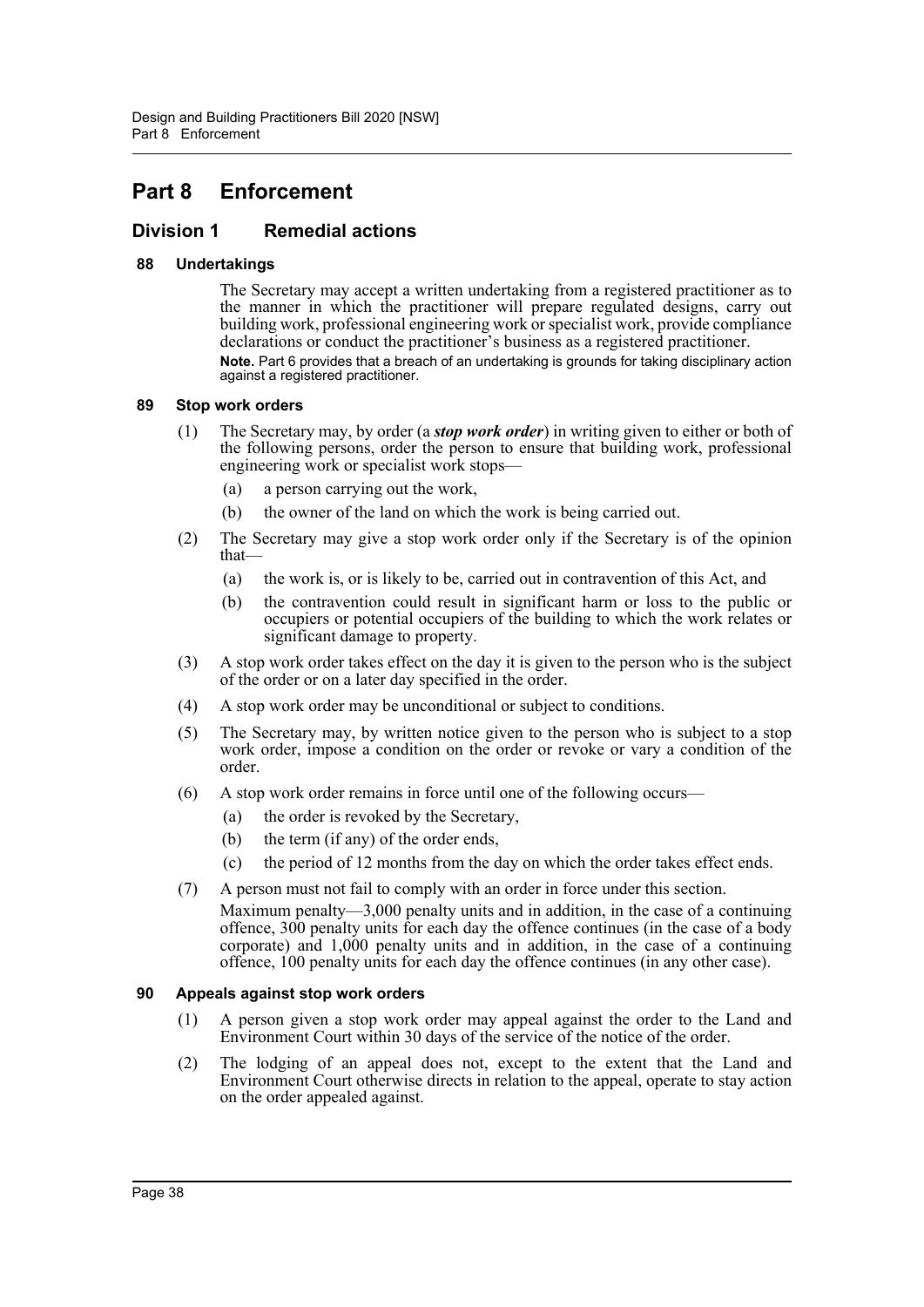#### <span id="page-42-0"></span>**91 Applying for orders to restrain or remedy contraventions**

- (1) The Secretary may apply to the Land and Environment Court for an order to remedy or restrain a breach of this Act or the regulations.
- (2) The application may be made whether or not proceedings have been instituted for an offence against this Act or the regulations.
- (3) An order may be made without the Secretary being required to show a likelihood of damage.
- (4) If in the opinion of the Court it is desirable to do so, the Court may grant an interim order pending determination of the application.
- (5) When the Secretary applies for the grant of an order under this section, the Court is not to require the Secretary or another person, as a condition of granting an interim order, to give an undertaking as to damages.
- (6) If the Court is satisfied that a breach has been committed or that a breach will, unless restrained by order of the Court, be committed, it may make the orders it thinks fit to remedy or restrain the breach.

#### <span id="page-42-1"></span>**92 Complaints, investigations and audits of practitioners**

- (1) The Secretary may, whether or not the Secretary has received a complaint, investigate—
	- (a) a registered practitioner or former registered practitioner, or
	- (b) the preparation of regulated designs or the carrying out of building work, professional engineering work or specialist work or the provision of compliance declarations, or
	- (c) other matters that may constitute a breach of this Act or the regulations.
- (2) The Secretary may require that a complaint made to the Secretary about a matter referred to in subsection  $(1)(a)$ – $(c)$  be in a form approved by the Secretary.
- (3) However, the Secretary is not required to investigate a matter even if a complaint is made in the approved form.
- (4) The Secretary may conduct an audit of a registered practitioner at any time.
- (5) This section does not limit other powers that the Secretary may have under this Act or another Act or law to receive a complaint, investigate a matter or conduct an audit.

## <span id="page-42-2"></span>**Division 2 Offences**

#### <span id="page-42-3"></span>**93 Proceedings for offences**

- (1) Proceedings for an offence against this Act may be taken before the Local Court or before the Land and Environment Court in its summary jurisdiction.
- (2) Proceedings for an offence against the regulations may be taken before the Local Court.
- (3) If proceedings in respect of an offence against this Act are brought in the Local Court, the maximum monetary penalty the Court may impose in respect of the offence is, despite any other provisions of this Act, 1,000 penalty units or the maximum monetary penalty provided by this Act in respect of the offence, whichever is the lesser.
- (4) If proceedings in respect of an offence against this Act are brought in the Land and Environment Court in its summary jurisdiction, the Court may impose a penalty not exceeding the maximum penalty provided by this Act in respect of the offence.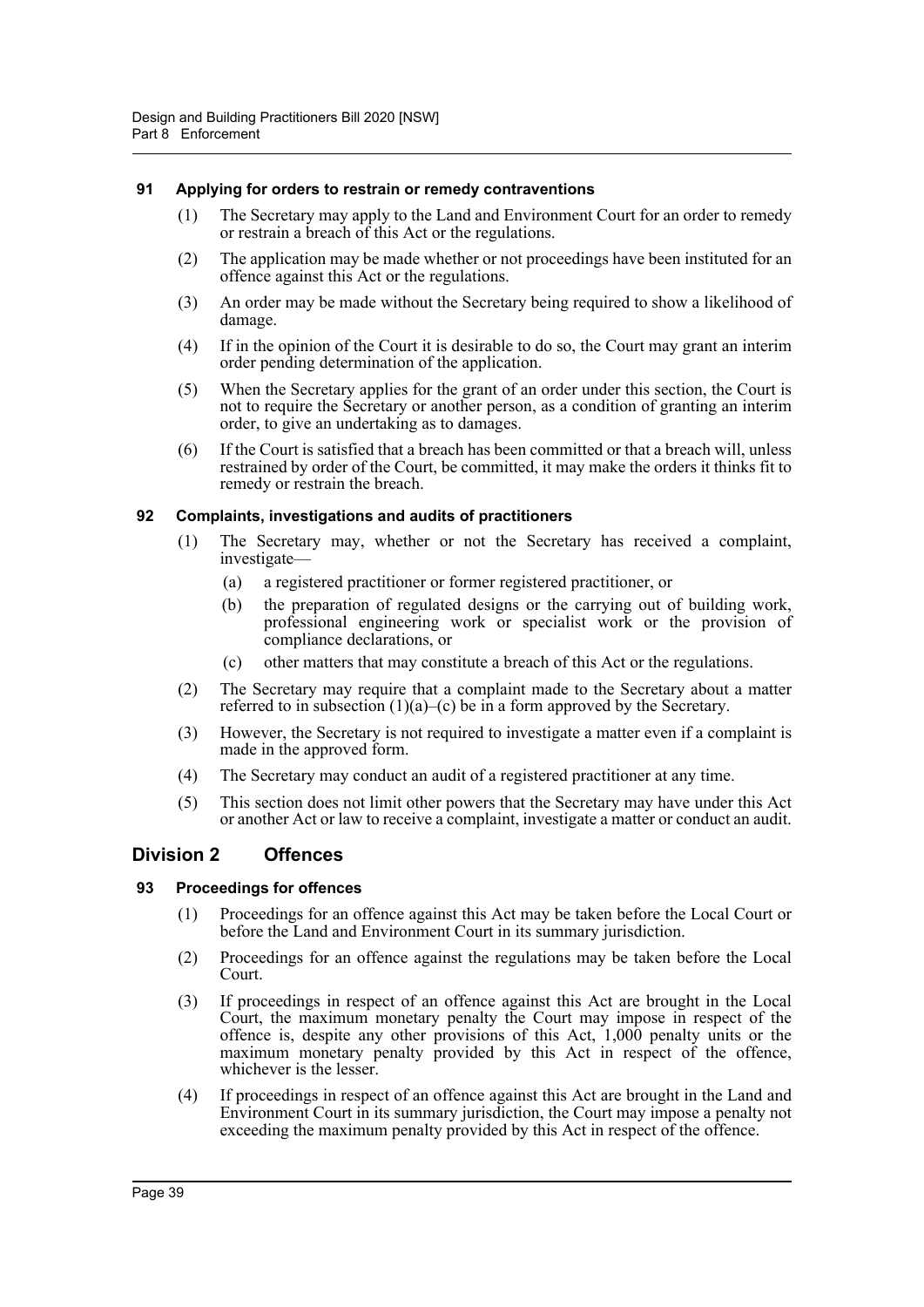- (5) Despite the *Criminal Procedure Act 1986* or any other Act, proceedings for an offence against this Act or the regulations may be commenced not later than—
	- (a) 3 years after the date alleged to be the date on which the offence was committed, or
	- (b) after the end of that period, with the leave of the court, if the proceedings are commenced not later than 2 years after the date on which evidence of an act or omission constituting the alleged offence first came to the attention of an authorised officer.
- $(6)$  If subsection  $(5)(b)$  is relied on, the court attendance notice or summons commencing proceedings must contain particulars of the date on which evidence of an act or omission constituting the alleged offence first came to the attention of the authorised officer and need not contain particulars of the date on which the offence was committed.
- (7) The date on which evidence first came to the attention of an authorised officer is the date specified in the court attendance notice or application, unless the contrary is established.

#### <span id="page-43-0"></span>**94 Penalty notices**

- (1) A penalty notice officer may issue a penalty notice to a person if it appears to the officer that the person has committed a penalty notice offence.
- (2) A penalty notice offence is an offence against this Act or the regulations that is prescribed by the regulations as a penalty notice offence.
- (3) The *Fines Act 1996* applies to a penalty notice issued under this section. **Note.** The *Fines Act 1996* provides that, if a person issued with a penalty notice does not wish to have the matter determined by a court, the person may pay the amount specified in the notice and is not liable to any further proceedings for the alleged offence.
- (4) The amount payable under a penalty notice issued under this section is the amount prescribed for the alleged offence by the regulations (not exceeding the maximum amount of penalty that could be imposed for the offence by a court).
- (5) This section does not limit the operation of any other provision of, or made under, this or any other Act relating to proceedings that may be taken in respect of offences.
- (6) In this section*—*

*penalty notice officer* means any of the following designated by the Secretary as a penalty notice officer for the purposes of this section—

- (a) a member of staff of the Department,
- (b) a person prescribed by the regulations.

#### <span id="page-43-1"></span>**95 Offences by bodies corporate**

- (1) If a body corporate contravenes, whether by act or omission, a provision of this Act or the regulations, each person who is a director of the body corporate or who is concerned in the management of the body corporate is taken to have contravened the same provision if the person knowingly authorised or permitted the contravention.
- (2) A person may be proceeded against and convicted under a provision pursuant to subsection (1) whether or not the body corporate has been proceeded against or been convicted under that provision.
- (3) Nothing in this section affects any liability imposed on a body corporate for an offence committed by the body corporate against this Act or the regulations.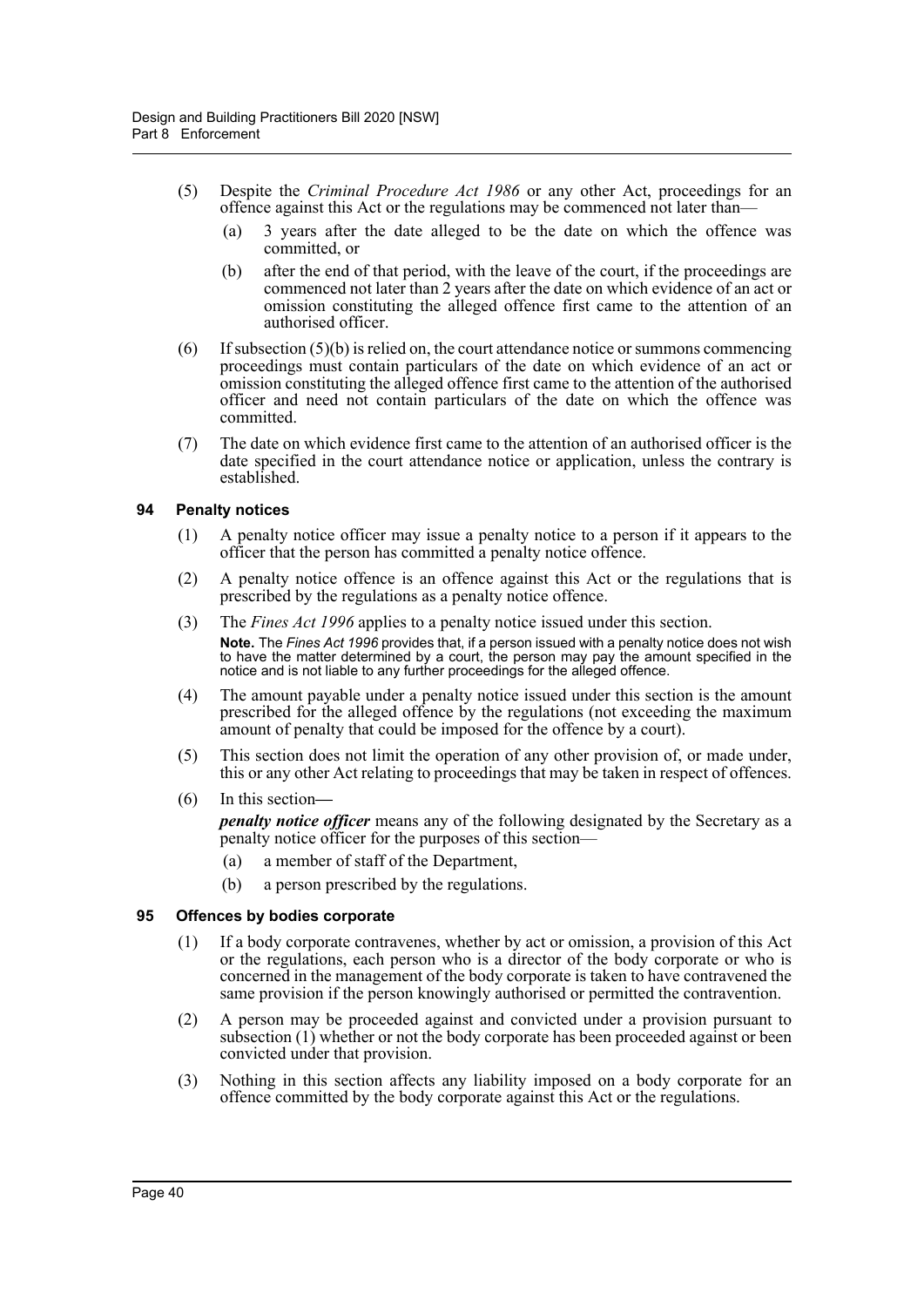#### <span id="page-44-0"></span>**96 Continuing offences**

- (1) A person who is guilty of an offence because the person fails to comply with a requirement made by or under this Act or the regulations (whether the requirement is imposed by a notice or in any other way) to do or cease to do something, or cause something to cease, (whether or not within a specified period or before a particular time)—
	- (a) continues, until the requirement is complied with and despite the fact that any specified period has expired or time has passed, to be liable to comply with the requirement, and
	- (b) is guilty of a continuing offence for each day the contravention continues.
- (2) This section does not apply to an offence if the relevant provision of this Act or the regulations does not provide for a penalty for a continuing offence.
- (3) This section does not apply to the extent that a requirement of a notice is revoked.

#### <span id="page-44-1"></span>**97 Onus of proof regarding reasonable excuse**

In any proceedings for an offence against a provision of this Act or the regulations, the onus of proving that a person had a reasonable excuse (as referred to in the provision) lies with the defendant.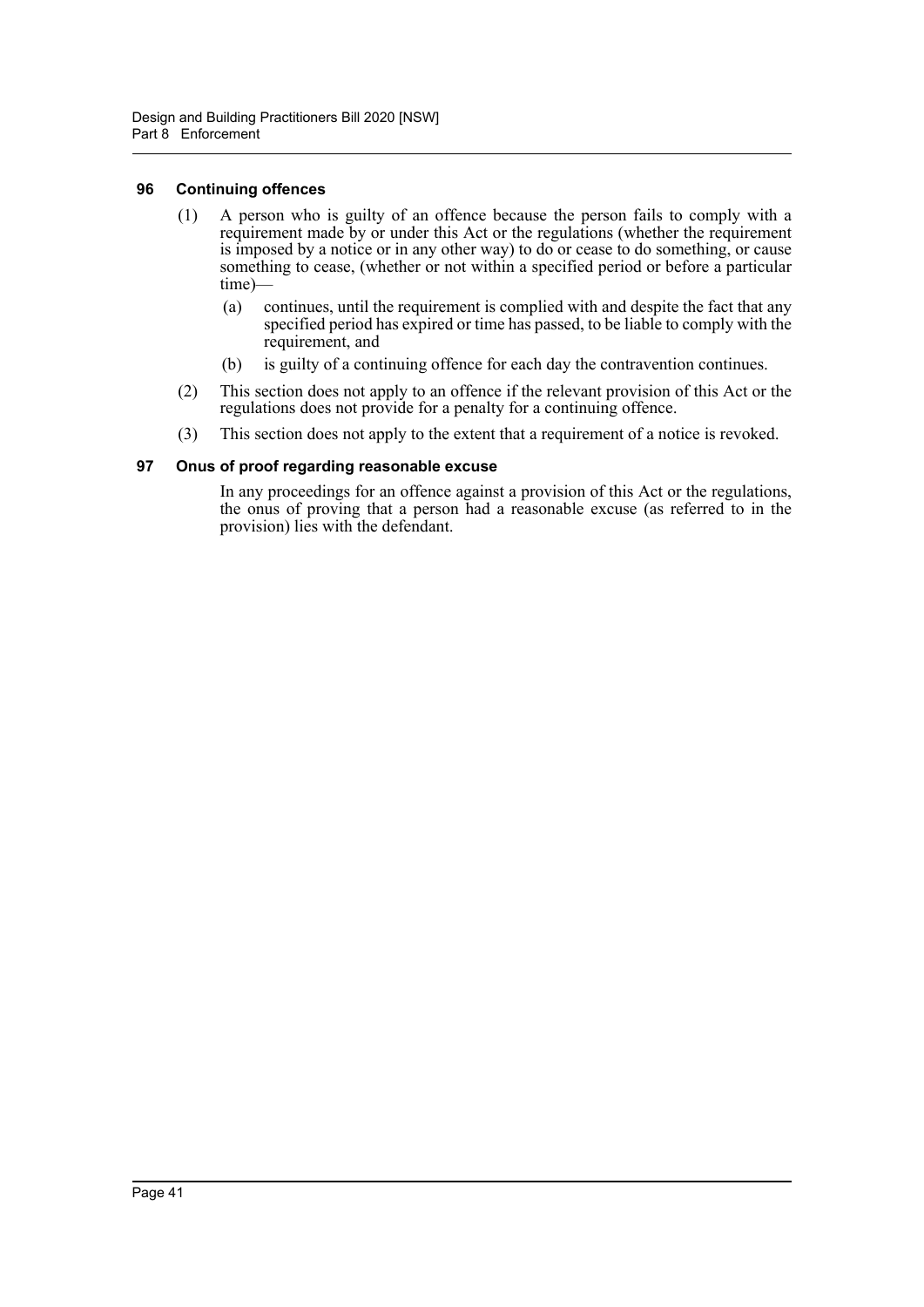# <span id="page-45-0"></span>**Part 9 Miscellaneous**

#### <span id="page-45-1"></span>**98 Practitioners registers**

- (1) The Secretary is to maintain a register of registered practitioners that contains the information prescribed by the regulations.
- (2) Different registers may be maintained under this section for different types of registered practitioners.
- (3) A register is to be in the form determined by the Secretary and is to be freely available on the internet for inspection by the public.
- (4) Without limiting the information that may be prescribed by the regulations with respect to a register, the regulations may require that the register include one or more of the following particulars with respect to a registered practitioner—
	- (a) details of the registration, including details of the holder of the registration,
	- (b) the results of a relevant disciplinary determination,
	- (c) the results of prosecutions under this Act,
	- (d) details of penalty notices issued,
	- (e) details of warning notices published under this Part,
	- (f) details of any conditions on the registration,
	- (g) details of any cancellation or suspension of the registration.
- (5) The Secretary may remove a particular from, or otherwise amend, a register if the particular is, in the opinion of the Secretary, false, erroneous, misleading or unfairly prejudicial to the interests of the holder of the registration concerned.

#### <span id="page-45-2"></span>**99 Warning notices**

- (1) The Secretary may authorise publication of a notice (a *warning notice*) warning persons of particular risks involved in dealing with—
	- (a) a specified registered practitioner or former registered practitioner, or
	- (b) any other person that the Secretary reasonably believes may have breached this Act or the regulations.
- (2) The Secretary may authorise publication of a warning notice in one or more of the following ways—
	- (a) to a person making inquiries to the Secretary about the person concerned,
	- (b) by advertisement by the use of any medium,
	- (c) to any media representatives.
- (3) Publication of a warning notice may be authorised whether or not a complaint has been made.
- (4) However, the Secretary must conduct an investigation before authorising the publication.
- (5) Before authorising publication of a warning notice, the Secretary must give the person concerned an opportunity for a period of not less than 2 business days to make representations to the Secretary about publication of the warning notice, unless—
	- (a) the Secretary, after making reasonable efforts to do so, is not able to contact the person promptly and advise the person of that opportunity, or
	- (b) the person refuses to make any representations.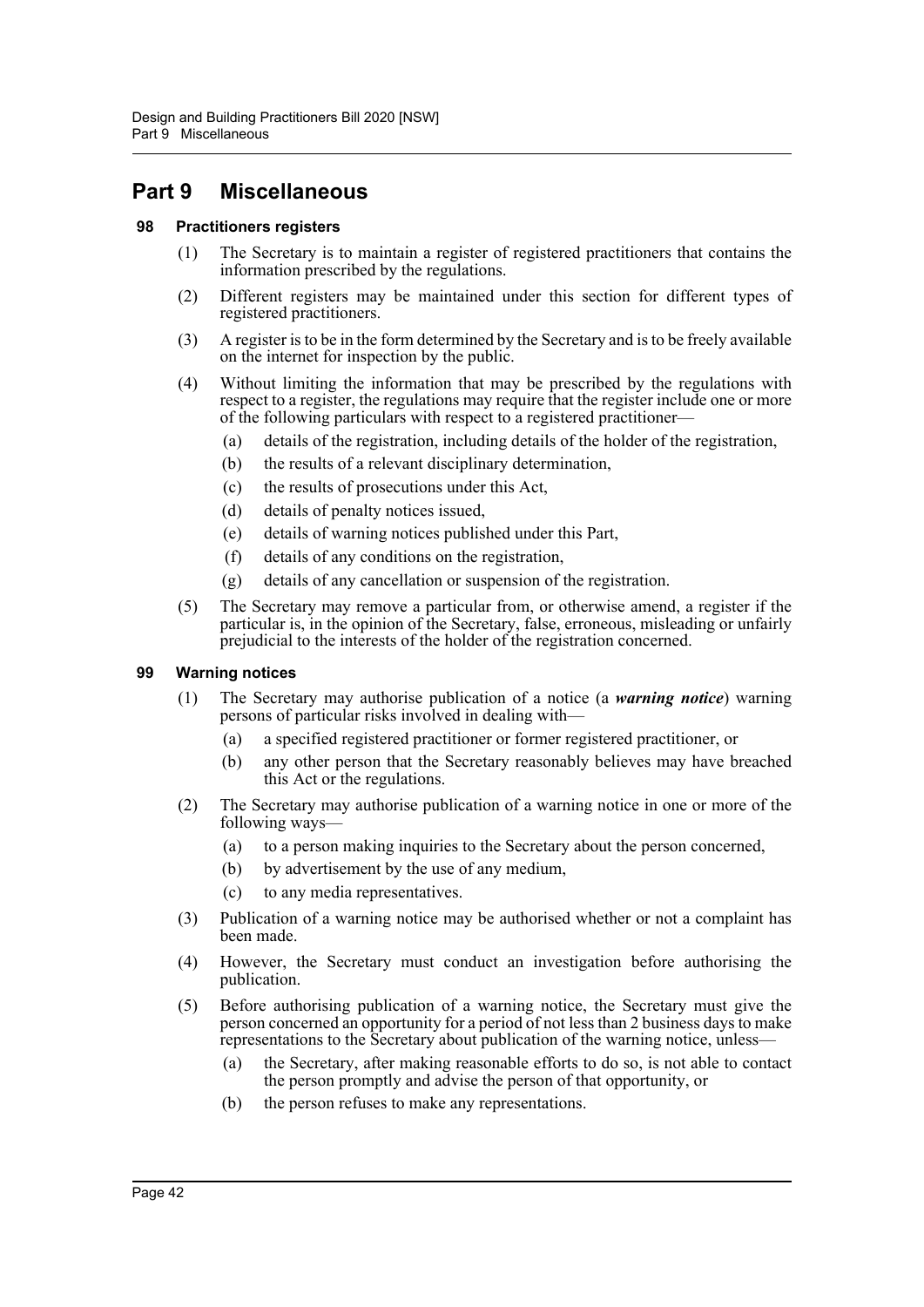- (6) However, no opportunity to make representations is required to be given if, in the opinion of the Secretary, there is an immediate risk to the public.
- (7) No liability is incurred by a person for publishing in good faith—
	- (a) a warning notice under this section, or
	- (b) a fair report or summary of a warning notice.

#### <span id="page-46-0"></span>**100 Service of documents**

- (1) A document that is authorised or required by this Act or the regulations to be given to a person may be given by any of the following methods—
	- (a) in the case of an individual—by personal delivery to the person,
	- (b) by post to the address specified by the person for the service of documents of that kind,
	- (c) in the case of an individual who has not specified an address for that purpose by post to the residential or business address of the person last known to the person serving the document,
	- (d) in the case of a body corporate—by post to the registered office or another office of the body corporate or by leaving it at any such office with a person apparently over the age of 16 years,
	- (e) by email to an email address specified by the person for the service of documents of that kind,
	- (f) by another method authorised by the regulations for the service of documents of that kind.
- (2) Nothing in this section affects the operation of a provision of a law or of the rules of a court authorising a document to be served on a person by any other method.
- (3) In this section *give* includes serve or send.

#### <span id="page-46-1"></span>**101 Certificate evidence of certain matters**

- (1) A document signed by the Secretary, or by an officer prescribed by the regulations, and certifying one or more of the matters specified in subsection (2) is admissible in criminal or civil proceedings under this Act and, in the absence of evidence to the contrary, is evidence of the matters so certified.
- (2) The matters are as follows—
	- (a) that a specified person was or was not, at a specified time or during a specified period, a registered practitioner or a registered practitioner of a specified class,
	- (b) that registration held by a specified person was or was not, at a specified time or during a specified period, subject to a specified condition or was or was not suspended,
	- (c) that a specified person was or was not, at a specified time or during a specified period, an authorised officer,
	- (d) that a particular or other matter was or was not, at a specified time or during a specified period, included on the register,
	- (e) that a design was or was not, at a specified time or during a specified period, a regulated design,
	- (f) any other matter prescribed by the regulations.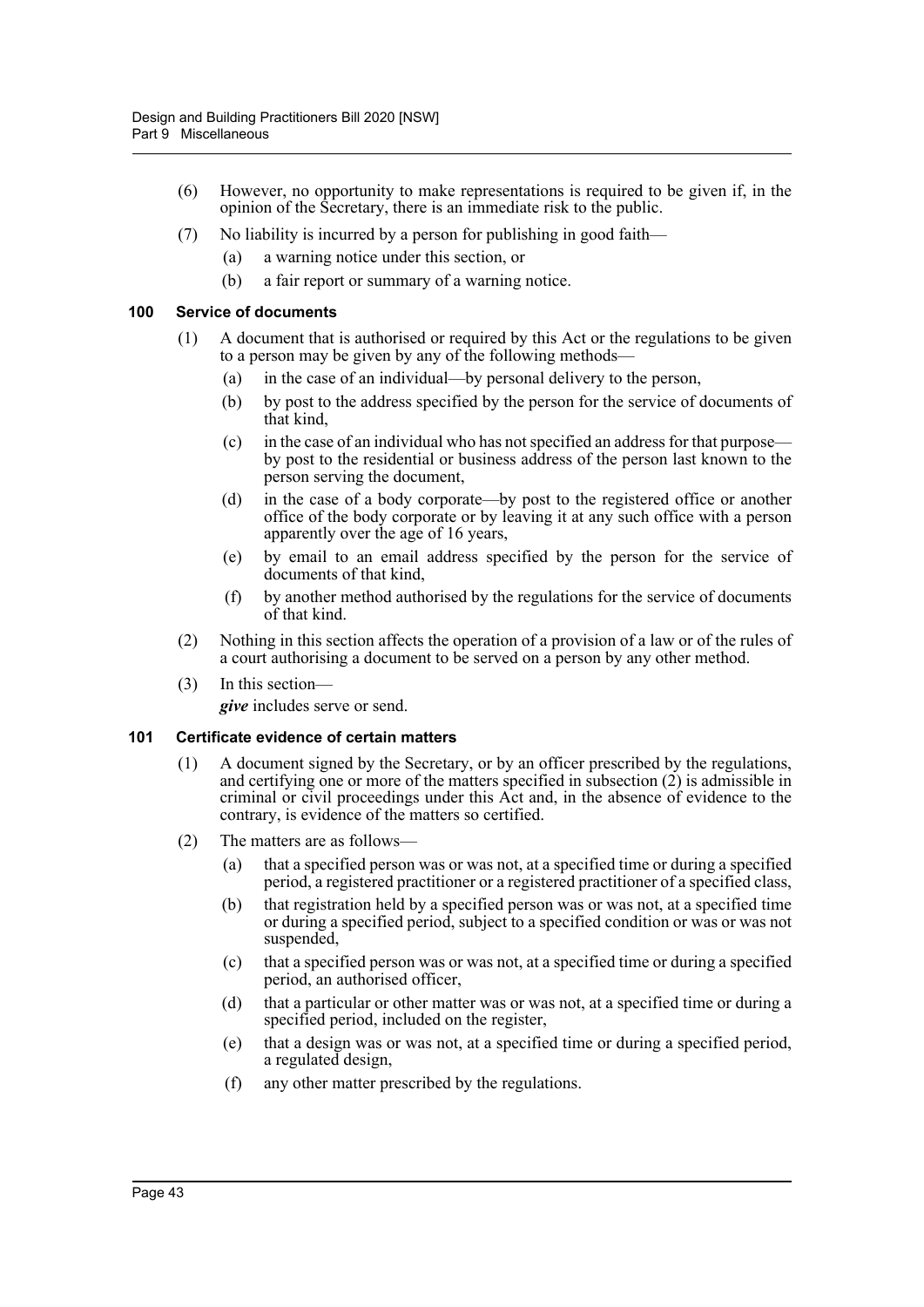#### <span id="page-47-0"></span>**102 Personal liability**

- (1) A matter or thing done or omitted to be done by the following persons does not, if the matter or thing was done or omitted to be done in good faith for the purpose of exercising a function under this Act, subject the person to any action, liability, claim or demand—
	- (a) the Secretary,
	- (b) an authorised officer,
	- (c) a person acting under the direction of the Secretary or an authorised officer.
- (2) However, any such liability attaches instead to the Crown.

#### <span id="page-47-1"></span>**103 Disclosure and misuse of information**

A person must not disclose any information obtained in connection with the administration or execution of this Act unless the disclosure is made—

- (a) with the consent of the person from whom the information was obtained, or
- (b) in connection with the administration or execution of this Act, or
- (c) for the purposes of any disciplinary or legal proceedings arising out of this Act or of any report of those proceedings, or
- (d) in accordance with a requirement imposed under the *Ombudsman Act 1974*, or
- (e) with other lawful excuse.

Maximum penalty—50 penalty units.

#### <span id="page-47-2"></span>**104 Exchange of information**

- (1) The Secretary may provide information to a relevant agency that is reasonably necessary for the purposes of enabling or assisting the relevant agency to regulate or take other action in respect of one or more of the following—
	- (a) the preparation of regulated designs and other work done by a registered design practitioner or principal design practitioner,
	- (b) building work, professional engineering work or specialist work,
	- (c) practitioners,
	- (d) compliance declarations,
	- (e) other matters prescribed by the regulations.
- (2) A relevant agency may provide information to the Secretary that is reasonably necessary for the purposes of enabling or assisting the Secretary to exercise the Secretary's functions under this Act.
- (3) Without limiting subsection (1), the Secretary may enter into an arrangement (an *information sharing arrangement*) with a relevant agency (or in the case of the Tribunal, the President of the Tribunal) for the purposes of sharing or exchanging information held by the Secretary or the agency.
- (4) Under an information sharing arrangement, the Secretary and the relevant agency are, despite any other Act or law, authorised—
	- (a) to request and receive information held by the other party to the arrangement, and
	- (b) to disclose information to the other party.
- (5) Subsection (4) applies only to the extent that the information is reasonably necessary to assist in the exercise of functions of the Secretary under this Act or the functions of the relevant agency.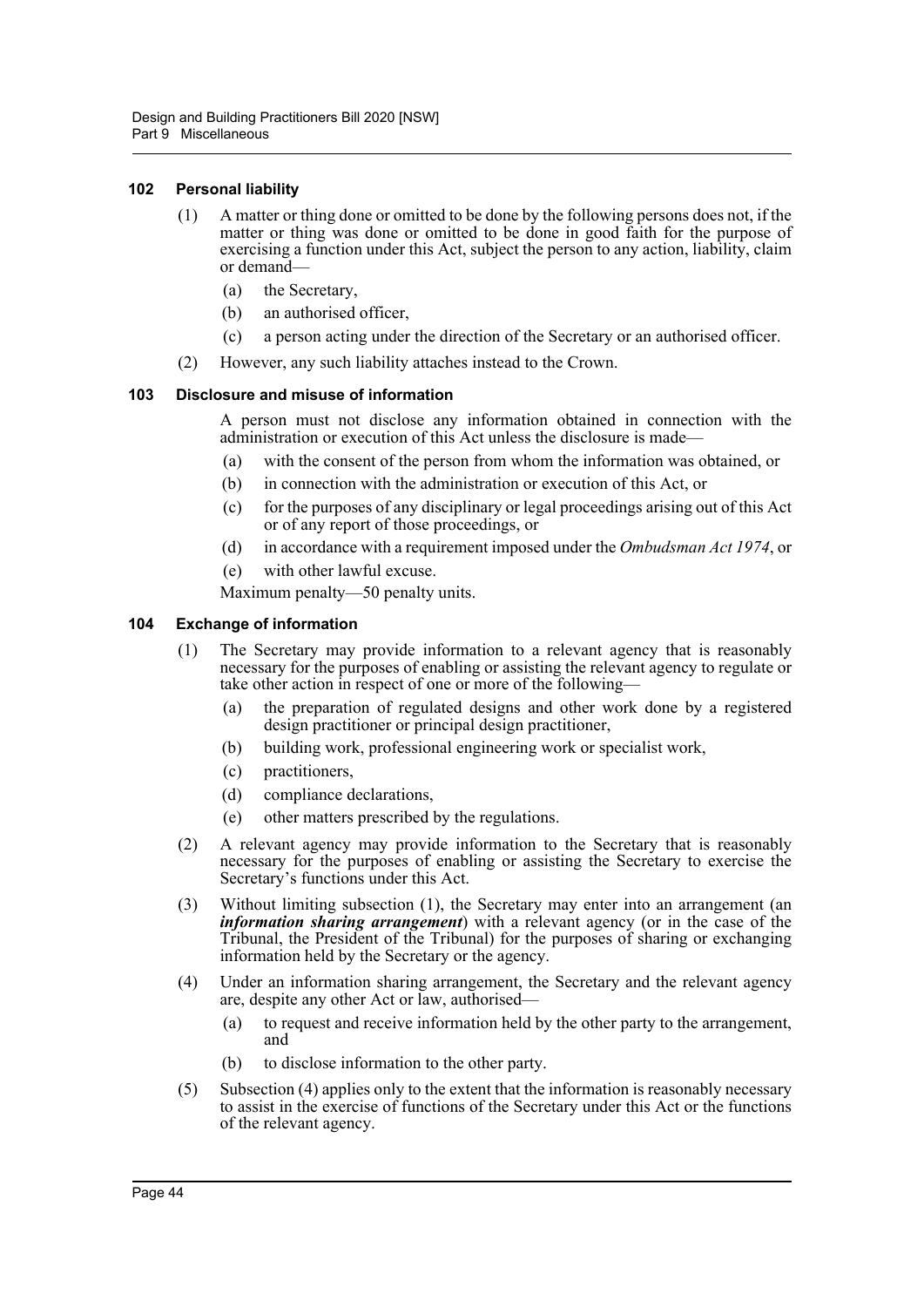- (6) This section does not—
	- (a) require the Secretary to provide information to a relevant agency only in accordance with subsection (1), or with an information sharing arrangement, where that information can otherwise be lawfully provided, or
	- (b) limit the operation of another Act or law under which a relevant agency is authorised or required to disclose information to another person or body.
- (7) In this section—

*relevant agency* means any of the following—

- (a) a government sector agency,
- (b) the Tribunal,
- (c) other persons or bodies prescribed by the regulations.

#### <span id="page-48-0"></span>**105 Secretary may require information about insurance policies**

- (1) The Secretary may direct a person who issues insurance policies to registered practitioners for the purposes of this Act to provide to the Secretary information, as may be specified by the Secretary, about the following matters relating to policies or particular classes of policies issued for the purposes of this Act by the person—
	- (a) the terms of the policies,
	- (b) the premiums payable,
	- (c) the number of policies issued,
	- (d) the registered practitioners to whom policies have been issued,
	- (e) the number and value of claims made under the policies,
	- (f) any other information prescribed by the regulations.
- (2) The Secretary may direct that the information be provided in the time specified in the direction.
- (3) A direction under this section must be given in writing.
- (4) A person must not fail to comply with a direction given to the person under this section.

Maximum penalty—500 penalty units.

#### <span id="page-48-1"></span>**106 Delegation**

- (1) The Secretary may delegate the exercise of any function of the Secretary under this Act (other than this power of delegation)—
	- (a) to any person employed in the Department, or
	- (b) to any person, or any class of persons, authorised for the purposes of this section by the regulations.
- (2) The Minister may delegate the exercise of any function of the Minister under this Act (other than this power of delegation)—
	- (a) to any person employed in the Department, or
	- (b) to any person, or any class of persons, authorised for the purposes of this section by the regulations.

#### <span id="page-48-2"></span>**107 Regulations**

(1) The Governor may make regulations, not inconsistent with this Act, for or with respect to any matter that by this Act is required or permitted to be prescribed or that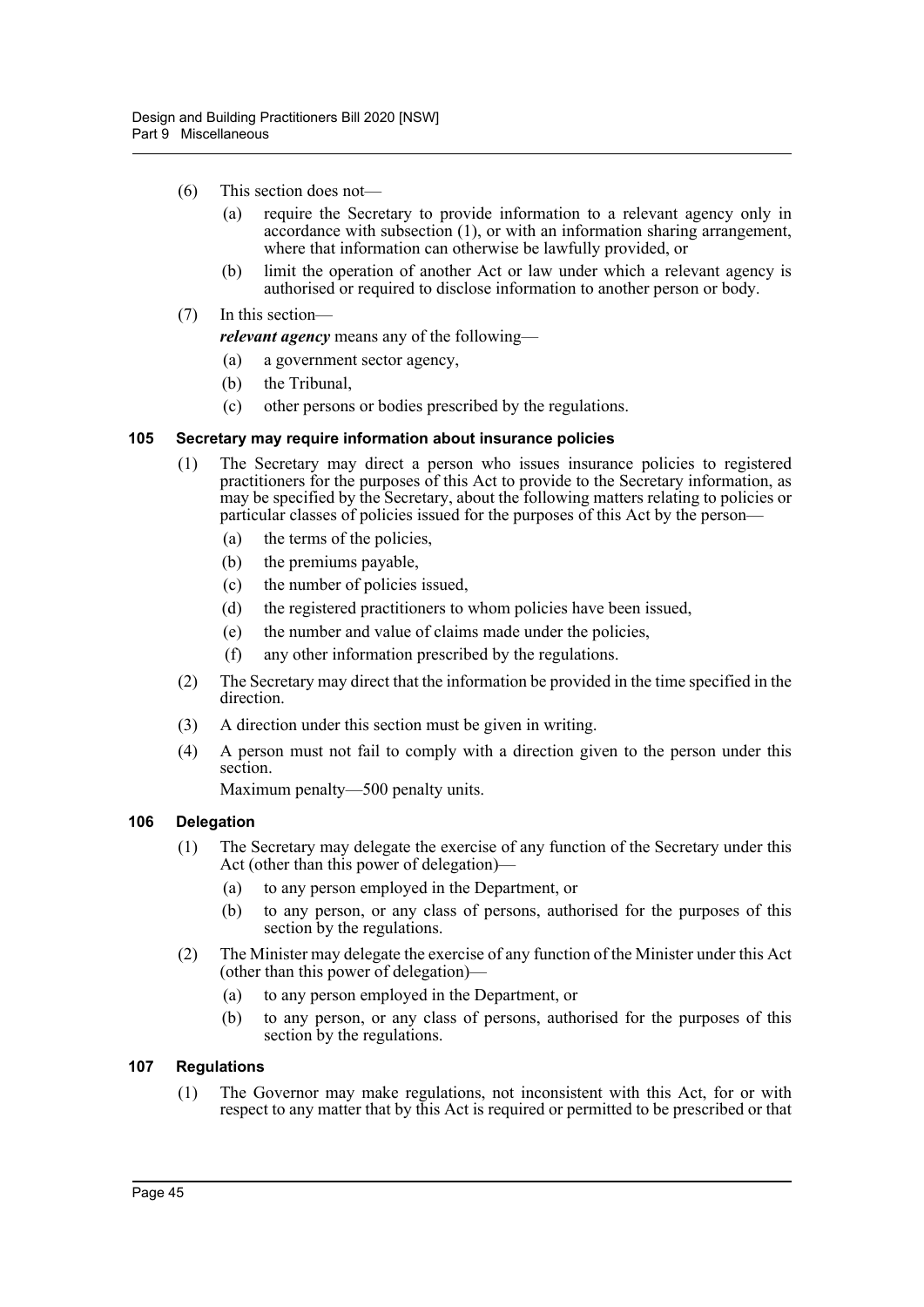is necessary or convenient to be prescribed for carrying out or giving effect to this Act.

- (2) Without limiting subsection (1), the regulations may make provision with respect to the following—
	- (a) the qualifications, skills and experience required for registration, including the approval of training and the approval of persons to conduct the training or to assess persons undergoing the training,
	- (b) continuing professional development requirements for registered practitioners,
	- (c) the particulars relating to regulated designs and compliance declarations that must be recorded, and the form and manner in which they must be recorded,
	- (d) the keeping of records and the provision of information to the Secretary by practitioners with respect to preparation of regulated designs, building work, professional engineering work or specialist work and compliance declarations,
	- (e) the lodging of copies of designs and compliance declarations electronically or otherwise with the Department or another person approved by the Minister,
	- (f) notice to registered practitioners of matters affecting the circumstances when compliance declarations are to be provided,
	- (g) the fees payable under this Act or the regulations and the refund, reduction or waiver of any fees.
- (3) Without limiting subsection  $(2)(a)$ , the regulations may authorise the approval of training and persons under that paragraph to be done by order of the Secretary published in the Gazette.
- (4) A regulation may apply, adopt or incorporate a publication as in force at a particular time or as in force from time to time.
- (5) The regulations may exempt specified persons or bodies or classes of persons or bodies, or specified work or classes of work, or specified registrations, from any specified provision of this Act.
- (6) A regulation may create an offence punishable by a penalty not exceeding 200 penalty units in the case of a body corporate or 100 penalty units in any other case.

#### <span id="page-49-0"></span>**108 Recovery of unpaid fees**

A fee payable under this Act may be recovered by the Secretary as a debt in a court of competent jurisdiction.

#### <span id="page-49-1"></span>**109 Review of Act**

- (1) The Public Accountability Committee of the Legislative Council is to review this Act—
	- (a) to consider the functions exercised or delegated by the Secretary, and
	- (b) to determine whether the policy objectives of the Act remain valid and whether the terms of the Act remain effective for securing those objectives, and
	- (c) to consider the desirability of establishing an independent NSW Building Commission to instead exercise the regulatory and oversight functions under this Act and other Acts relating to the construction of buildings.
- (2) The review is to be undertaken as soon as possible after 30 March 2022.
- (3) A report on the outcome of the review is to be tabled in the Legislative Council by 30 June 2022 (or by a later day determined by the Committee).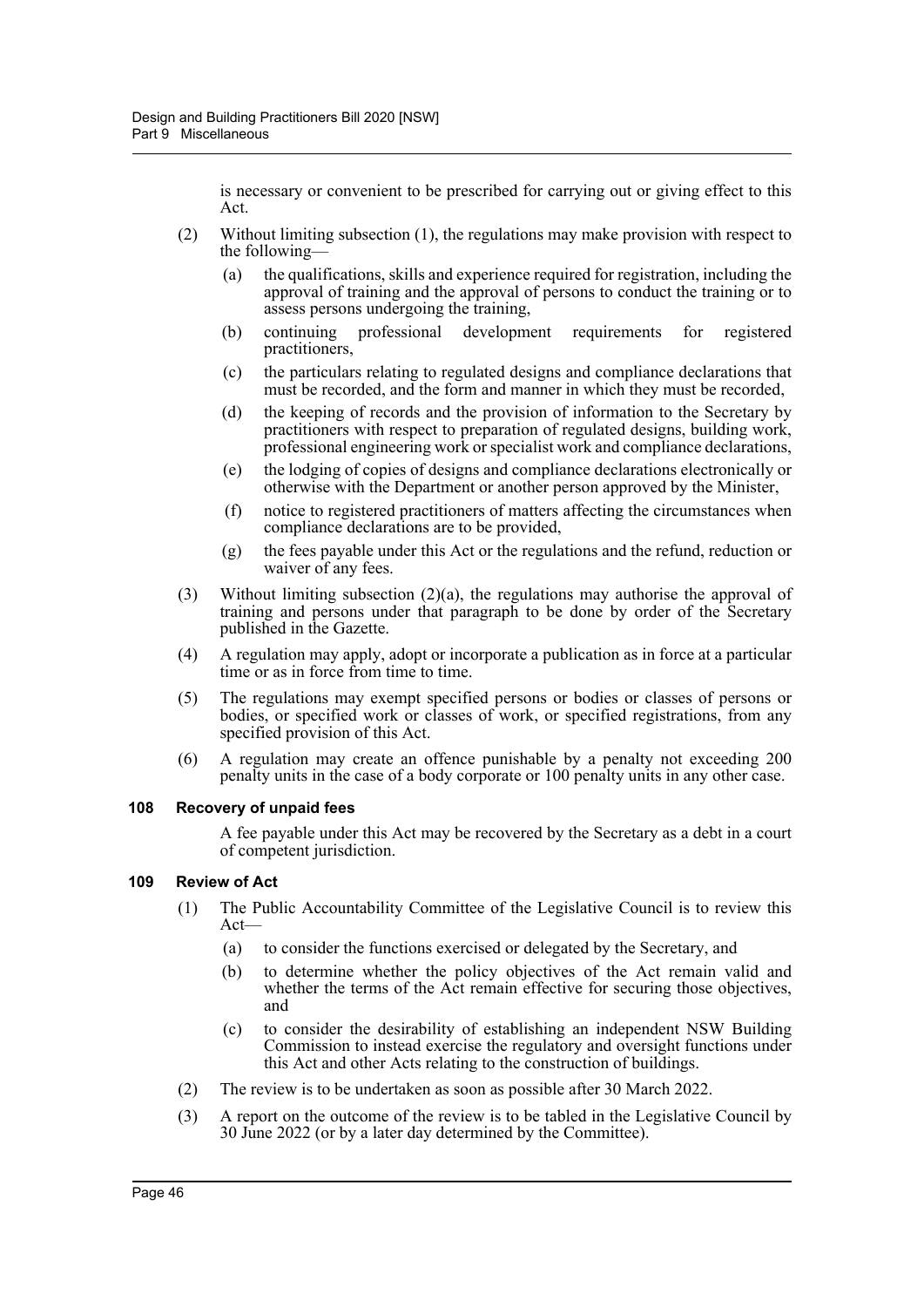(4) The Minister is to table in the Legislative Council a written response to the report within 3 months after the tabling of the report.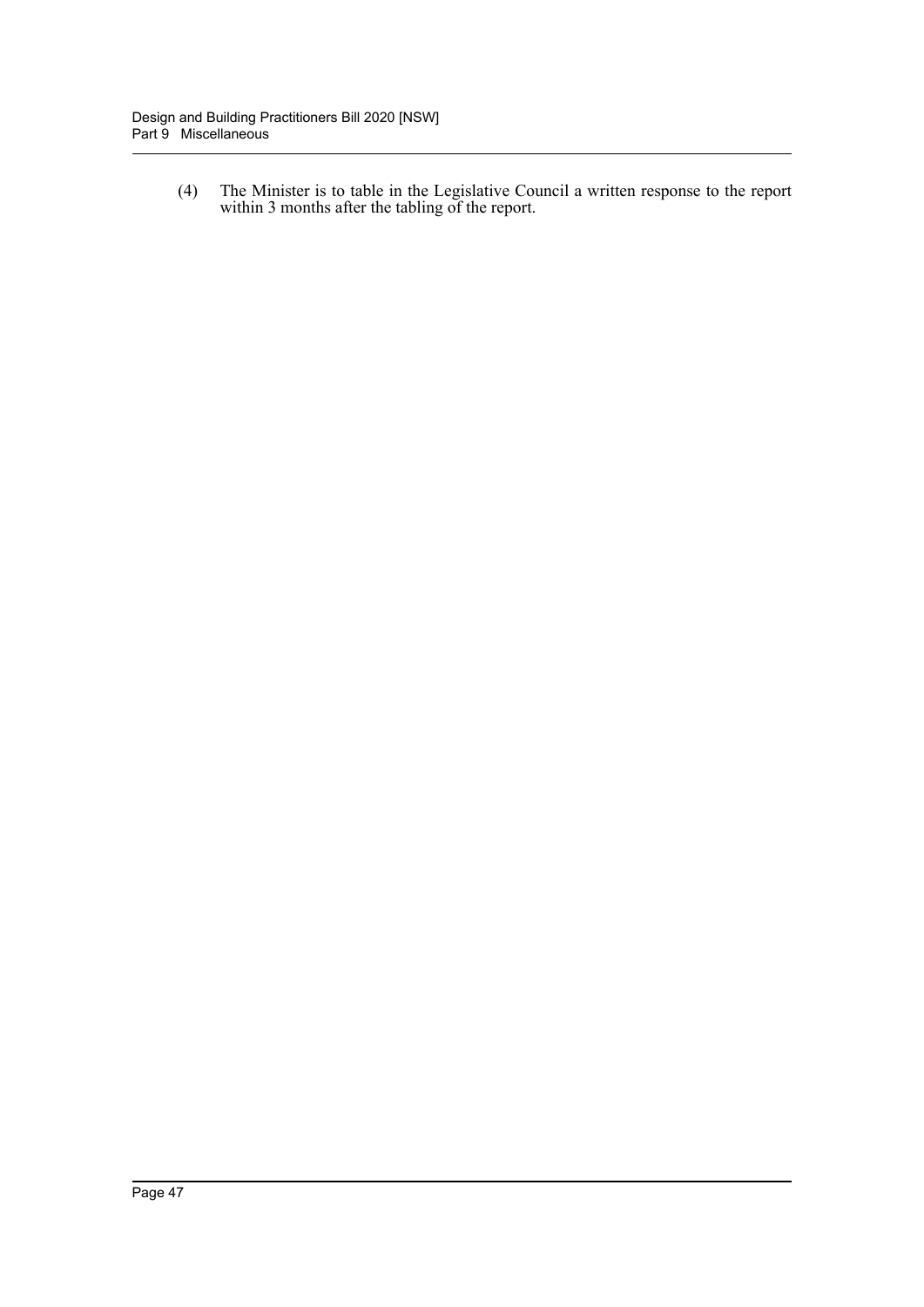# <span id="page-51-0"></span>**Schedule 1 Savings, transitional and other provisions**

# **Part 1 General**

### **1 Regulations**

- (1) The regulations may contain provisions of a savings or transitional nature consequent on the enactment of this Act or any Act that amends this Act.
- (2) Any such provision—
	- (a) may, if the regulations so provide, take effect from the date of assent to the Act concerned or a later date, and
	- (b) has effect despite anything to the contrary in this Schedule.
- (3) To the extent to which any such provision takes effect from a date that is earlier than the date of its publication on the NSW legislation website, the provision does not operate so as—
	- (a) to affect, in a manner prejudicial to any person (other than the State or an authority of the State), the rights of that person existing before the date of its publication, or
	- (b) to impose liabilities on any person (other than the State or an authority of the State) in respect of anything done or omitted to be done before the date of its publication.
- (4) Without limiting subclauses (1) and (2), regulations made for the purposes of this clause may amend this Schedule to provide for additional or different savings and transitional provisions instead of including the provisions in the regulations.

# **Part 2 Provisions consequent on enactment of this Act**

#### **2 Definition**

In this Part—

*existing arrangement* means a contract or other arrangement for the preparation of regulated designs or the carrying out of building work entered into before the commencement of section 9.

#### **3 Application of Act (other than Part 4) to work done under existing arrangements**

This Act (other than Part 4) applies to the preparation of designs, building work or other work done in respect of a building under an existing arrangement if the first application for the issue of a complying development certificate or construction certificate (within the meaning of the *Environmental Planning and Assessment Act 1979*) for the building is made on or after a day prescribed by the regulations for the purposes of this clause.

#### **4 Registration requirements**

A person is not required to be registered under this Act merely because the person is, or has been, carrying out work to which this Act does not apply under an existing arrangement.

#### **5 Application of duty of care provisions to existing buildings and contracts and arrangements**

(1) Part 4 of this Act extends to construction work carried out before the commencement of section 37 as if the duty of care under that Part was owed by the person who carried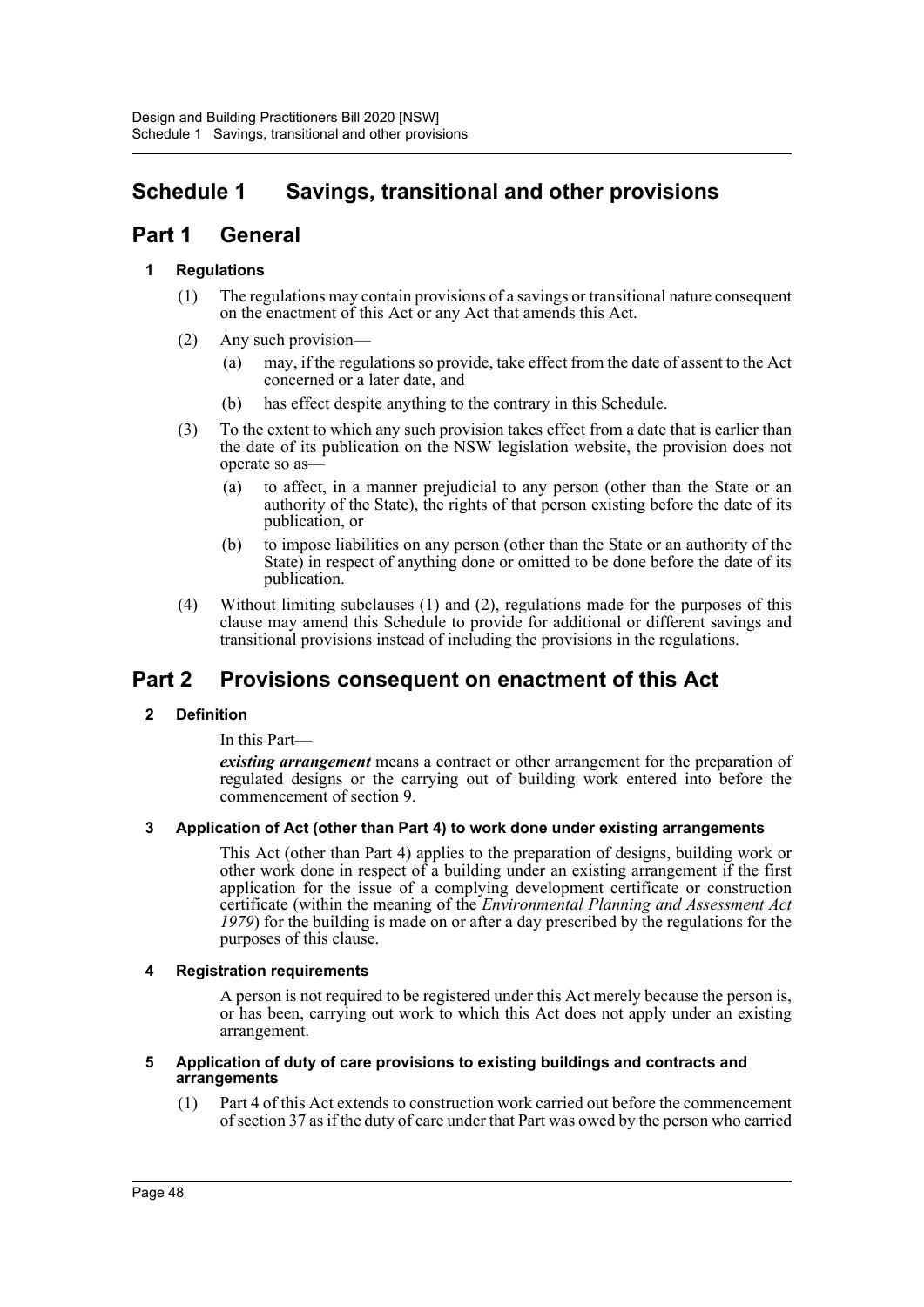out the construction work to the owner of the land and to subsequent owners when the construction work was carried out.

- (2) Subclause (1) only applies to economic loss caused by a breach of the duty of care extended under that subclause if—
	- (a) the loss first became apparent within the 10 years immediately before the commencement of section 37, or
	- (b) the loss first becomes apparent on or after the commencement of that section.
- (3) Part 4 of the Act as extended by subclause (1) applies regardless of whether an action for breach of a common law duty of care has commenced before the commencement of section 37 and may be taken into account in those proceedings unless the court considers that it would not be in the interests of justice to do so.
- (4) Section 40 extends to a contract, agreement or stipulation relating to the construction work whenever made.
- (5) For the purposes of this clause, a loss becomes apparent when an owner entitled to the benefit of the duty of care under Part 4 of this Act first becomes aware (or ought reasonably to have become aware) of the loss.
- (6) Words and expressions used in this clause have the same meaning as in Part 4 of this Act.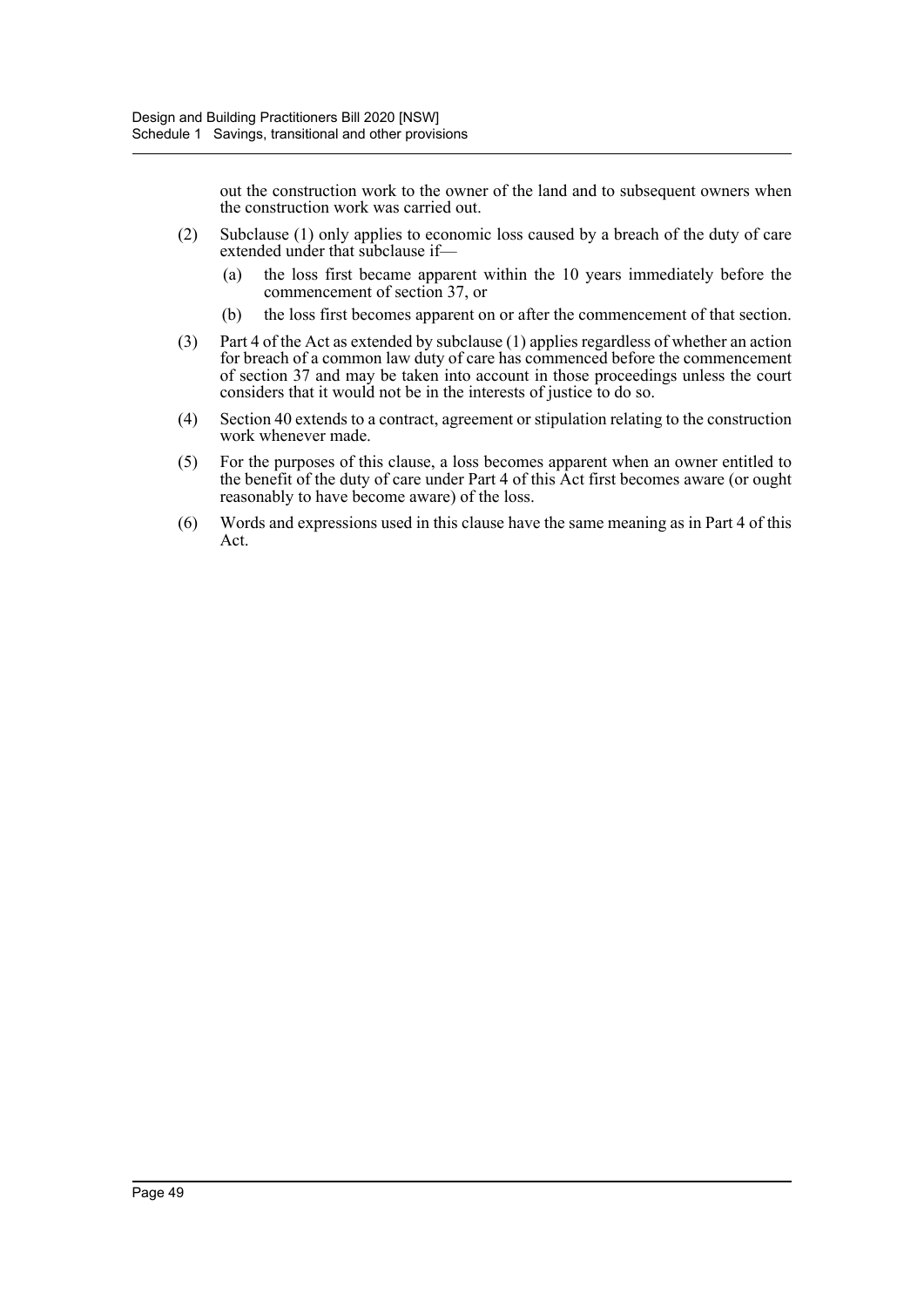# <span id="page-53-0"></span>**Schedule 2 Amendment of Acts**

# **2.1 Civil and Administrative Tribunal Act 2013 No 2**

### **[1] Schedule 5 Occupational Division**

Insert in appropriate order in clause 4(1)— *Design and Building Practitioners Act 2020*

### **[2] Schedule 5, clause 28(1)(f)**

Insert after clause 28(1)(e)—

(f) a decision for the purposes of the *Design and Building Practitioners Act 2020* concerning a registered practitioner or former registered practitioner.

## **[3] Schedule 5, clause 29(1)(i)**

Insert after clause 29(1)(h)—

(i) a decision for the purposes of the *Design and Building Practitioners Act 2020*,

# **2.2 Home Building Act 1989 No 147**

#### **Section 18F Defences**

Insert "registered design practitioner or registered principal design practitioner (within the meaning of the *Design and Building Practitioners Act 2020*)," after "architect," in section  $18F(4)(a)$ .

## **2.3 Land and Environment Court Act 1979 No 204**

# **[1] Section 18 Class 2—local government and miscellaneous appeals and applications**

Insert at the end of the section—

(k) proceedings under section 83 of the *Design and Building Practitioners Act 2020*,

#### **[2] Section 20 Class 4—environmental planning and protection, development contract and strata renewal plan civil enforcement**

Insert after section 20(1)(dd)—

(de) proceedings under section 84 of the *Design and Building Practitioners Act 2020*,

# **[3] Section 21 Class 5—environmental planning and protection summary enforcement**

Insert after section 21(hf)—

(hfa) proceedings for an offence under the *Design and Building Practitioners Act 2020*,